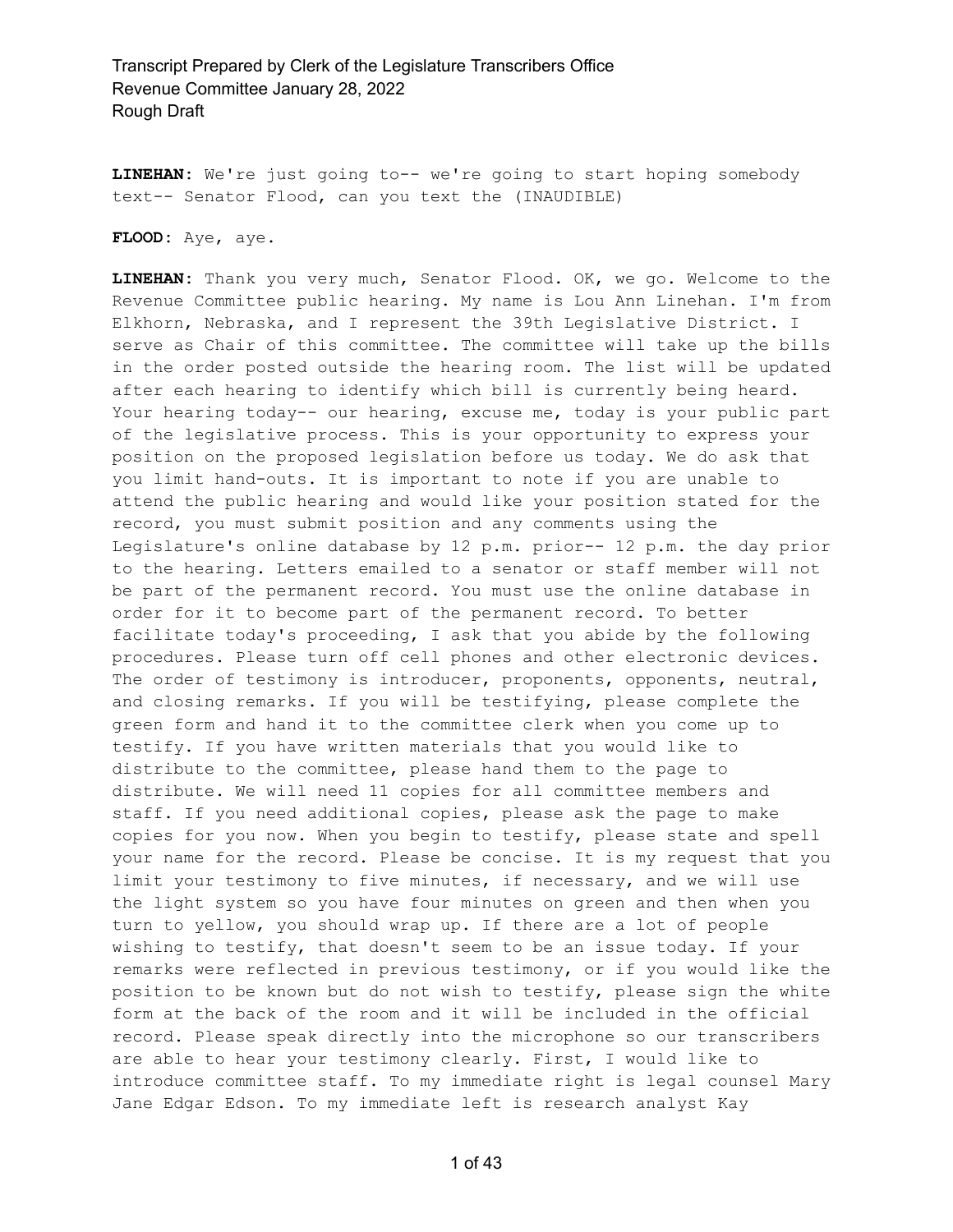Bergquist. To my left at the far end of the table, the committee clerk Grant Latimer. The committee members with us today will introduce themselves, beginning with Senator Pahls.

**PAHLS:** Thank you, Chair. Rich Pahls, District 31, southwest Omaha.

**LINDSTROM:** Brett Lindstrom, District 18, northwest Omaha.

**FLOOD:** Mike Flood, District 19, all of Madison and southern Pierce County.

**ALBRECHT:** Joni Albrecht, District 17, Wayne, Thurston, Dakota, and a portion of Dixon County.

**LINEHAN:** And young ladies, if you please stand up. Our pages today are Kennedy, who is at UNL studying political science, and Ashlyn, who's at the University of Nebraska, also studying political science and national security. Thank you, ladies, for being here. Please remember that the senators may come and go during our hearing as they may have bills to introduce in other committees. Refrain from applause or other indications of support or opposition. For our audience, the microphones in the room are not for amplification, but for reporting purposes only. Lastly, we use electronic devices to distribute information. Therefore, you may see committee members referencing information on their electronic devices. Be assured that your presence here today and your testimony are important to us and critical to our state government. With that, we were going to start the hearing with Mr Rob Hotz for a reappointment. It's reapportionment to the Tax Equalization and Review Commission for TERC. Hi.

**ROB HOTZ:** Thank you. Good afternoon, Chairperson Linehan, and members of the Revenue Committee. My name is Rob Hotz, R-o-b H-o-t-z. I was recently reappointed by Governor Ricketts to continue serving on the Tax Equalization and Review Commission as the commissioner from the 1st Congressional District. Thank you for your consideration of my reappointment today. I am one of two attorneys who serve on the commission. I've been licensed to practice law since 1994. I graduated from the University of Nebraska in 1984 and the law school in 1994. I grew up in Grand Island. I graduated from Grand Island Senior High, and my five children have been raised as sixth generation Nebraskans. Since my first appointment to the commission in 2007, I have been directly involved in the resolution of thousands of appeals to the Tax Equalization Review Commission. On average, we resolve about 1,500 appeals per year. Since 2011, I have presided over hundreds of single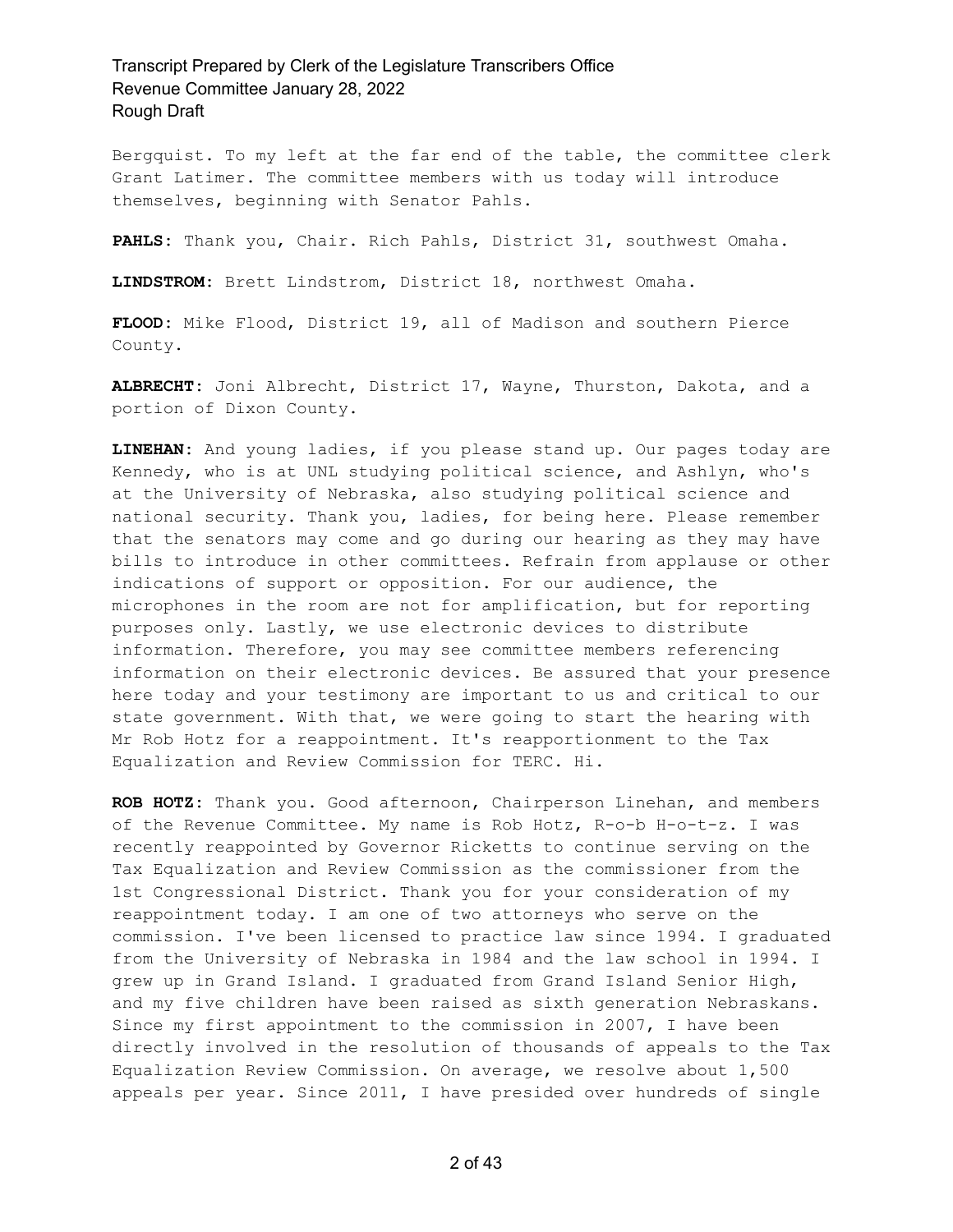commissioner hearings and panel hearings for the commission. While serving as a commissioner, I obtained and still hold the State Assessor Certificate, which is required of all assessors and deputy assessors in Nebraska, and I have completed more than 180 hours of real property appraisal courses. Since 2007, I've also earned several certificates for courses at the National Judicial College, and I have completed basic mediation training as recognized by the Nebraska Supreme Court, Office of Dispute Resolution I'm a member of the National Association of Administrative Law Judiciary and I've served on the Planning Committee of the National Conference of State Tax Judges every year since 2012.At those conferences, I've been invited as a speaker and moderator of several sessions over the years. In 2016, at the National Conference of State-- State Tax Judges, I was designated as the tax judge of the year at that National Conference. I remain committed to the process of providing full and fair hearings and affording taxpayers with due process of law in our proceedings. I am respectfully requesting your approval of my reappointment for confirmation-- and confirmation of that reappointment. Thank you for your time and attention today. I'd be happy to answer or try to answer any questions you may have.

**LINEHAN:** Thank you very much for being here, Mr. Hotz. Are there questions from the committee? Senator Albrecht.

**ALBRECHT:** Thank you, Chair Linehan, and thank you for being here. You're reappointed. How long have you served on Terc-- on the Terc?

**ROB HOTZ:** Since 2007.

**ALBRECHT:** 2007, you said, OK. First, I want to thank you because that has to be the hardest job in the state. I can't believe the number of-- of cases that you must have to-- is there a waiting line right now, like to hear?

**ROB HOTZ:** Because the commission by statute, the filing deadlines are in August and September. All of the appeals get filed for one tax year all at once. So unlike a court where filings could come throughout the year--

**ALBRECHT:** Any time.

**ROB HOTZ:** --we get piled on, if you would, in August and September. Before COVID, I'd say we were running approximately six months behind, and the calendar is a careful calendar here. Tax year 2022, the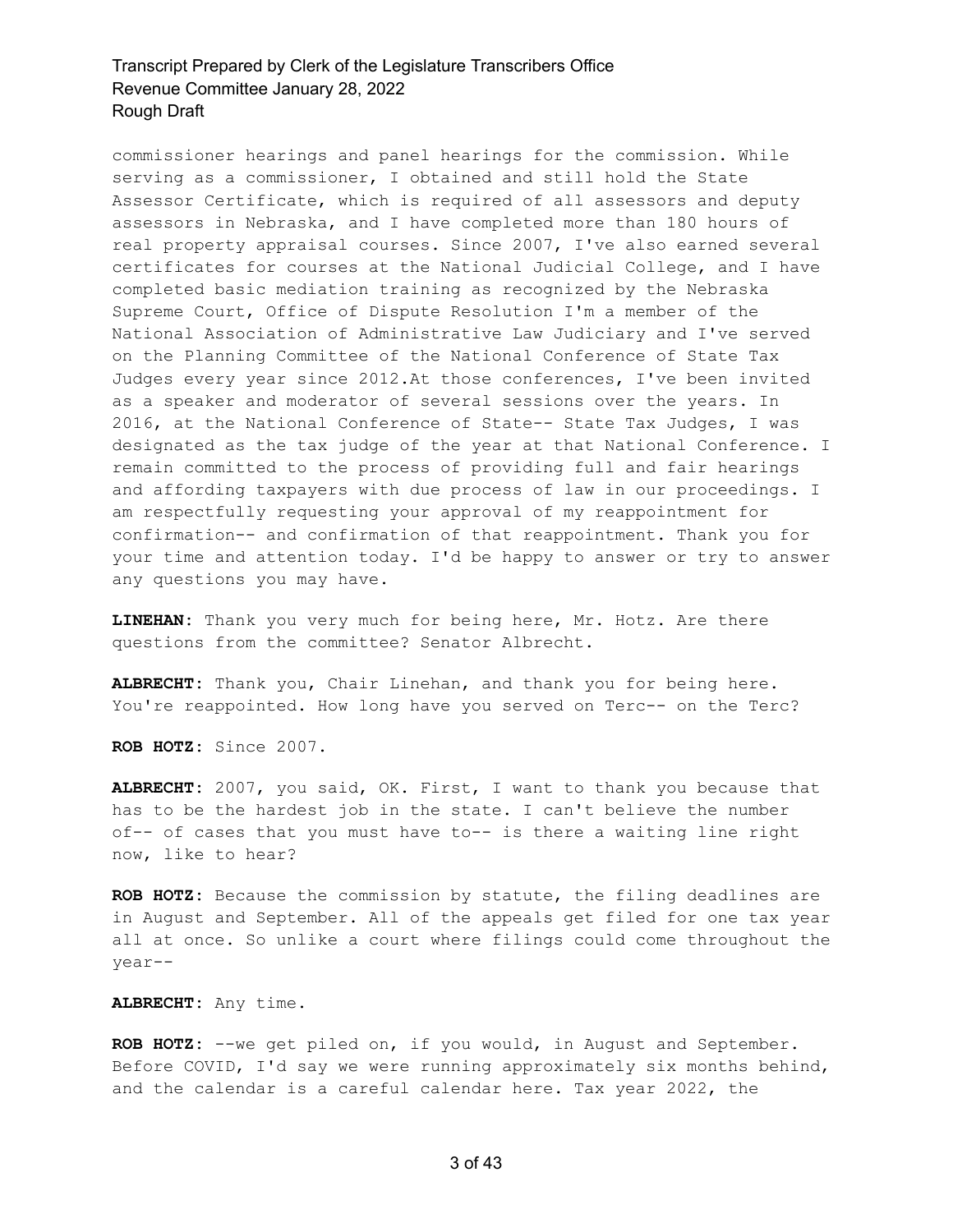effective date is already January 1, but we won't see those until August, September. We'll do jurisdictional matters and hearings, and then you start scheduling in earnest later, almost toward the end of that same tax year. So we're always-- we would appear to be one year behind always. So I would generally add about six months to that. And then with COVID, we were affected. I don't know that I can measure exactly how much that effect. We have still been able to do a large amount of the hearings. We still have individuals who cannot come to testify or attorneys representing the parties and say, I have to quarantine now and so on, and we have to see continuances and so on. But we're working our way through that.

**ALBRECHT:** OK, well, thank you very much for serving. Appreciate it.

**ROB HOTZ:** Thank you.

**LINEHAN:** Thank you, Senator Albrecht. Other questions from other-- Senator Friesen.

**FRIESEN:** Thank you, Chairwoman Linehan. Sorry, I'm here late, and I hope nobody's asked other questions, but I was curious as on the Board of Equalization, what percentages of the-- the issues that you handled deal with commercial property where somebody is protesting their value or residential. Is there a majority of one or the other or is it pretty well across the board?

**ROB HOTZ:** We generally have commercial and residential, as you said, and also agricultural-- agricultural would be the least of the number of appeals that we get generally. And residential and commercial statewide, it probably balances out fairly closely, similar number. But of course, as you're aware, the values of those properties could go from hundreds of dollars to, you know, tens of millions of dollars.

**FRIESEN:** Have you ever had a case where an assessor brought property valuation issue before you, where the county and assessor didn't agree on a-- certifying their values.

**ROB HOTZ:** Yes, that's fairly common. The statutory provision allows assessors to appeal the county board determination if they wish to. And we see those fairly regularly.

**FRIESEN:** Is there-- is there-- generally do you have to raise or lower levels when that happens?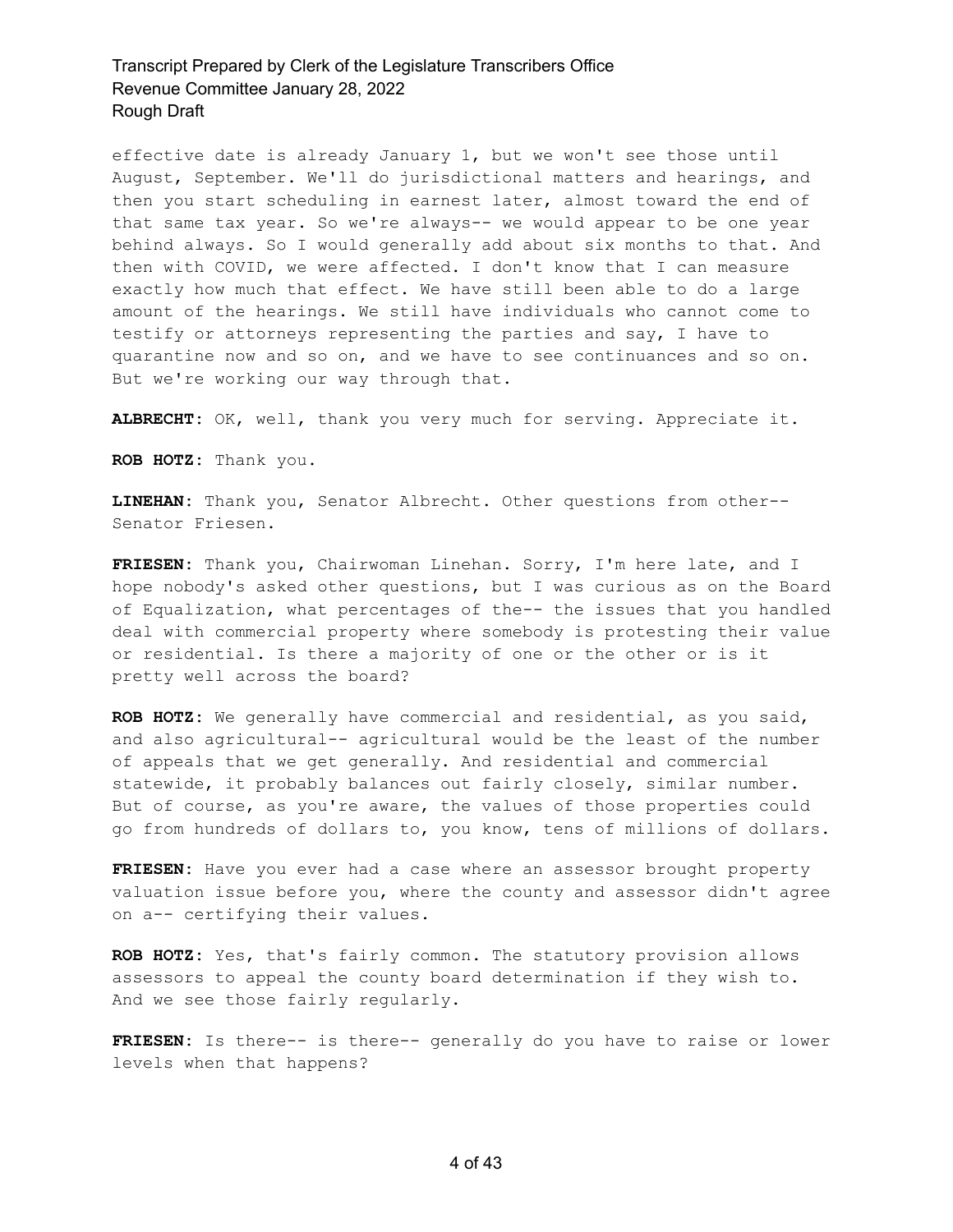**ROB HOTZ:** Similar to any case brought by a taxpayer, it's an evidentiary hearing and we consider the evidence and if there's clear and convincing evidence, which is the burden of proof, we're going to lower that value.

**FRIESEN:** Have you ever had a case where you've had to raise those values?

**ROB HOTZ:** Rarely from-- if-- if a county assessor comes in and says the county board determination was too low, it really should be up here. And in order to maintain the equalization with all of the other properties of that class or subclass, we-- we-- we need to make sure that doesn't stay down or go down. They need to give us notice of intent to raise the value. If they do and the evidence is there, we would do that.

**FRIESEN:** OK, thank you.

**ROB HOTZ:** Yes.

**LINEHAN:** Thank you, Senator Friesen. Are there other questions from the committee? Seeing none, thank you very much for being here.

**ROB HOTZ:** Thank you very much.

**LINEHAN:** With that, we will close the hearing on the reappointment of Mr. Hotz and open the hearing on LB701. Welcome, Senator Williams.

**WILLIAMS:** Good afternoon, and thank you, Chairman-- Chairwoman, excuse me, Linehan, and members of the Revenue Committee. My name is Matt Williams, M-a-t-t W-i-l-l-i-a-m-s, from Gothenburg, representing Legislative District 36. Thank you for the opportunity to introduce LB701. LB701 is a bill that was brought to me by the Nebraska State Chamber of Commerce. The sunset extension dates were selected in consultation with Suzanne Geist in her capacity as Chair of the Performance Audit Committee. LB701 does two things. First, LB701 extends the sunset date for the Nebraska Advantage Research and Development Act by one year from 2022 to 2023. Second, LB701 extends the sunset date for the Nebraska Job Creation and Main Street Job Development Act by five years from 2022 to 2027. The extension dates are in keeping with the timeframes established by the Legislature's Performance Audit Committee that established the statutory mandate that business incentive programs be audited by the Performance Audit Committee once every five years. With regard to the R&D Tax Credits, this program was last audited by the Performance Audit Committee in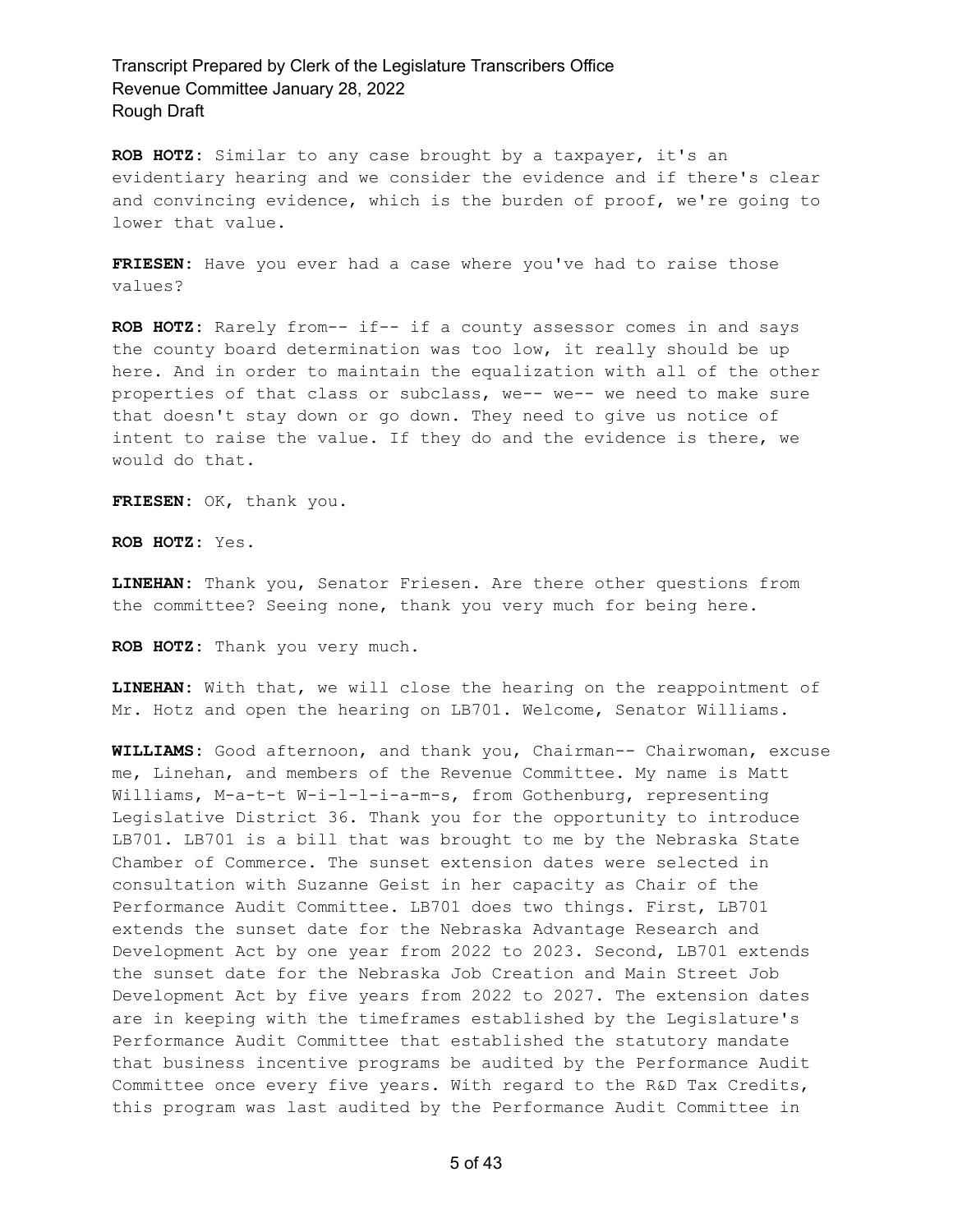2017. It is scheduled for another audit this year. The extension of the program to 2023 then puts the program in the Performance Audit Committee's established five-year cycle. Estimates for their R&D Tax Credit program show that every \$1 in research and development tax credits generate anywhere from \$2 to \$4 in research and development spending. Estimates also show that a 1 percent increase in the share of research and development expenditures in the yield, yields 2.2 percent increase in real GNP growth. I would also point out that Blueprint Nebraska report from 2019, which noted research and development was an essential component to encouraging innovation and entrepreneurship. I think it is important that we continue the excellent work of this program by extending it's sunset date this one year and to ensure no interruption in support and research and experimental activities. To give you some context so that we are all on the same page, in 2020, the R&D tax credits claimed were 10.2 million and the year before in 2019 they were 7 million. These can be found in the Department of Revenue's annual tax expenditure report. Moving on to the Job-- Nebraska Job Creation and Main Street Job Development Act tax credit, this program was audited just last year. Extending the program to 2027 also corresponds to the next scheduled performance audit for the program. The program, commonly referred to as Nebraska historic tax credits, provides incentives for the redevelopment, rehabilitation, revitalization of historic properties and districts in Nebraska and encourages private investment in historic buildings. This investment has several benefits, such as providing new uses for underutilized buildings, the creation of new housing units in potentially unserved areas, and revitalization of communities and neighborhoods in downtowns called Main Streets. It is important we continue to leverage private investment in new building and building vibrant communities that attract and retain new families and talent. The Nebraska Job Creation, Main Street Job Development Act provides up to 15 million in Nebraska historic tax credits to be allocated annually. The credit is equal to 20 percent of eligible expenditures incurred for improvements to qualifying historic least significant real property and is limited to \$1 million per tax credit per project. Historic tax credits may be used against income tax, the premium tax imposed by insurance companies or the franchise tax imposed on financial institutions. An analysis of the program in 2018 shows that the historic tax credits had nearly a \$184 million impact on the state's economy, while supporting 2,457 jobs with a total impact of 82.7 million in wages. Many of the projects that benefited from the tax credits were in distressed areas of the state. Finally, the study showed that for projects with available property tax data,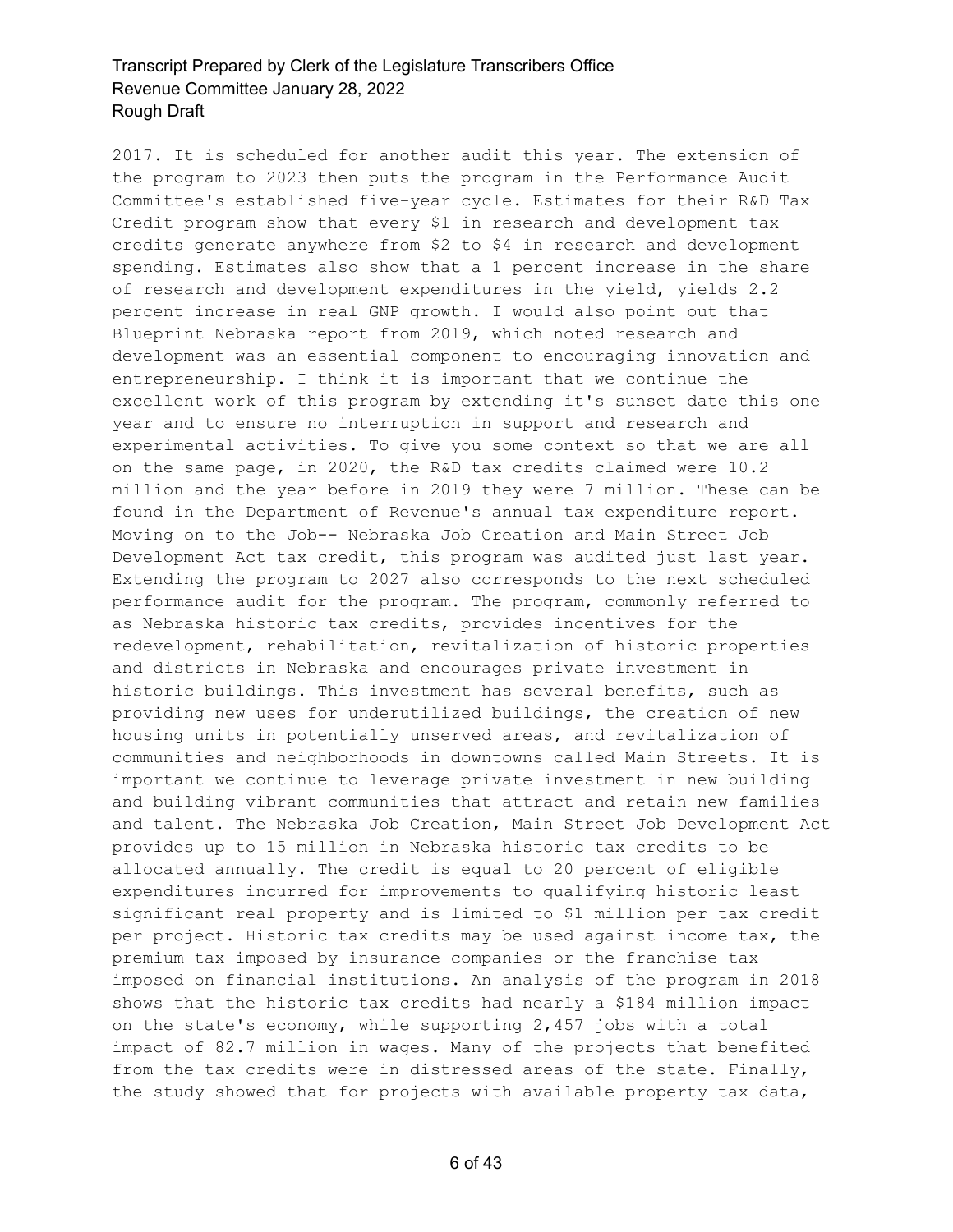78 percent showed property tax value increases in the following year. I thank you for the opportunity to introduce LB701. There are testifiers behind me who will be able to answer your specific questions about the programs, but I would be happy to take any questions specifically about the extension of the sunset dates. Thank you, Madam Chairman.

**LINEHAN:** Thank you, Senator Williams. Are there questions from the committee? Seeing none, thank you very much. Are you going to stay close? First proponent.

**NICK PANKO:** Good afternoon. My name is Nick Panko, N-i-c-k P-a-n-k-o. I'm vice president of CFO Services in Omaha, but here today on behalf of the Nebraska Chamber, Greater Omaha Chamber and Lincoln Chamber of Commerce and the Nebraska Bankers Association in support of LB701. Specifically, my comments will focus on the R&D credit portion of the bill. I know there's others here that will speak to more on the historic side of the bill, so just talking about the R&D credit. Specifically, what is the Nebraska R&D credit research and development-- the tax credit for research development? So it'll focus on for new products, improving manufacturing, developing software, just a few examples of the types of activities that can get picked up in the R&D credit. It'll hit a lot of different various industries that have benefits, be it from the agricultural complex, food production and again, manufacturing is a big component of capturing that credit. It's not specific to a region, just the state. So any R&D-- R&D that's done within the state doesn't be depending on if it's an urban or rural area. And then-- but it does have a relationship to the federal R&D credit that's out there from Internal Revenue Code. How is it calculated? You take your federal R&D credit and then there either through your-- there's a proportion that kind of determines how much goes to Nebraska, and then the regular credit is 15 percent. There's also an enhanced component for research done on campus, which is 35 percent. It's allowed to be claimed over 20 years for the business. And then there's also an E-Verify component requirement in the bill. How do business use it-- use the R&D credit? There's three uses. There's a refundable portion through income tax. There is apply to sales and use tax. And then there's also that you can distribute the credit as if it's a flow through or partnership or escort to the partners or shareholders. I would say the biggest benefit that we see is going to be the refundable portion of the credit because it does allow, for example, start-up companies are able to actually utilize that credit when they typically don't have the ability to do that until they're generating income from their business. But it also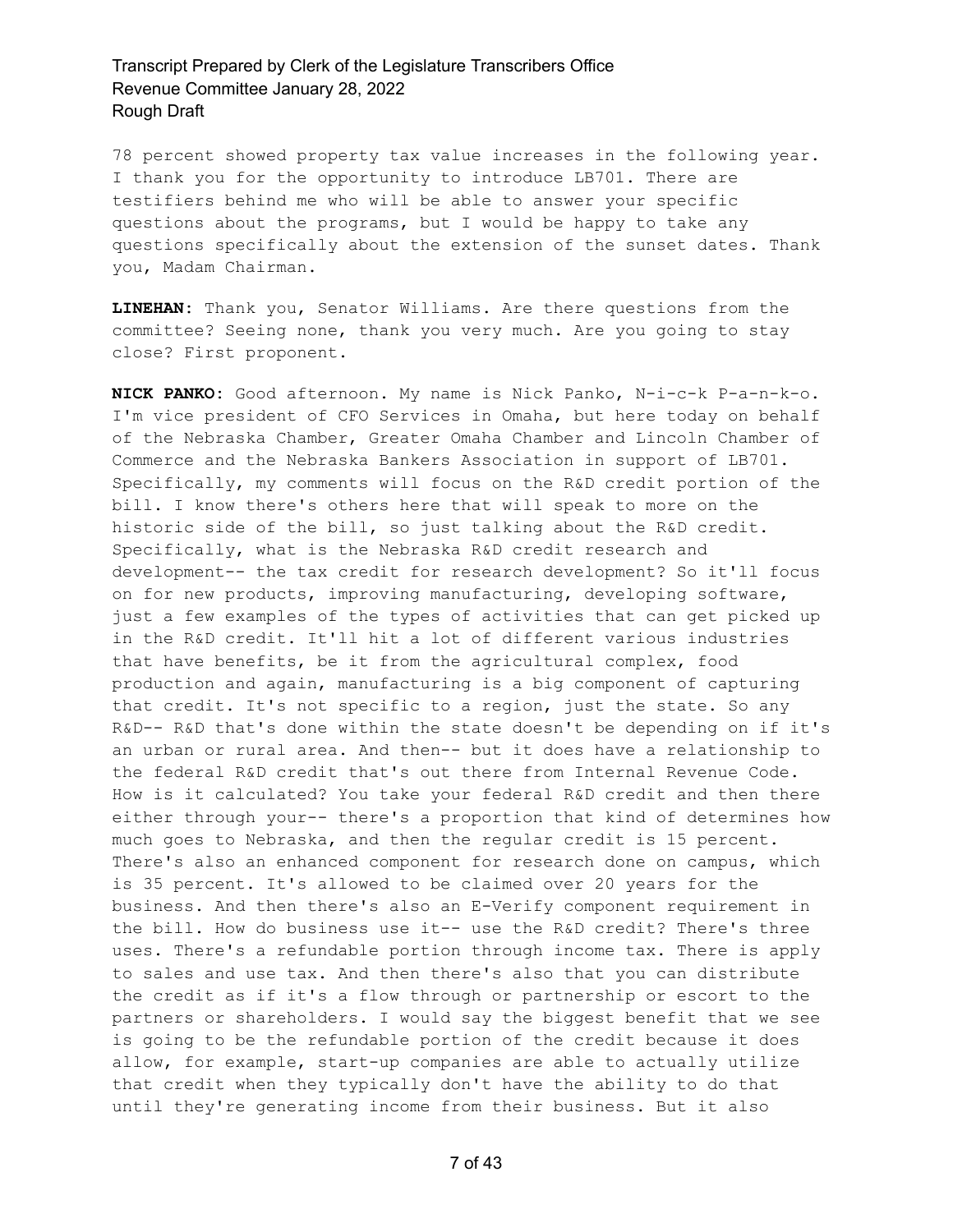encourages larger companies and enterprises to continue that investment into R&D, to keep pace with technology and also just, you know, customer demands that come out. And why does it matter? Most other states have a R&D credit in some form or version. This credit, as long as-- you know, as well as other business incentives in just, you know, kind of the-- the, well, you know, research workforce helps Nebraska stay competitive in the marketplace. So I appreciate you hearing my comments. I'd be happy to answer any questions at this time.

**LINEHAN:** Thank you very much, Mr. Panko. Are there questions from the committee? So this-- I'm looking at the fiscal note. Do you have the fiscal note?

**NICK PANKO:** I do have that in front of me.

**LINEHAN:** So you're the 23-- '23-24, it's \$440,000?

**NICK PANKO:** That's what it says here, yes.

**LINEHAN:** So it's not a very big program.

**NICK PANKO:** Well, I mean, I'm-- I'm not familiar with how the fiscal- yeah, with the fiscal note, I'm not too familiar with how that's calculated. So but that's what the number is listed here.

**LINEHAN:** OK. OK. Any other questions from the committee? Seeing none, thank you very much for being here.

**NICK PANKO:** Thank you.

**LINEHAN:** Next proponent. Good afternoon.

**TREVOR JONES:** Good afternoon, Chairperson Linehan, and members of the Revenue Committee. My name is Trevor Jones, T-r-e-v-o-r J-o-n-e-s, and I am director and CEO of History Nebraska, the state's historical society. And today I am speaking in favor of-- speaking in favor of LB701, which will extend the Nebraska Create-- Job Creation and Main Street Revitalization Act for five years. This act is more commonly known as the Nebraska Historic Tax Credit, and it's a program that my agency administers in cooperation with the Department of Revenue, and the tax credit has been a success since it has been implemented. And coming around to you is a report from the Bureau of Business Research with a full breakdown of its impact if you're interested in the deep dive. But just to sum that up, the Nebraska Historic Tax Credit has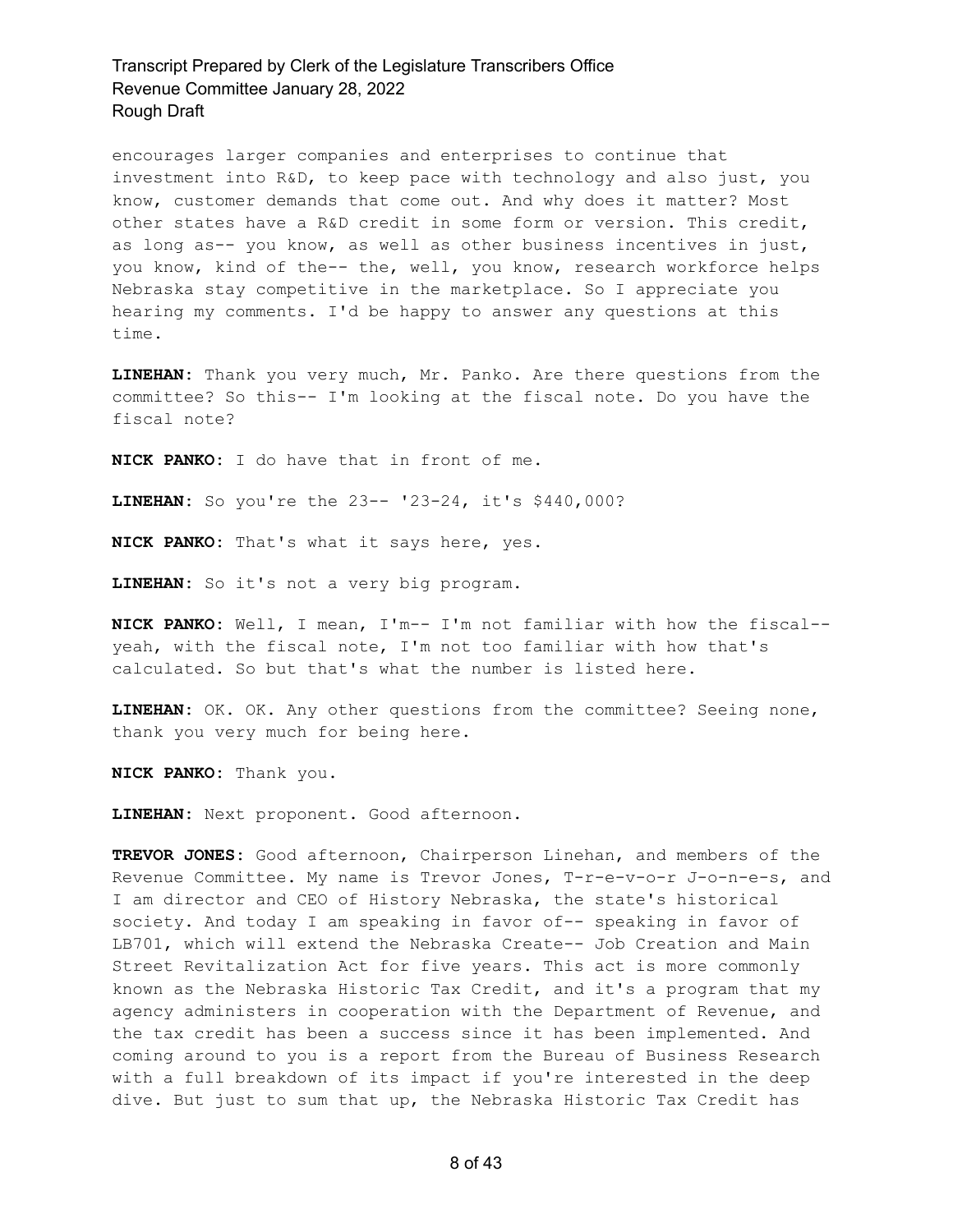had an economic benefit of this point at in excess of \$200 million, and the program has returned over \$7 for every one the state has invested in the program. And I-- you can break down the numbers and we can talk about those in more detail if you'd like, but for me, the value of historic preservation goes beyond these impressive numbers. The Historic Tax Credit program has been a financial success, but the true value of historic preservation is how it improves the quality of life for Nebraskans. And we've seen this in programs that-- projects like in Hartington, where one single tax credit program rehabbed the Main Street business, created a rental space and then created downtown housing. And then, just as significantly, the single tax credit in this community inspired several other property owners in Hartington to make improvements to their own businesses, and they helped revitalize the entire downtown. And the tax credit has been used for numerous multi-million dollar projects like the amazing Cottonwood Hotel project in Omaha, but I must confess that my favorite personal tax credits are the smaller ones. I really like projects like the Palace Hotel in Pender, which created 16 apartments in the town of a thousand people. And we've got two new, really exciting, projects in Kearney that are building downtown apartments in what were formerly vacant buildings that were contributing nothing to the tax rolls. And so I've been all around the state visiting tax credit projects. And one of the really most exciting things is that the vast majority of these efforts are undertaken by young entrepreneurs who believe in their communities and want to invest in them. And the Historic Tax Credit is the catalyst, the spark that makes that investment possible. So renovating existing buildings as opposed to building new ones is-- it's cost effective. It's environmentally sustainable. The greenest building is the building that is already built, and it maintains a sense of place and connection. So historic buildings are typically often near the city center, and investment in them maintains vibrant downtowns, and it creates housing for workers where people want to live. And so Historic Tax Credit projects create virtuous cycles of business development, and it helps us maintain community anchors in Nebraska. But I also want to point out that the tax credit is not free money. It requires adherence to rigorous preservation standards. And although it provides tax relief to property owners who receive the credit, it also requires them to make a significant private investment and contribution to economic development. It's a 20 percent tax credit. And this has been a successful approach since 2015, and LB701 will ensure that the Nebraska Historic Tax Credit will continue to strengthen the state and improve our quality of life. And I thank you for considering the extension of this important program.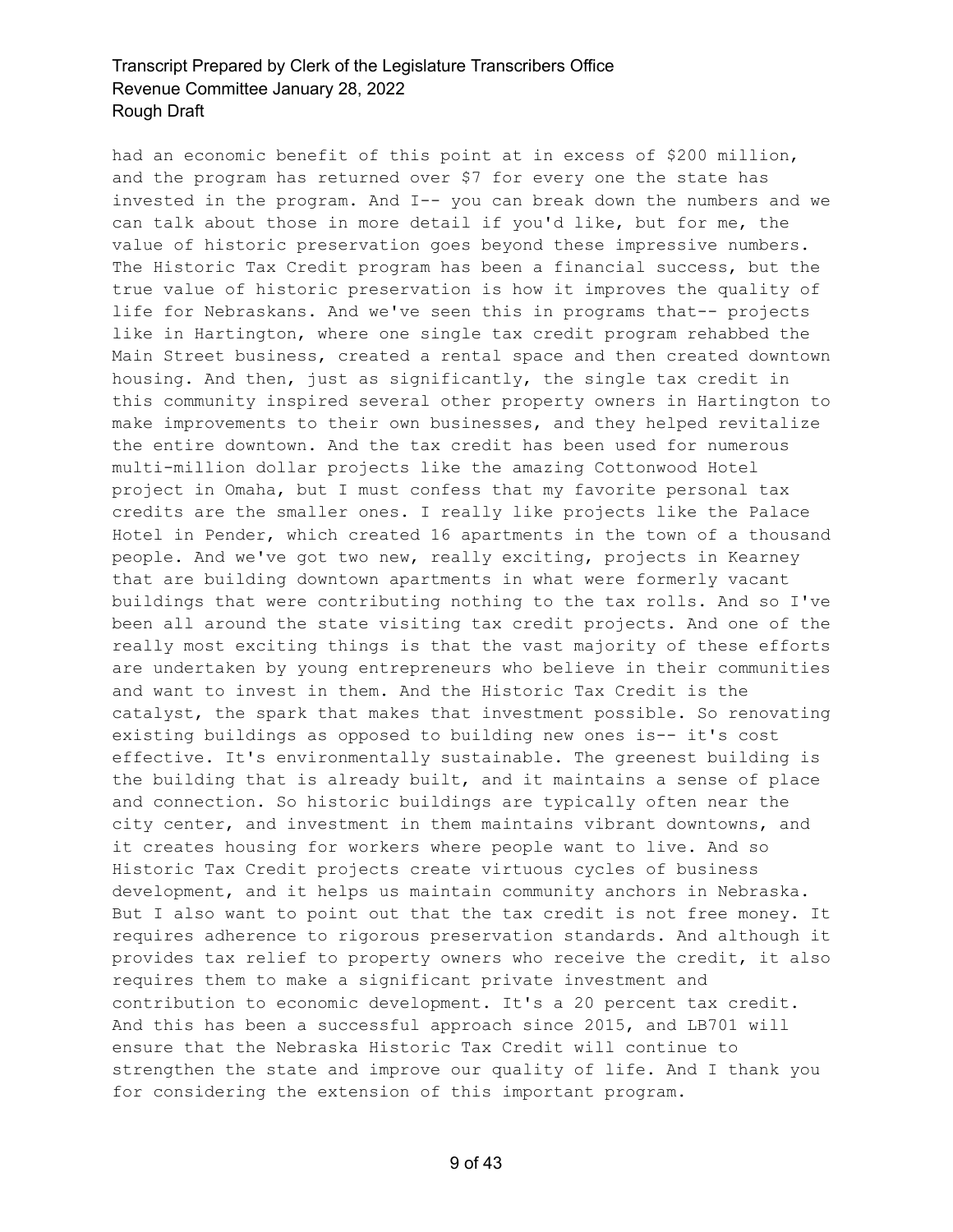**LINEHAN:** Thank you very much. Are there questions from the committee? Senator Albrecht.

**ALBRECHT:** Not so much a question, but thank you for mentioning the Pender, and invite anybody to come up. It was quite a project and the community is just ever so grateful, so.

**TREVOR JONES:** And we also have the Dr. Susan LaFlesche Picotte Hospital in your district as well, Senator. It's a tax credit project.

**LINEHAN:** Thank you, Senator Albrecht. Senator Friesen and then Senator Pahls.

**FRIESEN:** Thank you, Chairwoman Linehan. One of the complaints I heard once was that unless it's a very large project it's too complicated and too hard to apply and people are not using it unless it's a \$5-\$10 million project. Is that the case or is that why we're seeing so few projects in rural Nebraska?

**TREVOR JONES:** I-- we've definitely transformed that from the first years of the project, Senator, where it was all big projects and they were almost all out of Omaha. And I think that's a result of a whole lot of pent-up demand for that where we had developers that were there. But actually, since 2015, it has been more smaller rural projects in the numbers, not the dollar amounts. Those tend to be smaller than it is those-- those great big ones. So it's really transformed that we have seen projects all around the state and they have been much smaller. Now, my personal opinion is that one way in future years that this program could be improved was actually would be to lower the minimum investment in-- so that you could use those- those credits and actually make it smaller because we actually do- one of the other complaints that we get is, well, I want to put a new roof on my building, but it's only going to cost me \$15,000 and so I can't qualify for the tax credit. And I'd like to do that, and I feel like that's a-- you know, that's a barrier that we could could eliminate for people, but no, we have done some-- some, you know, improvements to the-- to the tax credit system with Department of Revenue over the years. And I think those have solved a lot of those problems from the early days.

**FRIESEN:** OK, what is the minimum?

**TREVOR JONES:** It's \$30,000 now, but I think taking that down to 15 would be great.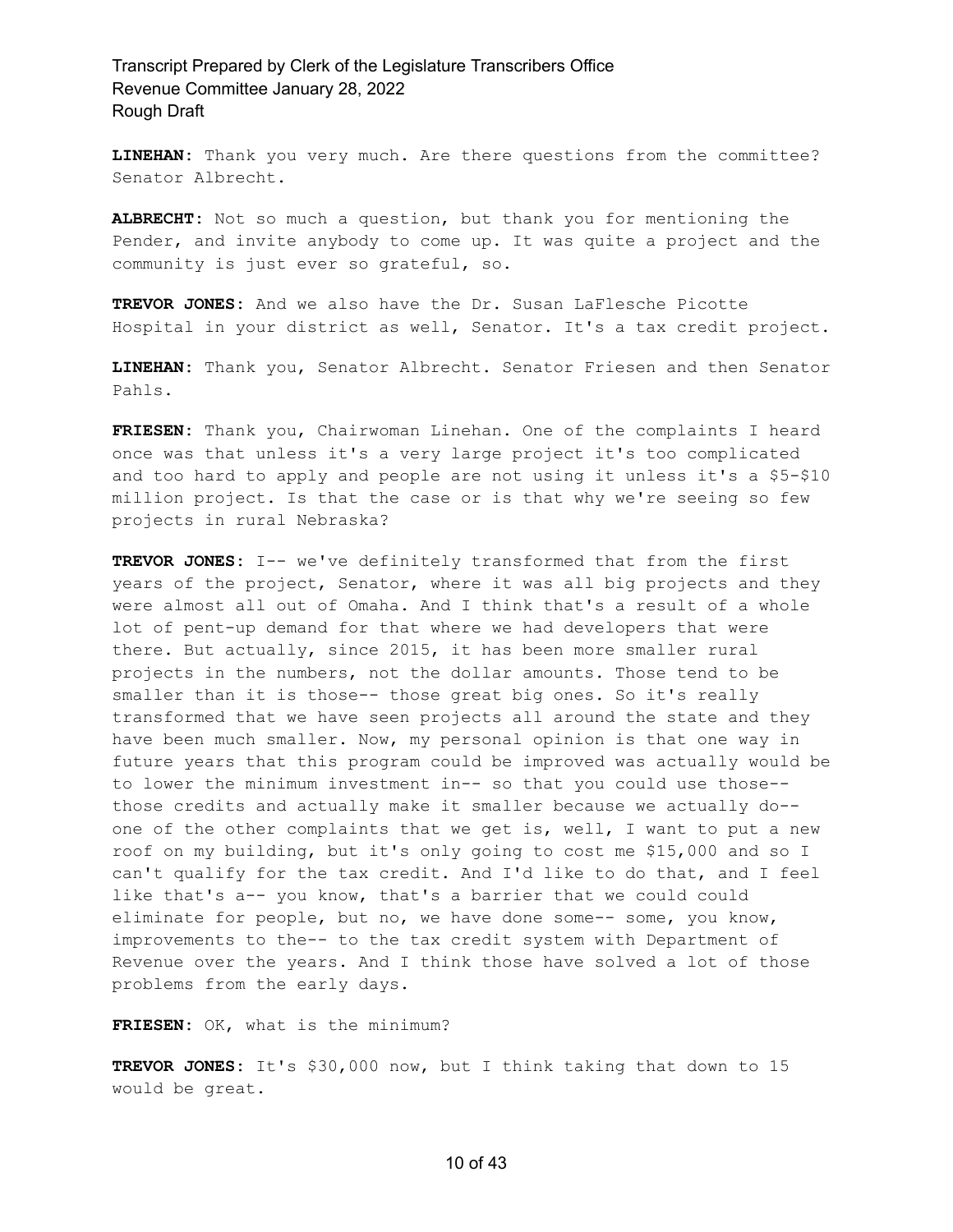**FRIESEN:** OK. All right. Thank you.

**LINEHAN:** Thank you, Senator Friesen. Senator Pahls.

**PAHLS:** Thank you, Chair. Since we heard about Fender, which I think is a great place to be from, I'm going to sort of talk to the Cottonwood before they they took a bunch of us through Blackstone and what they had to do to retain some of the characteristics of that old building. It just transformed that part of the neighborhood. That's a great-- if you ever have the chance, you ought to go to the old Blackstone. They call it the Cottonwood now because of the name. They couldn't use that name again, so that was a great utilization.

**TREVOR JONES:** It's a fantastic building. It's amazing.

**LINEHAN:** Thank you, Senator Pahls. Are there questions? It's 20 percent of what-- 20 percent of what they spend or invest?

**TREVOR JONES:** Yes, 20 percent of the total-- total project.

**LINEHAN:** So is there any maximum amount?

**TREVOR JONES:** It's a million dollars is the maximum credit that can be received, not the maximum of the project. It's 20 percent of-- of the total expenditure.

**LINEHAN:** This could be a \$5 million budget.

**TREVOR JONES:** Yep, or \$100 million project, but they're still making a million.

**LINEHAN:** But can-- can they-- I don't know what-- what's the term I'm looking for? Can they stack incentives on top of each other?

**TREVOR JONES:** Yes. And I would say about 50 percent of the people that use the tax credit stack the state credit with the federal credit as well because there is a federal historic tax credit. And that raises the bar because then you're dealing with the National Park Service and then you're basically saying, I'm going to adhere to an even higher preservation standard by doing that because you have to jump through the federal hoops as well as our hoops.

**LINEHAN:** And what's the federal credit-- 20 percent too?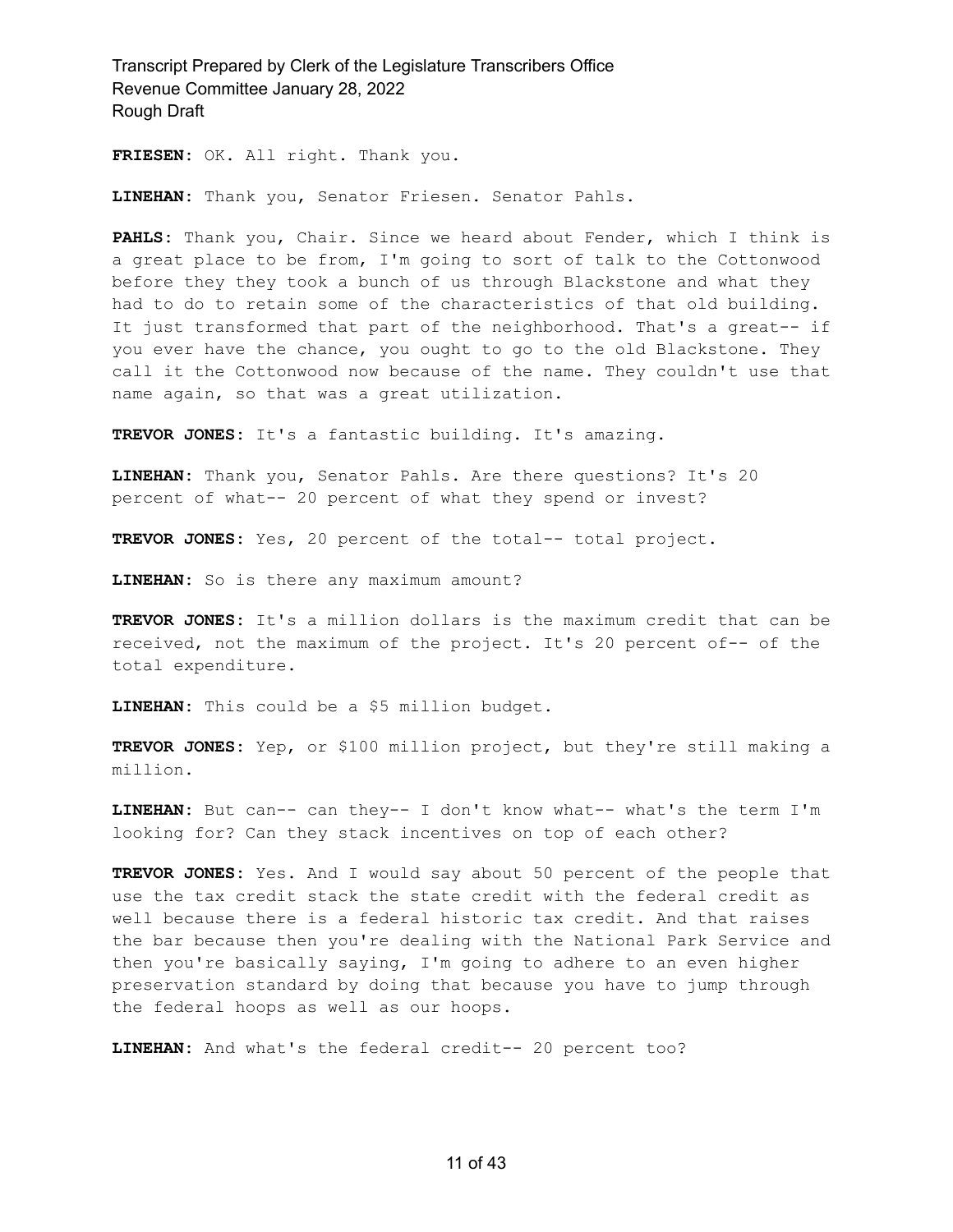**TREVOR JONES:** It-- it's-- depends on which program you're using, but it ranges between 15 and 20 percent, depending on.

**LINEHAN:** And then is it a refundable credit?

**TREVOR JONES:** From the feds or from--

**LINEHAN:** No, from the state.

**TREVOR JONES:** No, the department-- we turn it all over to the Department of Revenue and what the Department of Revenue does is they-- they audit the receipts for the entire project and then they issue the credit after-- after the project has been concluded.

**LINEHAN:** OK. But by refundable, what I mean is even if they don't owe income taxes, do they get money back?

**TREVOR JONES:** They can, if-- so, if you're-- the credits are transferable. So if they don't need them, they can be sold.

**LINEHAN:** OK. Other questions? Thank you very much for being here. Appreciate it.

**TREVOR JONES:** You're welcome. Thank you.

**LINEHAN:** Good afternoon.

**RYAN DURANT:** Good afternoon, Chair Linehan. Ryan Durant, R-y-a-n D-u-r-a-n-t, 1110 North Skyline Drive, Elkhorn, Nebraska. She's laughing because I bugged her a lot last year. So I'm glad to be in front of you. I can tell you the historic program has been instrumental to some things that I'm currently working on. I've got about \$60 million worth of projects going on, Fremont, Nebraska. We're taking the 505 building, which was built in the early 1900s as a bank and an office for professionals, doctors, attorneys. It's been sitting vacant for about 12 years and converting it into 28 apartments and commercial space on the main floor, which will be used for small businesses down on Main Street. There was a study that Fremont had done of the downtown, and they called the 505 the catalyst for the redevelopment of the Main Street in Fremont, Nebraska. And we are now in 2022 making that happen, but it would not be without programs like this. I took the building over in 2019 and we did not start construction until 2021. Obviously, we understand 2020 was an interesting year, but we did stack a number of incentives. In fact, the city put a million dollars into the project because they believed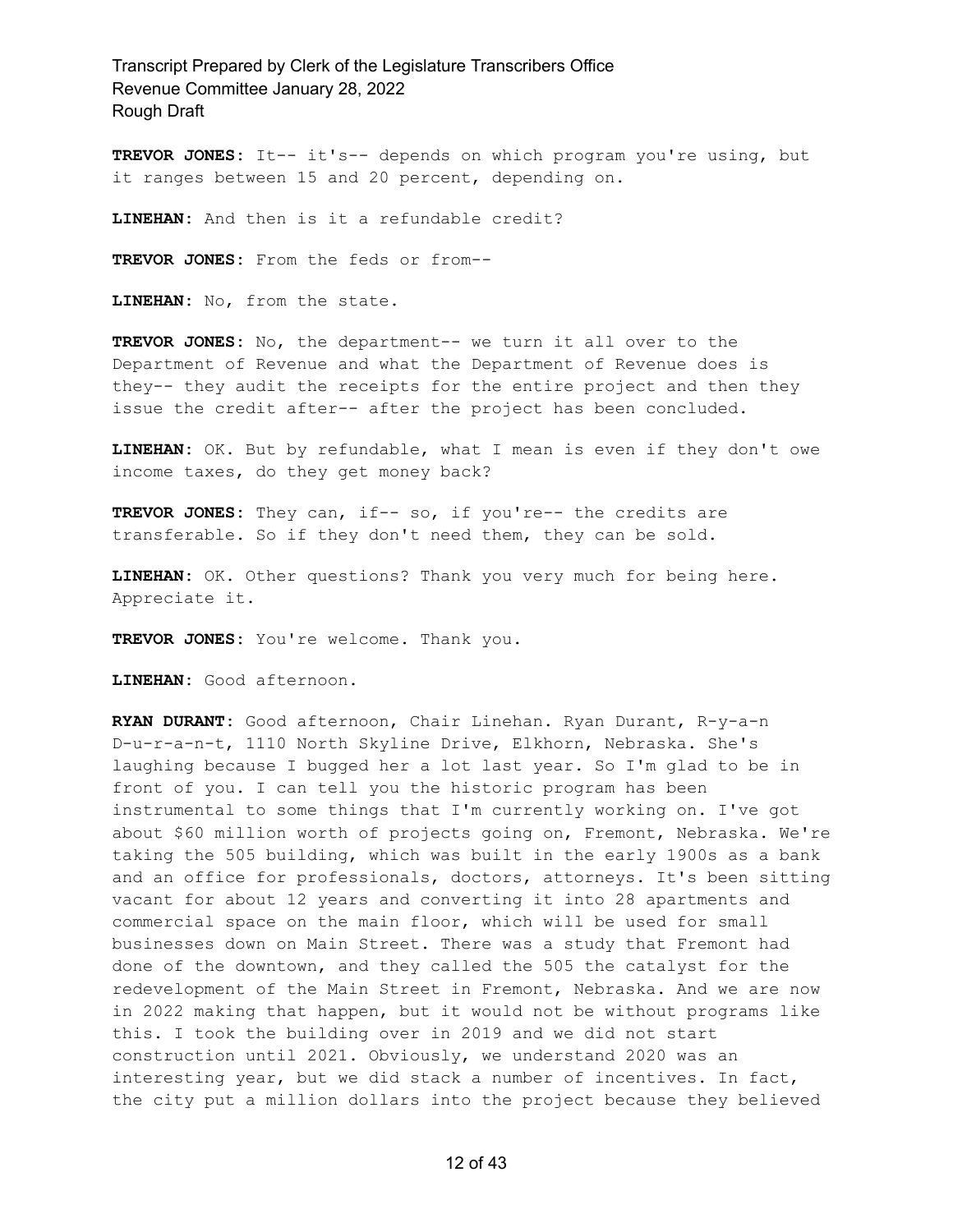in what we were trying to accomplish. But I can tell you, the state credit was instrumental in getting us through the process. It was real money that helped move things forward because the things that people don't think about are-- we had to put a new elevator in, which is not very cheap. We had to put sprinklers in to make it safe. So there's a lot of cost when you go into older buildings to bring them up to today's standards because today's standards are obviously very different than previous standards. So we are, you know, very excited. We actually have our first, you know, resident sign a lease last month and a lot of people are excited to get the apartments and we're excited to get some commercial users on the main floor. It's been sitting vacant for a very, very long time. I'm also working on Dana College campus. We just got that nominated for Historics through the National Park Services in August of 2021. We're taking two of the former dormitories and converting them into housing for kids who are aging out of the foster care system and setting up some programs to help them, you know, hopefully guide them through and keep moving on with life. So we're really excited about that. And then the other project is in Plattsmouth, Nebraska. We're taking a former high school and converting it into 41 units. We're taking 25 and putting it into a historic building, and then we're actually taking some new construction in the parking lot to create 41 new units in Plattsmouth. You know, these communities are, you know, definitely have not seen a lot of new housing and so, you know, I think these are different and unique and people are very excited. And I should-- I should also say that Plattsmouth actually threw a million dollars behind the project too. So it shows you the commitment and what these buildings mean to these communities, because if they didn't believe in it, they wouldn't throw that kind of money behind them. So I can tell you, but I won't tell you what communities. I did look at two rural communities this year because I'm under homeowner contractor yet and I don't want to give that up. But one was a-- a middle school in a small community. And then this week I looked at an old hospital in a community of 7,000 or less, so the program can be used in both urban and rural. I don't want it to be, you know, it's only an urban thing or rual thing, so it can be used in any of the communities. I think we could improve it, but that's for another day. I'd just like it accepted.

**LINEHAN:** Thank you, Mr. Durant. Senator Pahls.

PAHLS: Thank you. It really pleases me that-- that you really actually trying to save what I call downtown Fremont because that is a very unique community. And I know they've lost the last couple of years,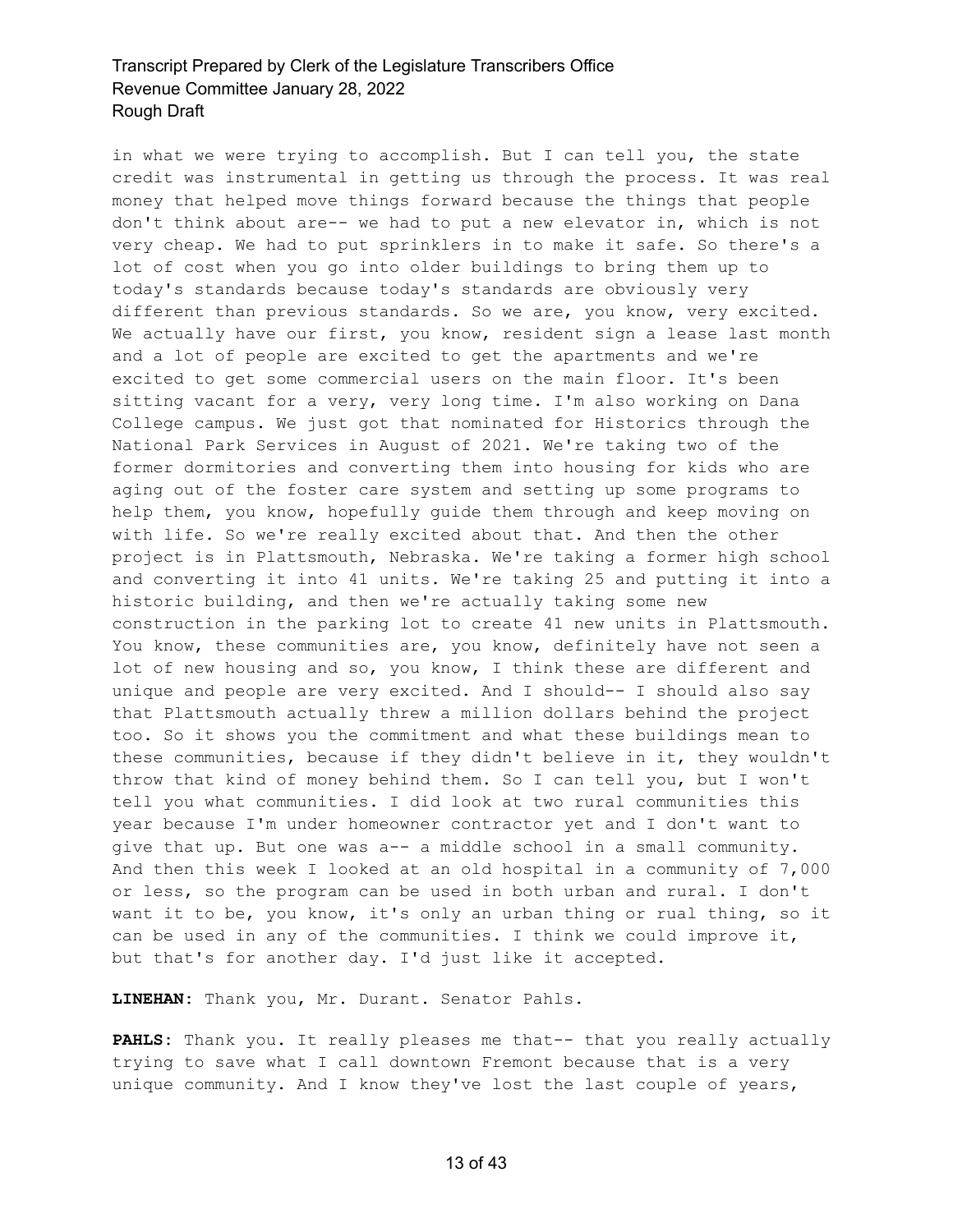some significant old businesses. So I appreciate that. I've had some bad-- or some past connections with Dana College.

**RYAN DURANT:** Yeah.

**PAHLS:** With Dana College, and that's great that you're doing that. And another good town, is the town that your-- Plattsmouth?

**RYAN DURANT:** Yep.

**PAHLS:** It's another one of those unique towns. There's so much characteristics. Those towns are just full of life and so that-- you make me feel good.

**RYAN DURANT:** Yeah. No, there are many of those communities. Honestly, I've been to two of them just in the-- in the last couple of weeks, and I'm very excited about those opportunities. But again, if this went away, it would certainly change my mind on whether I'm going to move forward and put those buildings under contract.

**PAHLS:** Thank you.

**LINEHAN:** Thank you, Senator Pahls. Are there questions from the committee? Seeing none, thank you very much for being here.

**RYAN DURANT:** Thank you very much.

**LINEHAN:** Next proponent. Good afternoon.

**CAROL BODEEN:** Good afternoon, Chairperson Linehan, and members of the Revenue Committee. My name is Carol Bodeen, C-a-r-o-l B-o-d-e-e-n. I'm the director of policy and outreach for the Nebraska Housing Developers Association, NHDA. Our address is 3883 Normal Boulevard, Suite 102, in Lincoln, Nebraska, and I'm here today to testify in support of LB701. The Nebraska Housing Developers Association is a membership organization with over 70 members from across the state. Our mission is to champion affordable housing. We do this by supporting statewide renter and home buyer education programs, offering assistance to affordable housing developers, and by advocating for policies that support safe and affordable housing. It's our goal that Nebraskans of every income have the cornerstone foundation of a healthy and affordable home. Our members include nonprofit and for-profit developers, nonprofit organizations that provide housing services, government agencies and economic development organizations. The Nebraska Housing Developers Association is in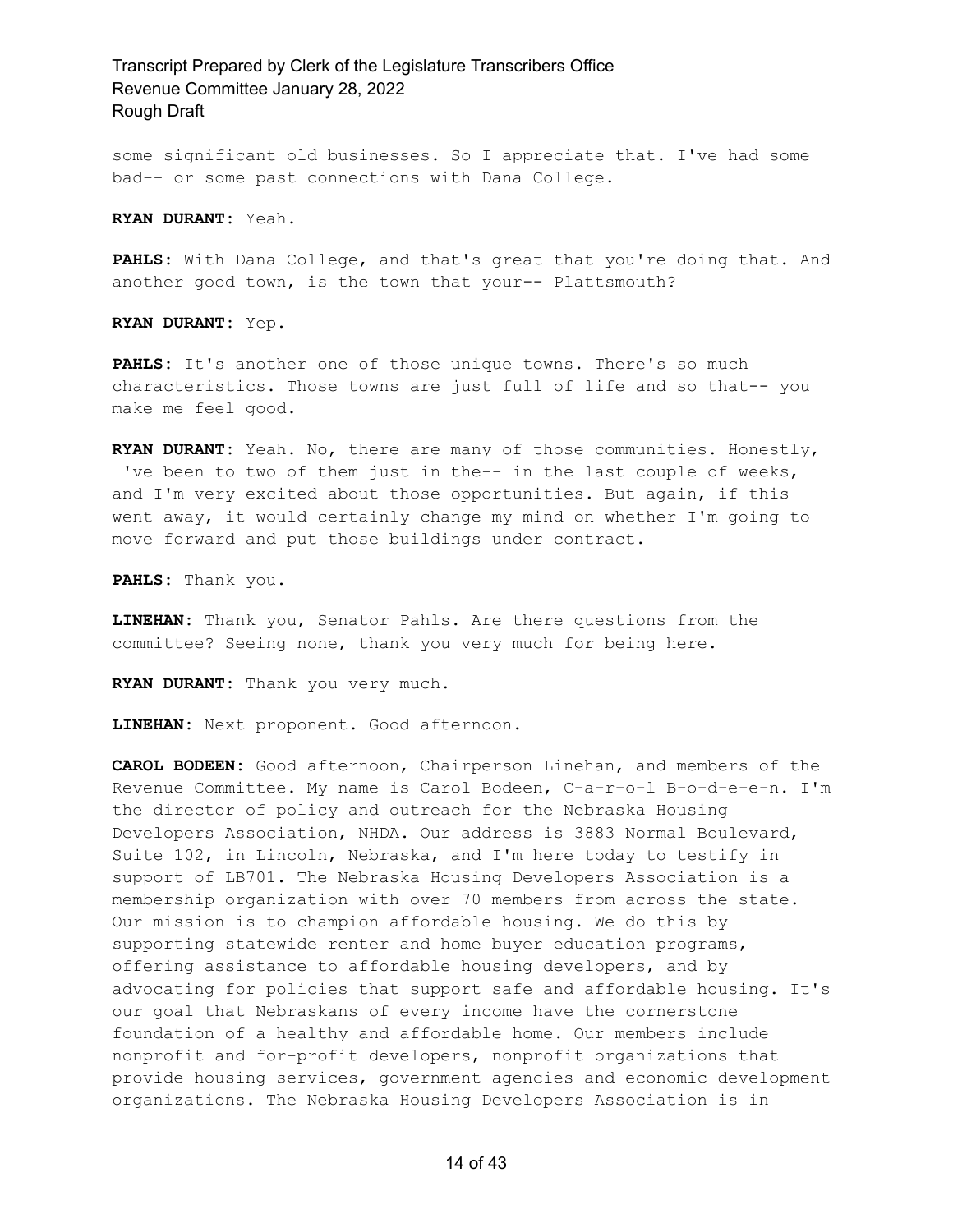support of this legislation, which extends the Nebraska Historic Tax Credit, NHTC. As developers and providers of affordable housing, we would like you to know that the NHTC is a valuable tool, which our membership has often utilized to develop and preserve affordable housing across Nebraska. NHTC has been paired with public subsidies such as the low-income housing tax credit and new market tax credits to make previously impossible projects financially feasible. The result is not only the preservation of historically significant buildings, but also the provision of the safe quality housing for Nebraska's low- to moderate-income residents. Historically, significant-- significant buildings are often in older areas of communities and near city centers. Utilizing these tax credits for affordable housing projects typically results in increased financial investment in economically distressed areas and includes affordable housing in these downtown areas, which are often closer to employment and transportation opportunities. By maintaining the Nebraska Historic Tax credits with the extension of the Nebraska Job Creation and Main Street Revitalization Act, we continue to make Nebraska a most welcoming state for development and maintenance of affordable housing. I ask that you support and advance LB701. And I thank you, and I'm happy to take any questions from the committee.

**LINEHAN:** Thank you, director Bodeen. Are there questions from the committee? Seeing none, thank you very much.

**CAROL BODEEN:** All right. Thank you so much.

**LINEHAN:** Next proponent. Any other proponents? Are there any opponents? Anyone wanting to testify in the neutral position? Letters. Go ahead, Senator Williams, I know that we have-- we did have four proponents and no opponents and no one in the neutral position for comments for the record.

**WILLIAMS:** Thank you for your attention. The goal-- the clear goal of LB701 is to not only extend the sunset dates, but also match these sunset dates with the five-year audit requirements with performance audit. That's again why the R&D credit is being asked to extend that just for one year to match with that and the Historic Credit for the five-year period. We deal a lot with tax credits, and I believe that tax credits are here to incent investment in activities that we think are important, growing our state, helping improve and grow entrepreneurship and innovation. And as you've heard, clearly help us with the revitalization of Main Streets in our communities, large and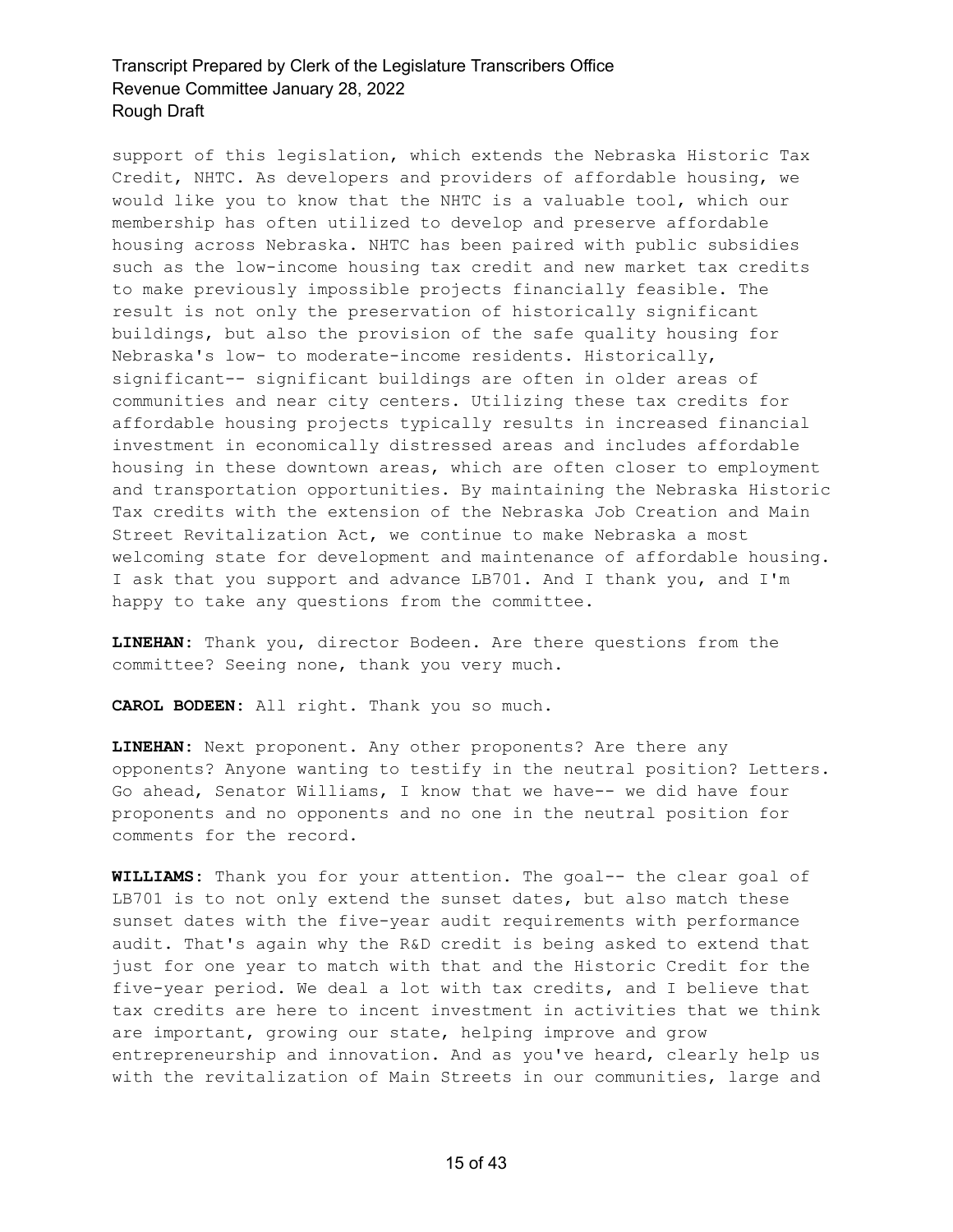small. With that, I would encourage your advancement of LB701. Thank you.

**LINEHAN:** Thank you. Are there any questions from the committee? Seeing none, thank you very much. And that brings the hearing on LB701 to a close, and we will open on LB702.

**WILLIAMS:** Thank you again, and good afternoon again, Senator Linehan, and members of the Revenue Committee. My name is Matt Williams, M-a-t-t W-i-l-l-i-a-m-s. I'm from Gothenburg and represent Legislative District 36. I'm here today on behalf of First Five Nebraska to introduce LB702, which would extend the sunset date of the School Readiness Tax Credit Act for an additional five years. The program is primarily administered by the Department of Education in conjunction with the Department of Revenue. In 2017, Nebraska became just the second state in the nation to offer up to a \$5 million annually tiered tax credit as quality improvement incentives for child care providers and individual early good-- early childhood employees. The credit was made possible through the passage of LB889, the School Readiness Tax Credit Act introduced by Senator Mello, and in 2020, LB266, introduced by Senator Lindstrom. That was passed to correct statutory language to help expand the program. The School Readiness Tax Credit offers a refundable income tax credit for individual child care employees who maintain a profile in the Nebraska early childhood professional record system and have been employed by an eligible child care program for at least six months. The amount of the credit corresponds to the employee's professional classification as-- as defined by the educational credentials, training, work history and similar factors. Secondly, it offers a nonrefundable tax credit to individuals and businesses who are ranked according to a program administered by the Department of Education. The amount of the credit is equal to the average number of children attending the program monthly, multiplied by a specific dollar amount corresponding to the program's rating. The original School Readiness Tax Credit Act reached its sunset in 2021 as-- right at the time we were having an increase in number of providers throughout the state that were able to take care-- or take full advantage of the program. LB702 would establish a new sunset of January 1, 2027 and cap the tax credit program at \$5 million per year. To give you an idea, in the first year, which was 2017, there were a 142 approved at-- attestations and that amounted to \$178,000. That has steadily increased to-- in 2020, the last year that we have information today, 476 applicants that were-- were approved attestations in an amount of \$684,000, still a long, long ways away from the \$5 million cap. Nebraska, as we all know, is facing an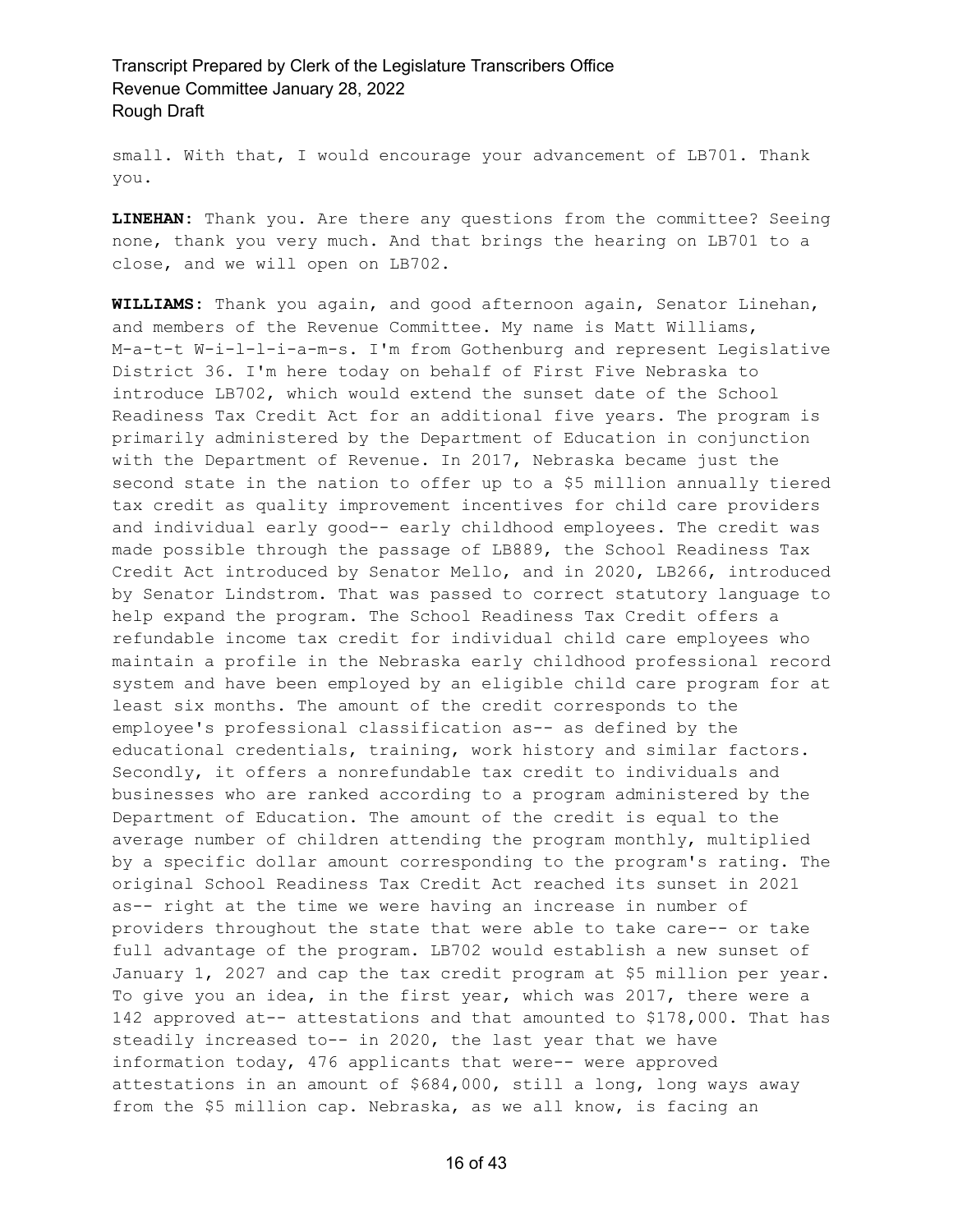unprecedented work shortage. Attracting a quality workforce requires the availability and affordability of quality child care. Yet over the past two years with the pandemic, the availability of child care has diminished. Data from the Nebraska Department of Labor showed a 7 percent reduction in the child care workforce from 2020 to 2021. The data also showed there was a 7.4 percent decrease in providers since 2019. As a result, we've seen more programs limit the number of children they serve or close entirely because they cannot meet required teacher to child ratios. Quality child care programs and the professional educators who operate and work there need the support of the School Readiness Tax Credit. It provides an important part of broader, long-term efforts to strengthen and incentivize the child care programs and personnel we depend on to activate the statewide network in all areas of business and industry. Those who testify after me on this bill will be able to expand more on-- on the content and components of the tax credit program. I would just say that in working over these past few years, as much as I have in early childhood education and child care and also being an employer, this is a really, really big issue. Child care providers are losing employees to McDonalds, to Walmart because they get paid more and they don't have to put up with the issues of dealing with that. This is one way that we can help add some help to that and help our employees. With that, I would be happy to try to answer any questions. Thank you, Senator Linehan.

**LINEHAN:** Thank you, Senator Williams. Are there any questions from the committee? Seeing none. Good afternoon.

**ELIZABETH EVERETT:** Good afternoon. Chairwoman Linehan, and members of the Revenue Committee, my name is Elizabeth Everett, spelled E-l-i-z-a-b-e-t-h E-v-e-r-e-t-t, and I'm the deputy director of First Five Nebraska. First Five Nebraska is a statewide public policy organization focused on policies that promote quality, early learning environments for our youngest children. I'm here today to testify in support of LB702 and would like to thank Senator Williams for introducing this important legislation. As Senator Williams mentioned in his opening statement, Nebraska Child Care System is facing serious challenges that have implications for our state as a whole. COVID-19 has destabilized the child care marketplace, resulting in significant attrition and early childhood professional workforce and licensed child care programs. We know that these challenges have cascading social and economic effects. They undercut the ability of parents to reenter the workforce, provide for their families and meet the needs of Nebraska employers. In a larger sense, they also undercut our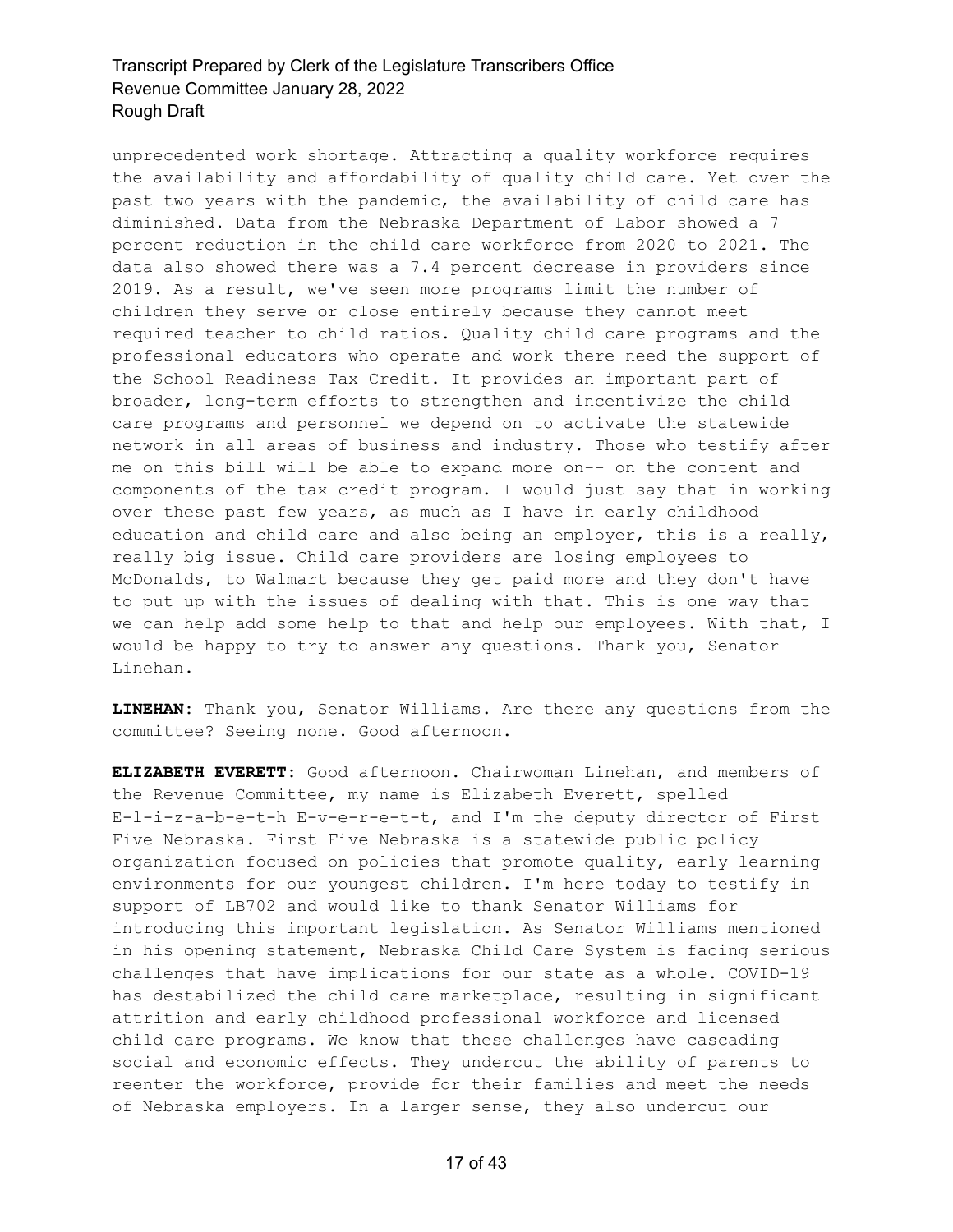ability to market in Nebraska communities as a desirable place to put down roots, raise a family and pursue a career to grow a business. While emergency federal assistance can help shore up weaknesses in Nebraska's child care system, in the short term, we also need to adopt incentives to recruit, retain, and develop a skilled early childhood workforce over the long term. Nebraska is one of only two states in the nation to both-- offer both refundable and nonrefundable credits to encourage early childhood educators and business owners to remain in this crucial industry. As Senator Williams explained, the refundable credit is intended to benefit child care employees, while the nonrefundable credit primarily benefits childcare businesses. The qualifications in the tiers for the tax credits or amounts are outlined in the policy brief that I provided to the committee. We have seen growing usage of both tax credits types since they were initially adopted in the Legislature. However, with the sunset of the scoring this tax credit program taking place in the 2021 tax year, we'd be losing one of the few existing incentive-- incentives our state offers to child care professionals and programs. This past summer, First Five Nebraska worked with Senator Stinner on LR162, an interim study to examine providers attitudes toward the tax credit program and how it can be improved. Overall, we found that the majority of providers we spoke to want the School Readiness Tax Credit to continue. Many of these professionals felt the program was an indicator of their value to their communities and state. It indicated that the tax credits encourage them to remain in their child care industry rather than seek opportunities elsewhere. In fact, the number of individuals claiming the refundable credits specifically increased by 234 percent since 2017, demonstrating rapidly growing interest in the tax credit program. The scoring in this tax credit is reauthorized. We expect to see the number of child care providers who take advantage of these incentives to increase even further. To that end, we have worked with Senator Morfeld to introduce a companion bill, LB868, which would increase the flexibility of the base education requirement and help more providers become eligible for the refundable credit. At the same time, LB702 encourages more programs to participate and Step Up to Quality and more early childhood professional to pursue additional training and work experience so they can qualify for the higher tiers of the tax credits. The School Readiness Tax Credit is meeting its legislative goals by improving the quality of care and incentivizing more programs to remain open and more professional educators to remain engaged in the child care workforce. By extension, these successes are helping our state offer social, educational and economic opportunity for its residents. For these reasons, I hope you'll vote LB702 out of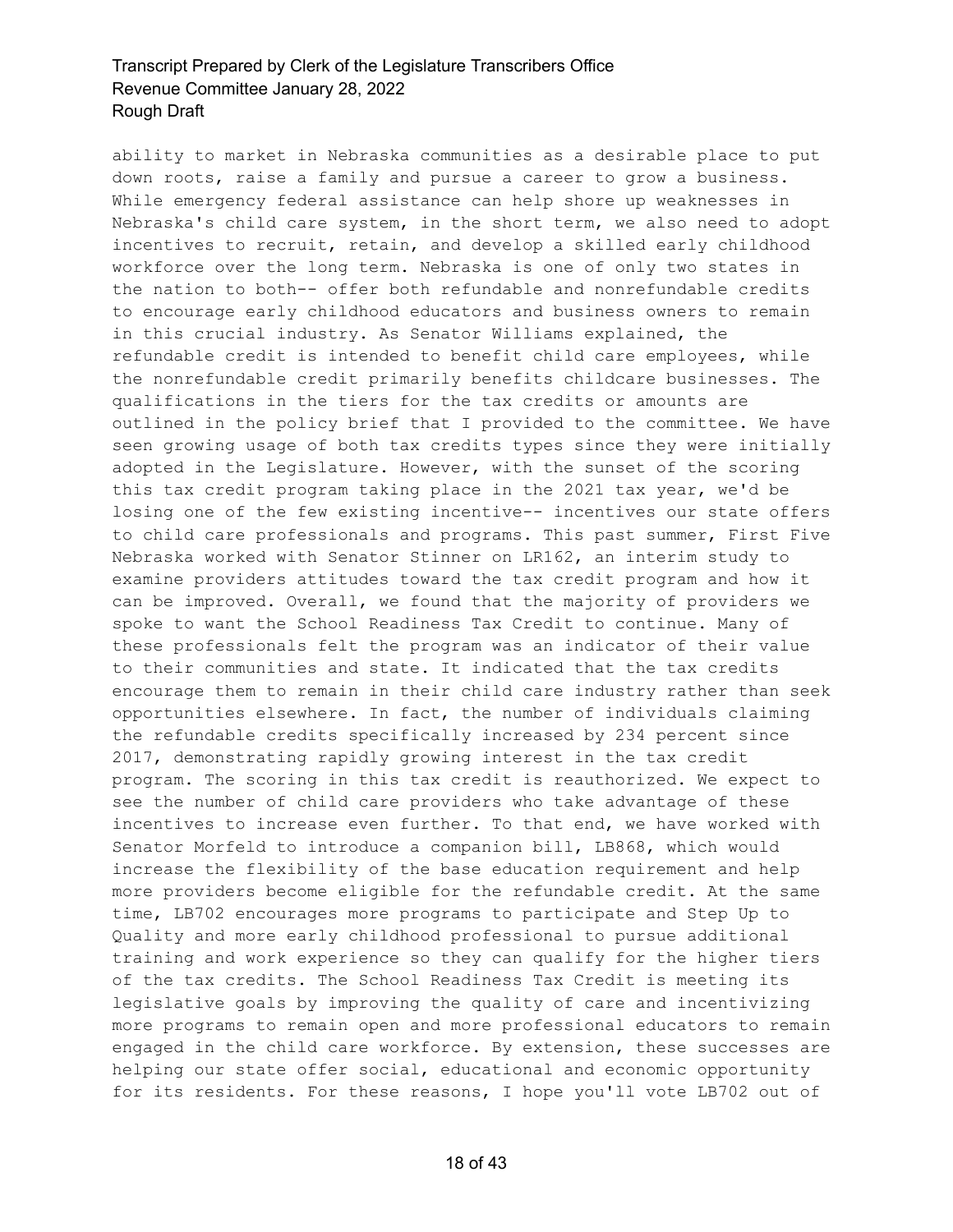committee. Thank you again for allowing me to testify and I'd be happy to answer any questions.

**LINEHAN:** Thank you, Ms. Everett. Are there questions from the committee? Seeing none, thank you very much.

**ELIZABETH EVERETT:** Thank you.

**LINEHAN:** Other proponents? Are there other proponents?

**KRISTEN HASSEBROOK:** Chairman Linehan, my name is Kristen Hassebrook, K-r-i-s-t-e-n H-a-s-s-e-b-r-o-o-k. I'm here today in support of LB702 on behalf of the Nebraska Chamber, the Greater Omaha Chamber, and the Lincoln Chamber of Commerce. Lack of available talent, in addition to factors that heavily impact community population growth, are dominating the priorities of business leaders in 2022. Approximately 300 community business leaders weighed in on top issues and opportunities impacting their growth of businesses and communities over the course of this summer, and when asked to rank their top three challenges and opportunities, 54 percent but education and childcare in the rankings. It's apparent from the raw notes from these sessions that we conducted that child care workforce is a critical component to business success as it serves as a workforce enabler, supporting both the current and future workforce. The School Readiness Tax Credit supports working parents returning to work and helps essential child care providers recover and growth of the pandemic. As you've heard, there is anecdotal evidence that many high quality childcare providers have either delayed retirement or have been able to use the tax credits benefits to remain in this important field. The School Readiness Tax Credit also ensures consistent, high quality early childhood education across Nebraska. On its face it obviously requires participants to participate in our state, Step Up to Quality program or the quality program and rating system that we have here in Nebraska. And as you've heard, there has been shown a correlation between increased credit usage and participation in that program. The theme today on tax credits is to keep the momentum going. Losing these tax credit tools just for communities and businesses are ramping up. Efforts to help parents return to work and attract new residents could set Nebraska back and slow our progress of economic recovery. We'd encourage your support of LB702 and I'd be happy to answer any questions.

**LINEHAN:** Thank you. Are there any questions from the committee? Senator Pahls.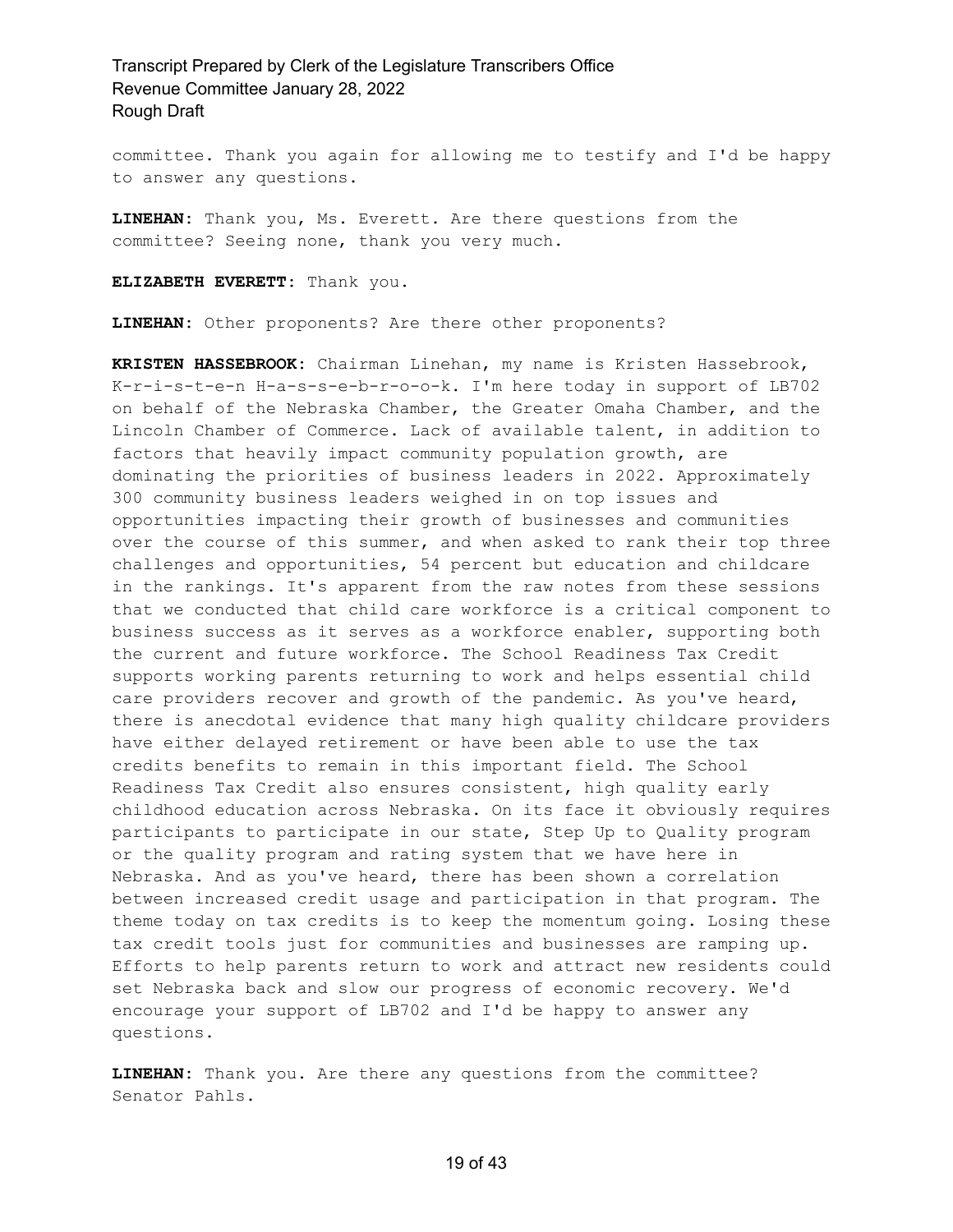**PAHLS:** Thank you, Chair. You said there was a survey and how was this ranked, this particular issue?

**KRISTEN HASSEBROOK:** So we conducted a survey and did listening sessions across Nebraska with business leaders, so essentially key business leaders across Nebraska. And we asked them to rank their top, three to five business issues and 54 percent put education and childcare in their top three.

PAHLS: OK, so, in the top three, what was number one?

**KRISTEN HASSEBROOK:** Workforce, which is also directly like, that's why I wanted to highlight kind of the raw notes that that we took from these sort of listening sessions, which sort of show that workforce-slash-child care workforce kind of as its critical component. You know, kind of an entirety, kind of fits together.

**PAHLS:** OK, thank you.

**LINEHAN:** Thank you, Senator Pahls. Are there other questions from the committee? Seeing none, thank you very much for being here. Next proponent. Go ahead.

**JENNY NELSON:** Good afternoon, Chairperson Linehan, and members of the Revenue Committee. My name is Jenny Nelson, J-e-n-n-y N-e-l-s-o-n, and I am a current employee at the University of Nebraska-Lincoln Children's Center, and I am here to support the possible extension of the School Readiness Tax Credit Program. I have been an active supporter and participant of the program since it began. Working in the child care field for over 20 years has brought an abundant number of positive experience throughout my career, but also some difficulties. The economical support provided by the School Readiness Tax Credit has enabled me to become more stable and secure financially. Although monetary reasons were not what motivated me to choose a career in this profession, the extra financial assistance this program offers has-- has been life changing. There are several times throughout the year when I am left with no option but to spend my personal income on items needed for my classroom, which can bring strain to an already underpaid line of work. The Step Up to Quality program has also encouraged me to become a more knowledgeable educator. I take numerous training hours every year, which have brought in my understanding on several critical topics associated to the early childhood field. In conclusion, I would like to make one last point the most important-- the most important, in my opinion, I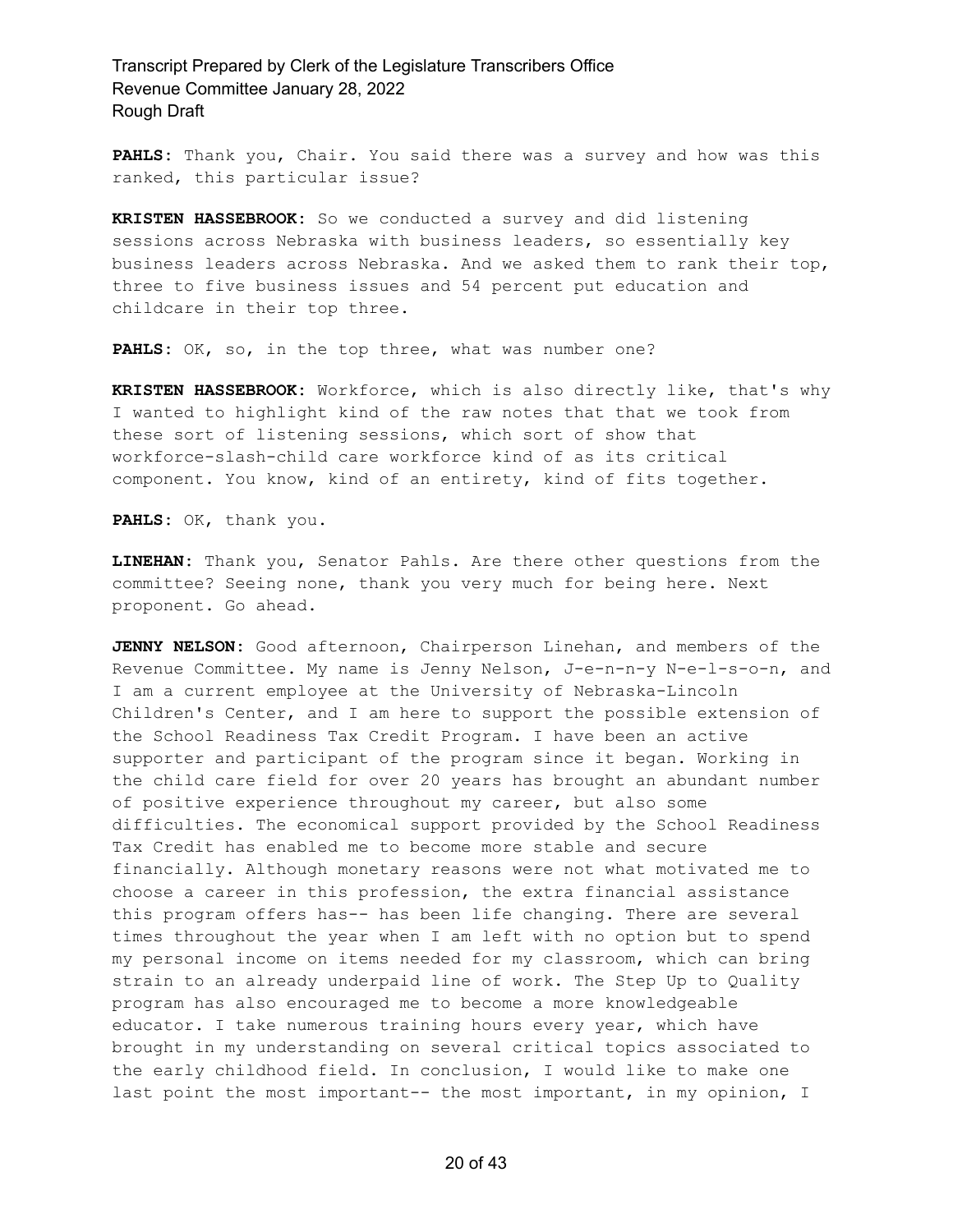created Step Up to Quality for bringing recognition to them the importance of early childhood education. Unfortunately, there is much stigma associated with the profession, babysitters vs. teachers, which Step Up to Quality has dramatically decreased by educating parents, families and the public of the importance of early childhood learning. Thank you for your time and consideration.

**LINEHAN:** Thank you very much. Are there questions from the committee? Senator Pahls.

**PAHLS:** Thank you, Chair. I see you work with the University's Children's Center.

**JENNY NELSON:** Yes.

**PAHLS:** I'm not asking for yours, but what's the average salary? I'm just curious.

**JENNY NELSON:** Starting wage right now is about \$16 an hour for a full-time employee.

PAHLS: How-- how far, I mean, how far can you go up?

**JENNY NELSON:** I've been there over 10 years now, and I'm at \$20 an hour.

**PAHLS:** So you could get a really good job at Target for almost--

**JENNY NELSON:** Exactly. Yeah.

**PAHLS:** Thank you.

**JENNY NELSON:** You're welcome.

**LINEHAN:** Other questions from the committee? Are you an employee of the University?

**JENNY NELSON:** Yes.

**LINEHAN:** So you have a benefit package on top of that?

**JENNY NELSON:** Yes. Yes.

**LINEHAN:** OK. Any other questions from the committee? Thank you very much for being here.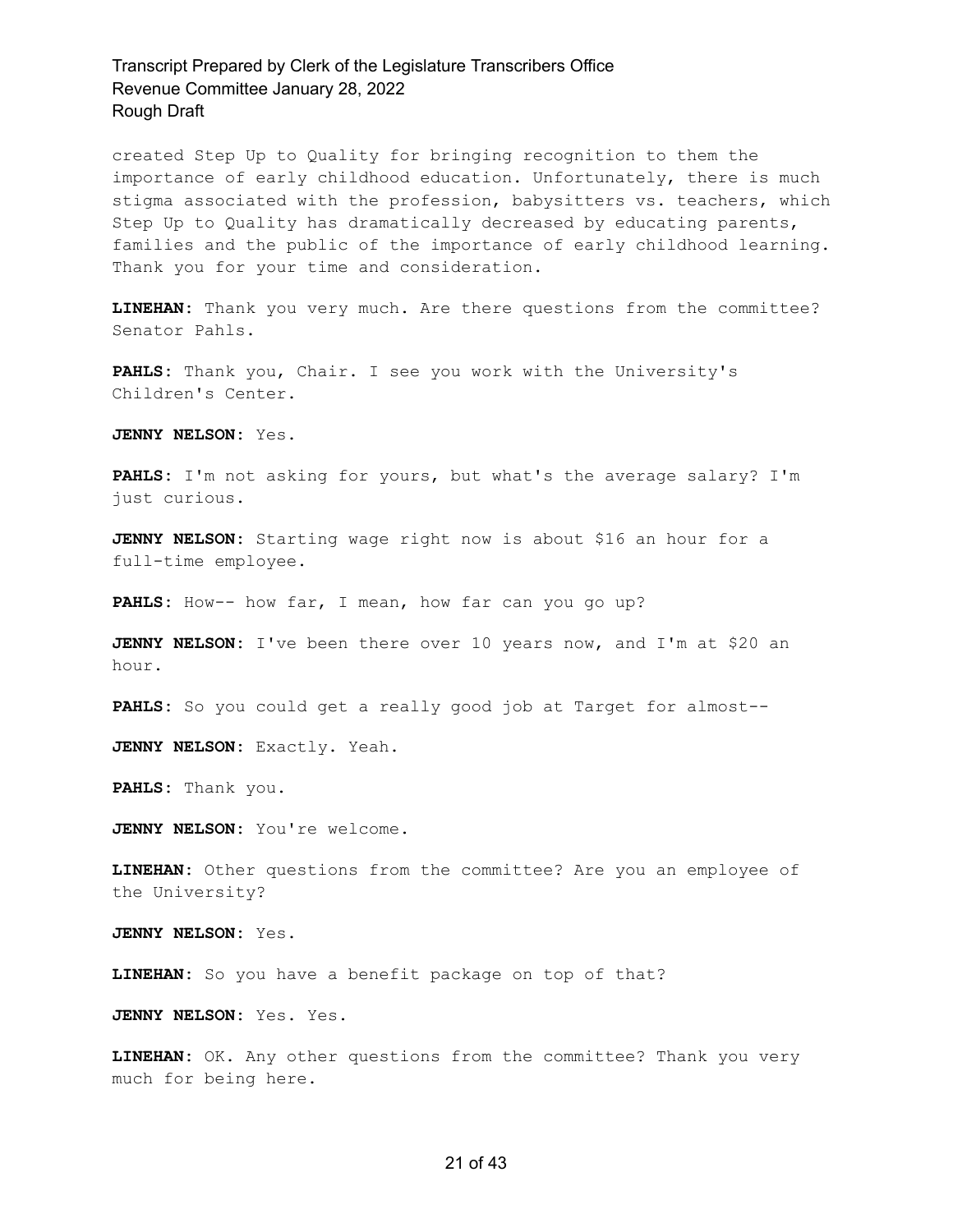**JENNY NELSON:** Thank you.

**LINEHAN:** Other proponents? Does anyone want to testify as an opponent? Anyone wanting to testify in a neutral position? We had several letters for the record. We had 24 proponents, three opponents and one neutral. Thank you, Senator Williams.

**WILLIAMS:** Thank you again, and it's Friday afternoon. LB702 is a simple bill in the context of it. What it does is extend the sunset date to five years to match what we've done with other sunset. We've got an interesting issue here. We have a workforce issue that we've talked about and we've got a child care business model that I will tell you does not work very well. And Senator Pahls, this summer when I was touring around the state in Ogallala and Gothenburg and Broken Bow on this issue, most of the employees were in the range of \$10 an hour, with little, if any, benefits. And all of a sudden, when the sign went out in Gothenburg in front of McDonald's starting jobs at \$15 an hour with some benefits, we know where those people went. So we have that business model. On the other hand, we have this incredible need for the accessibility and affordability of child care. I've lost employees. Other employers have lost employees because if the young mom can't make enough at her job to pay for child care, they stay home. And we don't all have grandmas and grandpas around to fill us with those things. That's the goal of maintaining the School Readiness Tax Credit. It's one small tool that we can continue for these people. With that, I would close. Thank you.

**LINEHAN:** Thank you. Let me see if there's any questions from the committee. Senator Friesen.

**FRIESEN:** Thank you, Chairwoman Linehan. Well, what I'm seeing, I guess, and hearing, is that we just don't have enough people who are willing to go into the child care business. And this really isn't incentivizing those lower income ones to attract them to this business, where are you talking to somebody with a pretty good education that can get jobs, maybe at \$20, \$25 an hour. They're not going to take these, but how do we attract people to get there the first place? Because, like you said, 12 bucks an hour doesn't-- you can go work at Walmart as a greeter, maybe, I don't know.

**WILLIAMS:** This is one tool, is what I would say in this, but it can't be our only tool. The Buffet Early Childhood Center did a survey just a few years ago in this area and found that child care workers and early childhood people suffered from low pay. Very little, if any,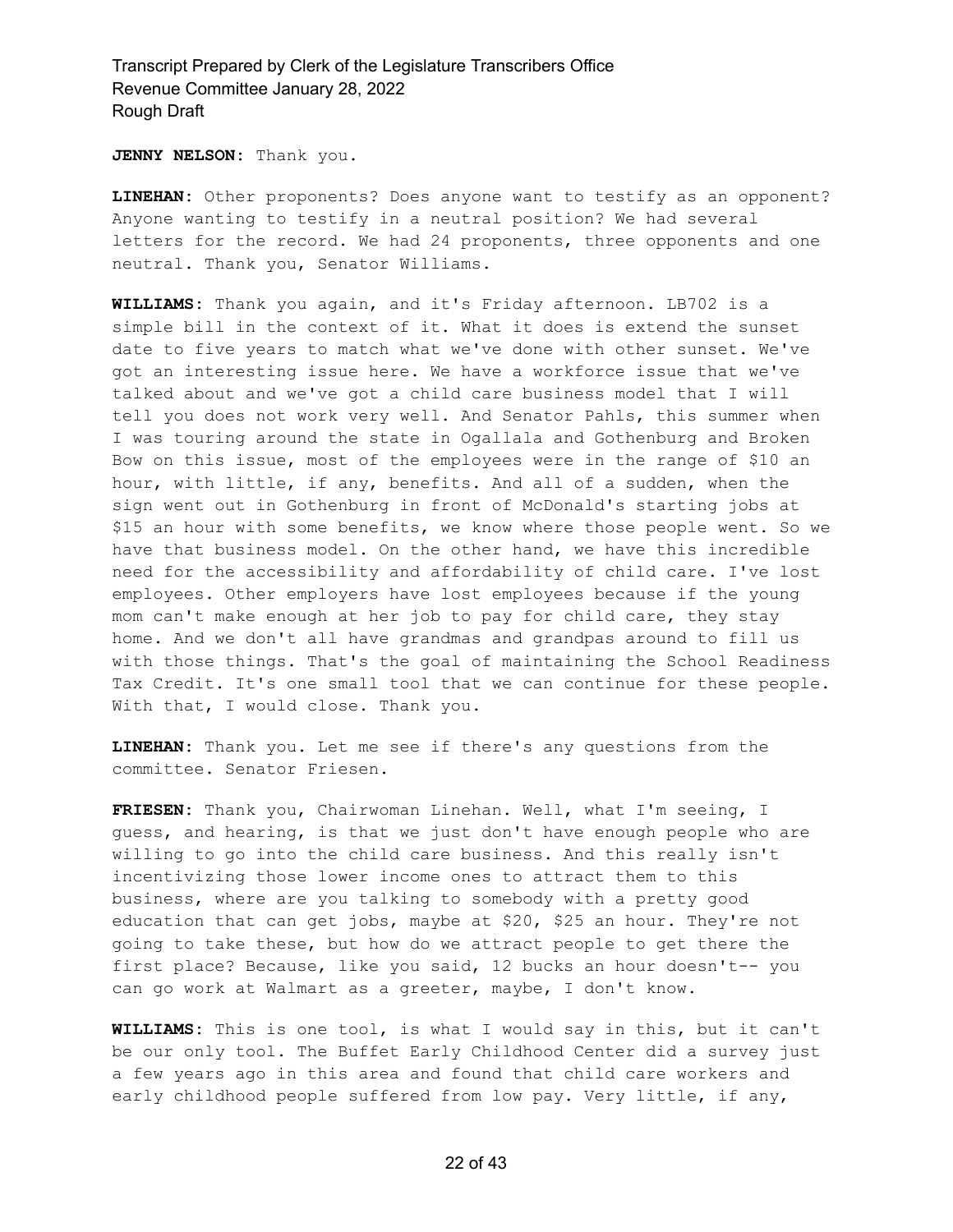benefits challenging work environment and stress. And those four ingredients were having them have trouble keeping people in that. This is a bigger topic than-- than we can handle through the School Readiness Tax Credit discussion. But it's something as an employer, we're taking a hard look at right now. There are communities and I've worked in a few of them now, Red Cloud, Broken Bow and more particularly Gothenburg, that are taking this on as a community project that if we don't provide this ability, we, our business community suffers. If we don't provide early childhood, our kids suffer. And we have a discriminatory factor with some of the early childhood things that if-- if-- if-- if a young student is not exposed to that early enough, what we are finding out is they never catch up and they end up still being in the bottom. So we're seeing now communities take this seriously in investing their dollars in it also.

**FRIESEN:** Are we-- are we seeing businesses step up too? Because as a business owner, I feel it's a lot of my responsibility to make sure my employees have access to child care, is that--

**WILLIAMS:** Absolutely.

FRIESEN: --are you seeing that too?

**WILLIAMS:** What we've seen in those communities and in particular in- in the new project in Gothenburg called the Impact Project that couples with the school participating, the hospital participating, the city participating, but more importantly, private philanthropy directly from the business community themselves. And I think that is part of the answer, Senator Friesen. I think it is my responsibility as an employer to-- to participate in this, and I think others agree with that.

**FRIESEN:** OK. Thank you.

**LINEHAN:** Thank you, Senator Friesen. Are there any other questions from the committee? So is it 501(c)(3) that you set up?

**WILLIAMS:** Yes.

**LINEHAN:** So donations to it are deductible, that there's no credits.

**WILLIAMS:** No.

**LINEHAN:** Would it be helpful to have tax credits for it?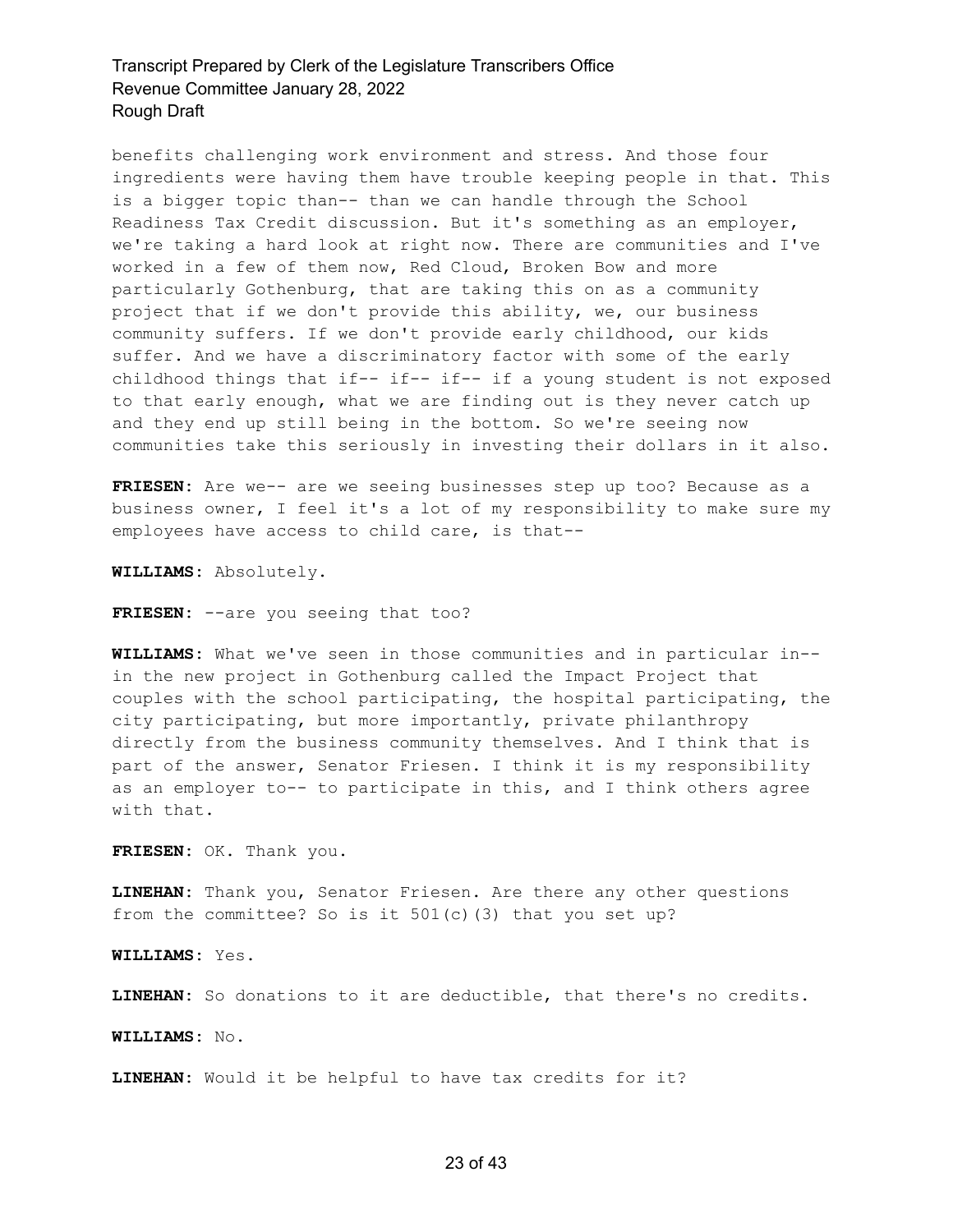**WILLIAMS:** I'm not sure that it would. I would want to think about that before I would really-- yes, it would always help. There's no question it would help. I think what we have seen in these communities, and I hope we-- I hope it catches on, is the recognition that this-- this for us is part of our cost of doing business. We just need to invest in this as we do in-- in other things or we can't employ young moms.

**LINEHAN:** OK, other questions? Seeing none, thank you very much for being here.

**WILLIAMS:** Thank you.

**LINEHAN:** With that we close the hearing on LB702 and open the hearing on LB951. Welcome, Senator Cavanaugh, John Cavanaugh.

**J. CAVANAUGH:** Thank you. Good afternoon, Chairwoman Linehan, and members of the Revenue Committee. My name is John Cavanaugh, J-o-h-n C-a-v-a-n-a-u-g-h, and I represent the 9th Legislative District in midtown Omaha. I'm here today to introduce LB951, which will raise the Earned Income Tax Credit in Nebraska from the current 10 percent to 17 percent of the federal Earned Income Tax Credit. The Earned Income Tax Credit, or EITC, is one of the most important tools we have in tax policy to combat poverty, is a refundable tax credit for low-income households who earn a qualified amount of earned income in a year. You must earn income in order to claim the EITC. Earned income includes wages, salary or tips, income from freelance and independent contractor work and self-employment income. It does not include interest in dividends, pensions and annuities, Social Security, unemployment benefits, alimony or child support. The maximum income threshold measured by adjusted gross income for-- to claim EITC in 2020 was \$15,820 for a single filer with no qualifying children up to \$56,844 for a married couple with three or more qualifying children. In 2020, the maximum credit for filer with no qualifying children was \$538. One qualifier was thirty-- one qualifying child, \$3,584; two qualifying, \$5,920; and three or more is \$6,660. Our bill raised the maximum adjusted gross income threshold and credit for filers with no qualifying children temporarily-- temporarily, while filers who had qualifying children also benefited from the monthly child tax credit payments. Unfortunately, both of these changes were only effective for the year 2021. Under the increased credit in ARPA and filer with no qualifying children could get a maximum state credit of 10 percent level for 2021 year of \$150. For 2022 tax year, that credit would decrease by nearly \$100. The great thing about EITC is that it encourages work. The more you earn, the more you get. By example, in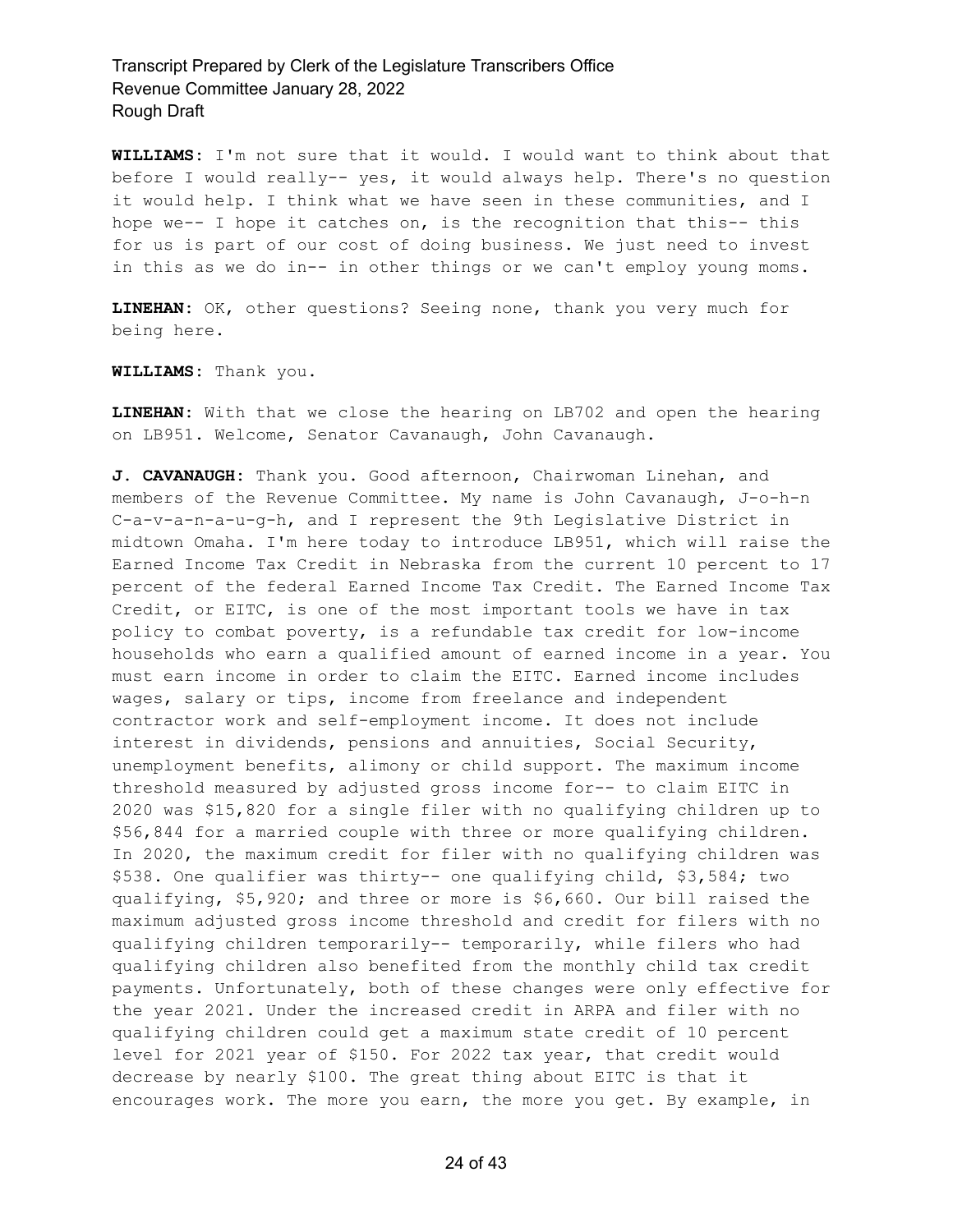2021 for married couples filing jointly with no children, the amount of credit phases in for an adjusted gross income of \$0 to \$7,100 and then the credit stays the same from \$7,100 to \$14,820. And then-- and from there, it begins to go back down until the credit hits zero again if the adjusted gross income is above 21,920. This is a tax cut for the working poor, and it incentivizes work. I introduced LB318 in this committee last year, which would have raised the EITC over a three-year period to 20 percent, phasing it in gradually. That bill was indefinitely postponed by this committee. This bill takes the middle ground, 17 percent and makes it effective next year. 17 percent is very competitive with our neighboring states. Iowa is 15 percent, Colorado is 20 percent, Missouri is 10 to 20 percent, and Kansas is 17 percent. Using the amounts from the 2020 tax year, the maximum state credit under LB951 would increase by \$38 for nonqualifying children; \$251 for one qualifying child; \$414 for two; and \$466 for three. I brought this bill back because the Earned Income Tax Credit is an important policy tool to address poverty. It's broad support across political spectrum and greatly benefits our working poor. If you look at the position letters sent in in support, you'll see both the Nebraska Catholic Conference and the Omaha Women's Fund support this bill. As I mentioned, ARPA temporarily increased the availability of EITC, but it will go back to the normal threshold in 2022. The monthly child tax credit payments, which greatly benefited families last year, have expired. The question is do we have the will to do it and where are the priorities of this committee and the Legislature will be? This is a policy that's been proven over decades to help people in a direct way. I urge you to advance LB951 to the floor and allow the full Legislature to have the debate. Thank you for your time and consideration. I'd be happy to answer any questions.

**LINEHAN:** Thank you. Are there questions from the committee? So, I appreciate you-- your opening very much, but I didn't quite catch. So what's-- where does the program start to drop off? How do we-- just go a little slower around that \$56,000.

**J. CAVANAUGH:** Yeah, I was trying to be quick and of course, throwing a lot of numbers at you, and I can get you the chart that that is reflected of, but I was just using one example. So it begins to go back down, and this is a married couple filing jointly with no child. So there's a different threshold for lots of different scenarios, begins to go down after \$14,820.

**LINEHAN:** But what about with children?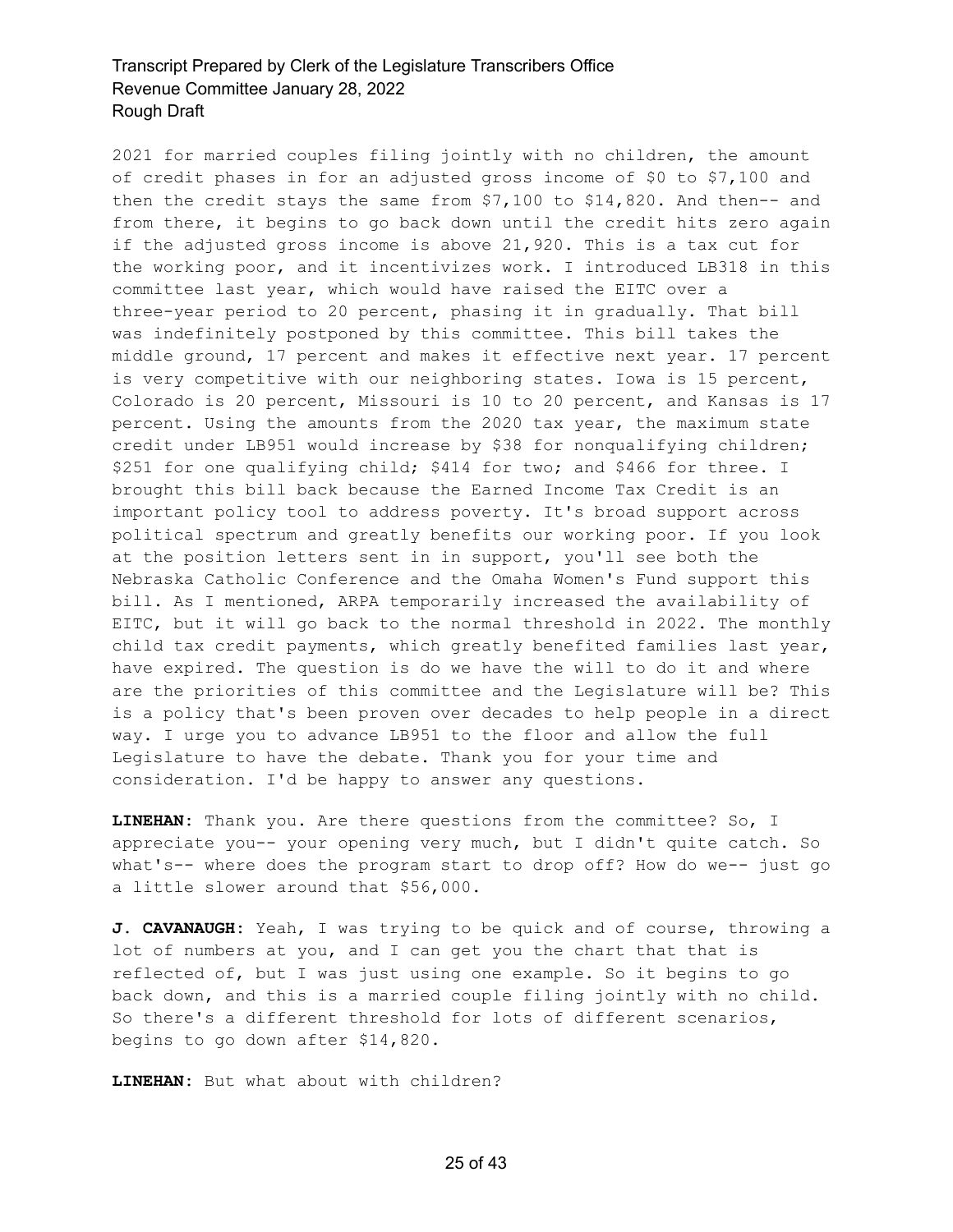**J. CAVANAUGH:** So you want an answer to a question I didn't prepare for.

**LINEHAN:** No, no, no, you said in your testimony \$56,844, married with three children or more.

**J. CAVANAUGH:** Oh, I'm sorry. I only had prepared the answer to the flow, but I can get that answer. I'm sorry, can you repeat the question?

**LINEHAN:** It's OK.

**J. CAVANAUGH:** I've got it right there.

**LINEHAN:** I'm trying to figure out where-- how much can have a family of four, you know, two of them being children, what is-- when does this currently start? They get money, Earned Income Tax Credit, and you're trying to take it to what amount?

**J. CAVANAUGH:** OK, so if I understand your question, it is-- so a family of four, so with two children right now at the 10 percent tax credit, or 10 percent Earned Income Tax Credit, would be from the federal government would be qualifying for 500-- I'm sorry, \$5,920. And so under our current system, they would be getting \$592.

**LINEHAN:** OK, but what is the income that qualifies them for \$5,920?

**J. CAVANAUGH:** Oh, OK. So that with two or more children-- got to go back and forth between my notes here. So that would be married filing jointly. I think it starts to go down to decrease. Sorry, seeing (INAUDIBLE) in any one of these, I could-- I could--

**LINEHAN:** It's not even three o'clock.

**J. CAVANAUGH:** These are a lot of numbers. I know this is the Revenue Committee. And so it's a number, you guys are the number committee.

**LINEHAN:** Yeah, we are. (LAUGHTER) We do care about numbers.

**J. CAVANAUGH:** So it probably would be more efficient, I can answer that in a close or somebody behind me can answer it.

**LINEHAN:** Oh, excellent idea. Why don't we do that. Yes, sorry, you'll be here to close.

**J. CAVANAUGH:** I will be here to close.

26 of 43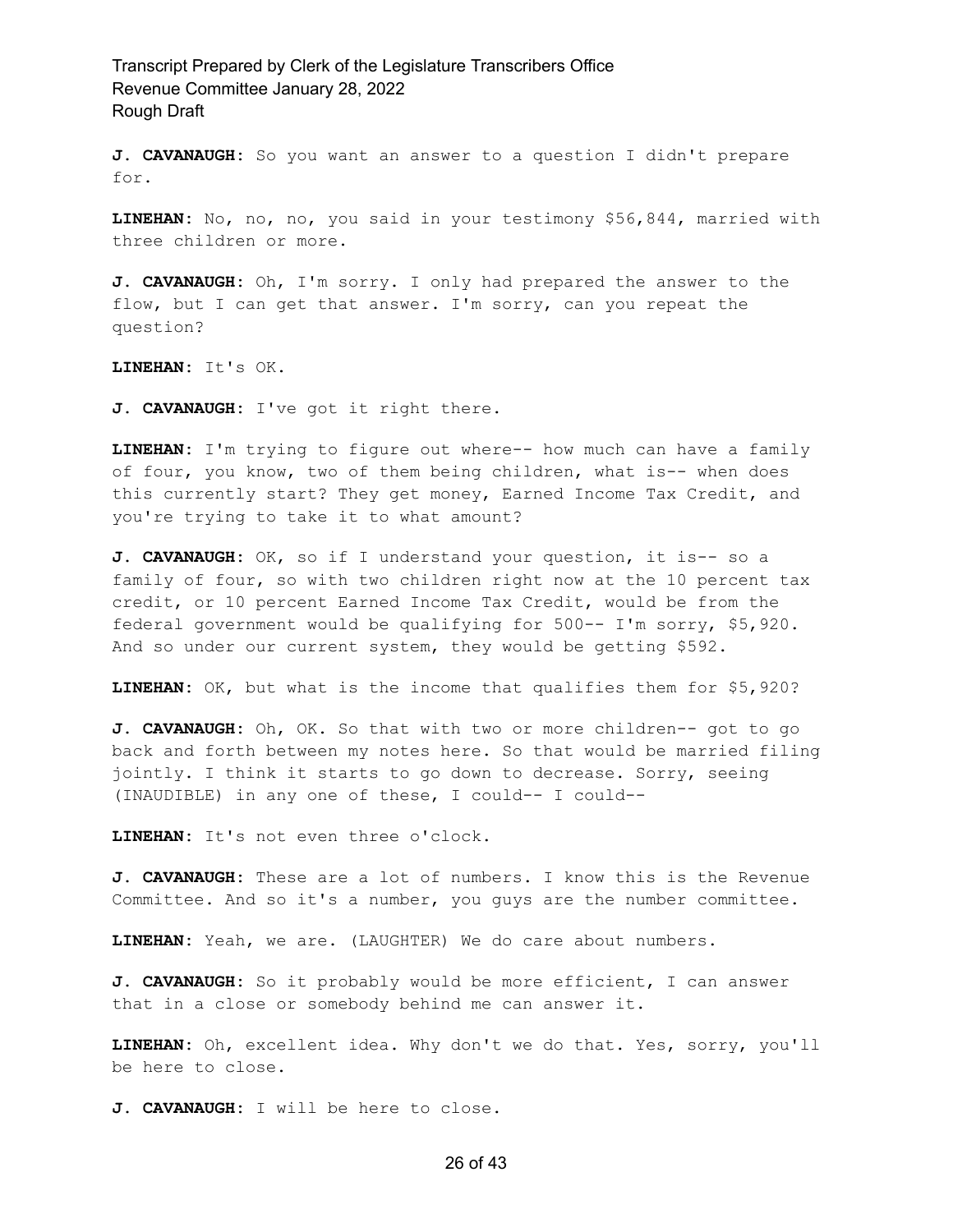**LINEHAN:** Excellent.

**J. CAVANAUGH:** Stick around on Friday afternoon to hear all the numbers.

**LINEHAN:** OK, thank you. All right.

**J. CAVANAUGH:** Anyone else?

**LINEHAN:** I will have the first proponent then.

**DIANE AMDOR:** Hi.

**LINEHAN:** Hi, good afternoon.

**DIANE AMDOR:** Good afternoon, Chairman-- Chairperson Linehan, and members of the Revenue Committee. My name is Diane Amdor, D-i-a-n-e A-m-d-o-r, and I'm the staff attorney with Nebraska Appleseed and the Economic Justice Program. Nebraska Appleseed is the nonprofit law policy organization that fights for justice and opportunity for all Nebraskans. I'm here today to support LB951 because increasing Nebraska's Earned Income Tax Credit is an idea whose time has come. Also on a timely note, Happy Earned Income Tax Credit Awareness Day, which I was today years old when I learned that that's a thing. But apparently it is, and it is today. The state Earned Income Tax Credit, or EITC, which is an acronym that I will trip up at least once, I'm sure, built on the success of the federal EITC by helping families afford the basics, reducing poverty and helping families thrive in the long run through improved child and maternal health, school achievement and other benefits. Because people of color, women and immigrants are overrepresented in low wage work, state tax credits are an important tool for advancing equity. According to information compiled by the Center on Budget and Policy Priorities, a record 14 states and territories have created or approved EITC in response to COVID. Our neighbors in Colorado and Missouri enacted such measures last year. Colorado increased their credit from 15 percent to 25 percent of the federal credit, but it will bump back down to 20 percent in 2026. Missouri enacted a new nonrefundable credit that's worth 10 percent of the federal credit, but it could increase to 20 percent if revenue rises beyond a certain threshold. Also, Oklahoma, which actually cut their credit back in 2016, restored their full value by making it fully refundable, and most states, the EITCs are fully refundable like Nebraska's is. But our current rate of 10 percent, Nebraska has one of the least generous EITCs in the country.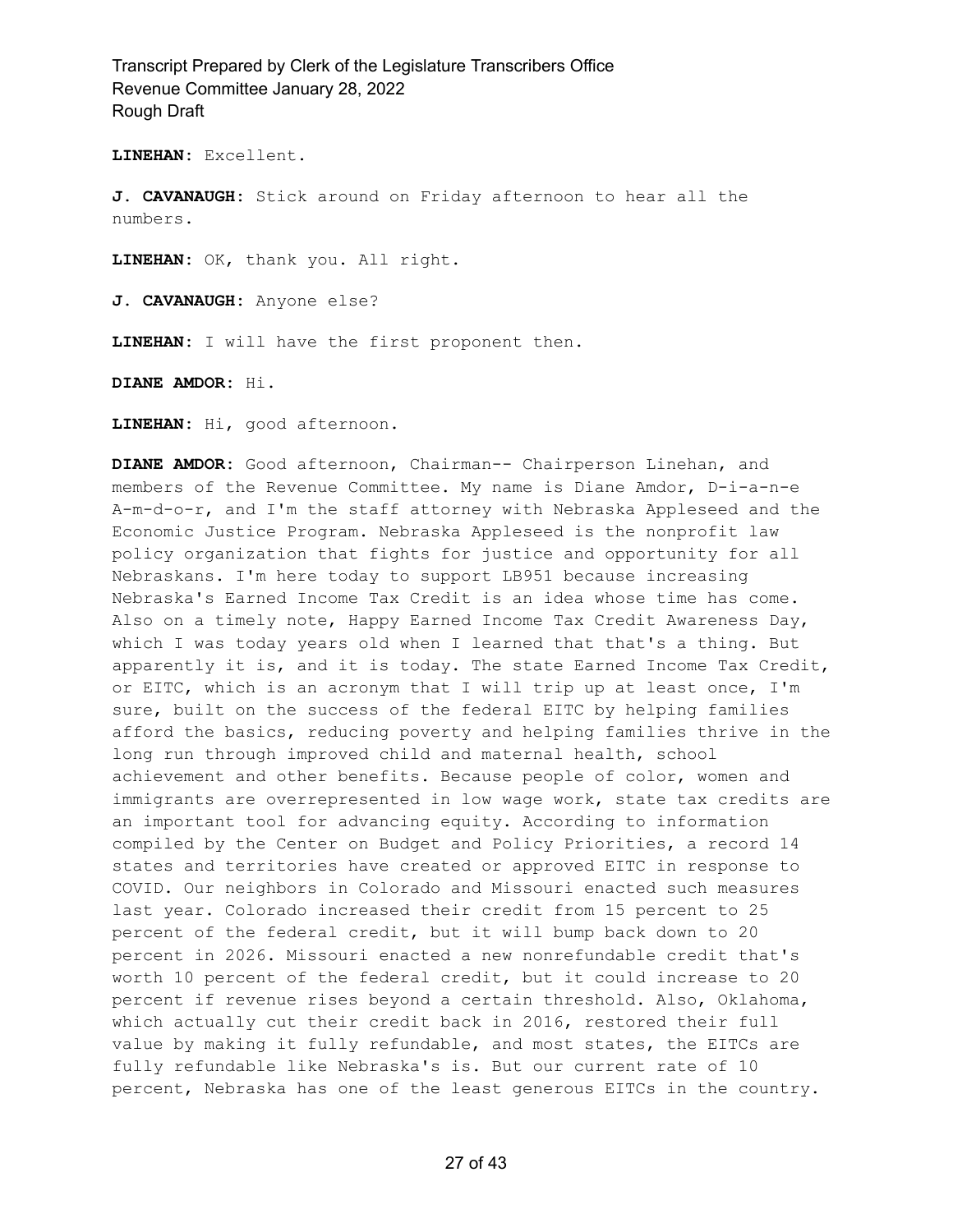Only five states have a lower credit than Nebraska. The change proposed by LB951 would bring us closer to the middle of the pack at 17 percent. At that rate, ten states would have a lower rate than us, and 19 states and D.C. would be the same or higher. The benefits of EITCs go far beyond the dollars that a family receives. By helping families keep up basic spending, EITCs help families build economic stability, improve longer term health and well-being and boost state and local economies. Especially during the pandemic that's hitting low wage workers the hardest, EITCs are critical lifeline to struggling families while also helping their communities and the economy. At the end of the day, Nebraskans who work hard should be able to get ahead. And unfortunately, many in our state face poverty despite working hard. The EITC is a powerful tool to help address these realities. It prevents poverty that helps working families make ends meet. And for these reasons, we respectfully urge the committee to advance LB951.

**LINEHAN:** Thank you.

**DIANE AMDOR:** Also on your question for Senator Cavanaugh, the Center for Budget and Policy Priorities has a really fun graph where you can plug in whether your filing status is married or single head of household, the number of children in your household earnings. And then it shows you the amount of the EITC.

**LINEHAN:** That'd be nice if we had that draft. That would be helpful.

**DIANE AMDOR:** We'll send it to you.

**LINEHAN:** OK, thank you. Are there questions from the committee? Seeing none, thank you very much for being here. Appreciate it.

**DIANE AMDOR:** Thank you.

**LINEHAN:** Are there other proponents? Any other proponents? Are there opponents? Any opponents? Neutral position?

**REBECCA FIRESTONE:** Good afternoon, Chairwoman Linehan, and members of the Revenue Committee. My name is Rebecca Firestone, R-e-b-e-c-c-a F-i-r-e-s-t-o-n-e, and I'm the executive director of OpenSky Policy Institute. I'm testifying in a neutral capacity on LB951 because while it would provide direct tax relief to low income Nebraskans, we have some concerns about the long term fiscal sustainability, a concern we have with other types of tax credits. So the Earned Income Tax Credit has been found to be an effective method to provide highly targeted tax relief to low income working families. And in 2018, the EITC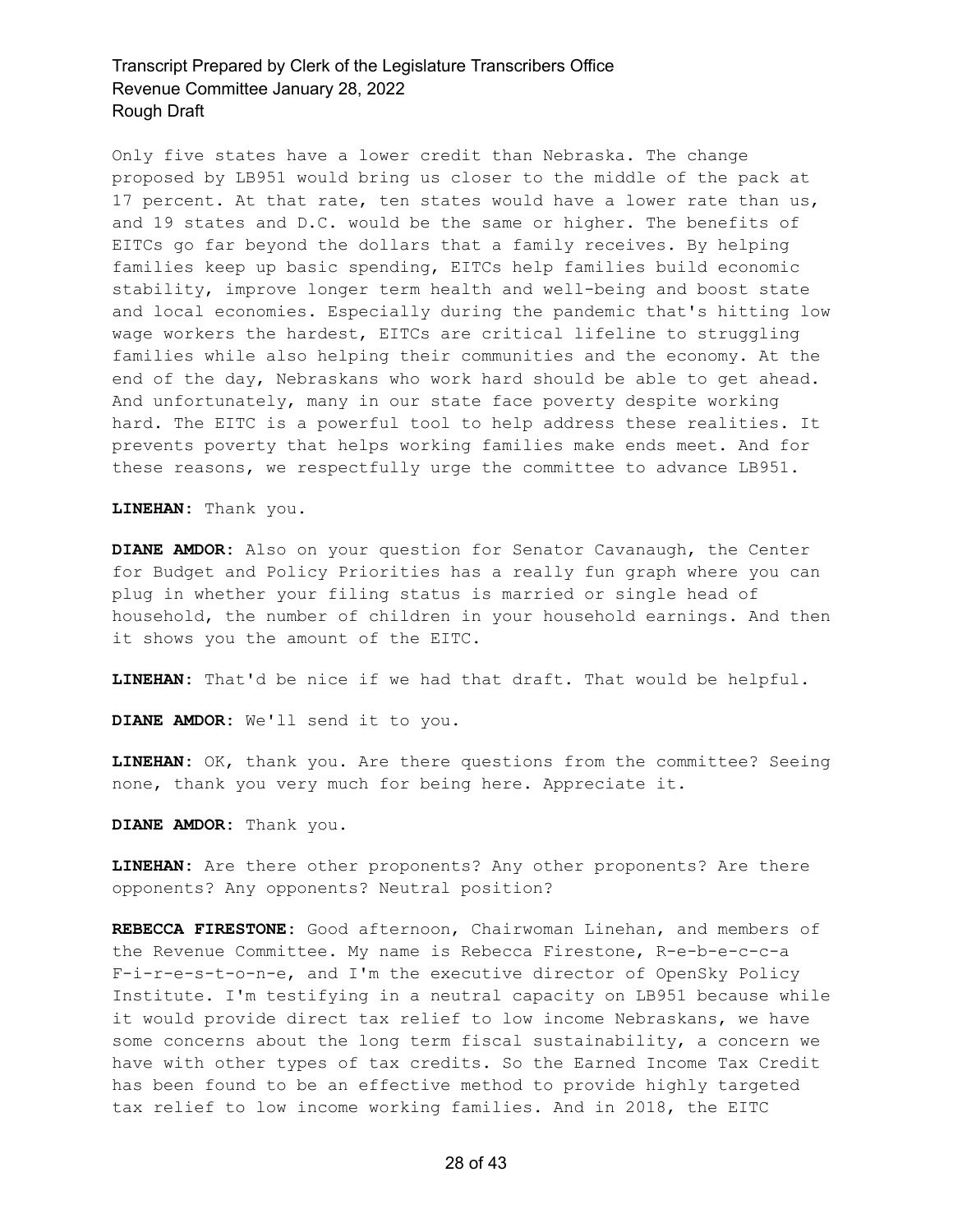brought 5.6 million people out of poverty, including three million children, while reducing the severity of poverty for an additional 16.5 million people. Additional research reports that the EITC benefits local economies as well, with each \$1 in the EITC received generating more than a dollar of economic activity as it travels through local supply chains. It is worth noting that the EITC is also designed to reward work, as Senator Cavanaugh testified. A worker's EITC grows with each additional dollar of earnings until the maximum value is reached. And I can, I think, give you some numbers, at least on the federal level, Senator Linehan. A robust evidenced-based, indicates that the EITC has beneficial effects for children's health, parents, mental and physical health, children's future earnings, educational attainment and is associated with reductions in rates of low birth weight. Modeling from the Institute for Taxation and Economic Policy illustrates that LB951 would directly benefit Nebraskans, particularly low income Nebraska families. Results of this modeling indicate that nearly 90 percent of the increase credit would go to 40 percent of Nebraska taxpayers with incomes under \$47,000. The bill would positively affect nearly 350,000 individuals and more than two-thirds of the children in Nebraska, with household incomes below \$47,000. Despite net positive economic effects and other benefits of the EITC, we urge lawmakers to approach reducing state revenues through tax credits with caution. With minimal revenue raisers passed to offset many other of our tax expenditures, future legislators could face a difficult choice of raising taxes or having to cut services to our residents. With that, thank you for your time and happy to answer questions. Although I did want to say at least on a-- in response to your question, Senator Linehan, married filing jointly, I think with three or more children, they're sort of top income. I believe at which the credit is phased out is  $$57,000--$  414-- \$57,414. So I'm happy to address and take any other questions.

**LINEHAN:** Thank you very much. Are there questions from the committee. Thank you. Other proponents-- excuse me, neutral position, neutral? Senator Cavanaugh, would you like to close? Let me check the record. We have three proponents.

**J. CAVANAUGH:** Thank you. Thank you, Chairwoman Linehan, and thank you, members of Revenue Committee. I appreciate your time and consideration on a Friday afternoon. So that-- obviously there's a lot of complicated numbers to your question that because it's phased in and it's tied to the federal. But here's the answer to your question. I think married, filing jointly with two kids would go-- it goes up to that 56,000 in terms of eligibility, but that's not where you get your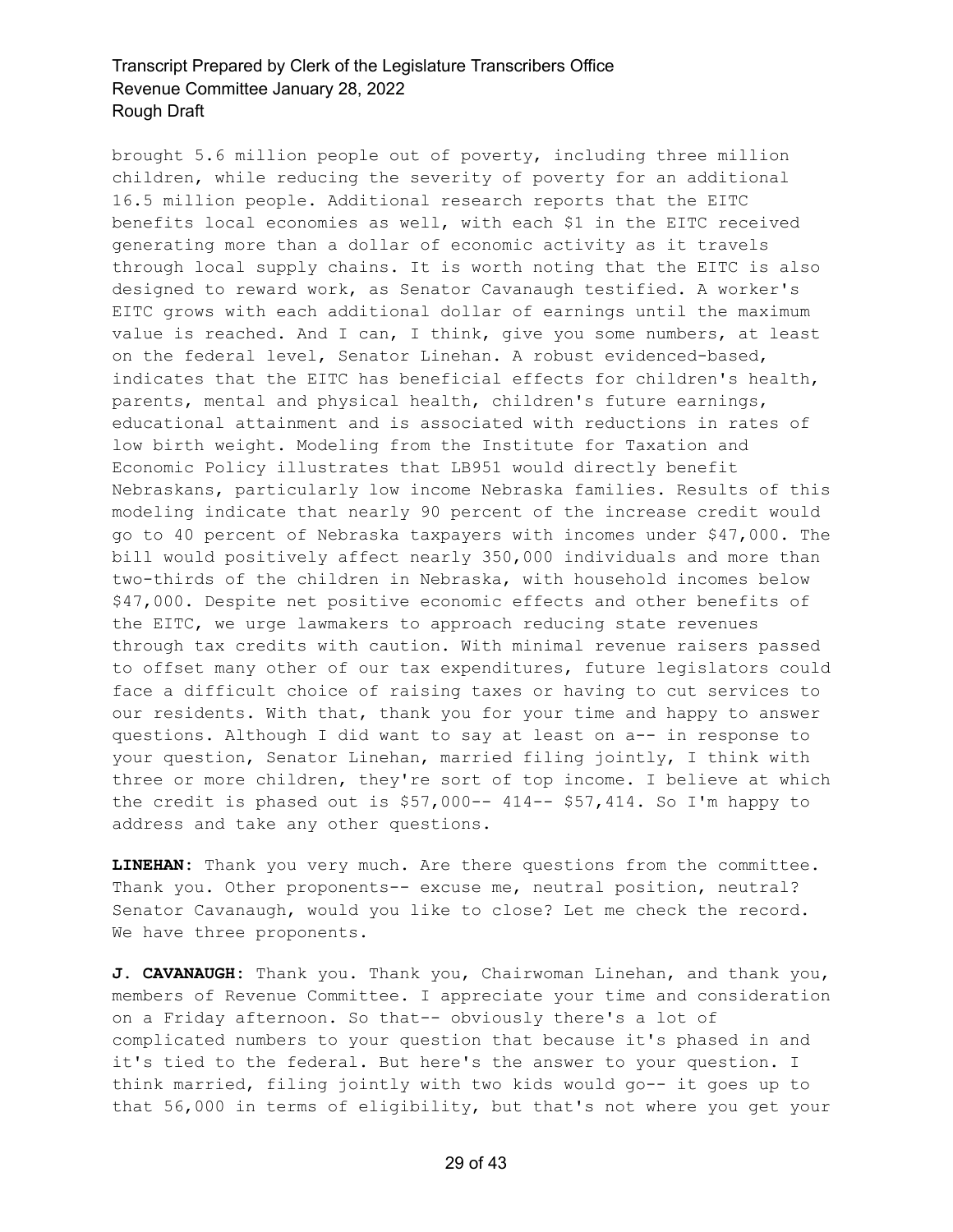maximum return. The maximum eligibility range, meaning where you top out with that \$5,900 credit is between incomes of ten--10,025. I'm sorry, 14,800 and 25,200. It's ten thousand if you have one child. So basically, if you-- while you're working, you know, if your income goes up, married-- married, filing jointly, the amount of your credit goes up until you get to twenty-- to 14,800 with two kids, and then it stays the same for the next ten thousand-- eleven thousand dollars. And then once you start making more money than that, then the credit will actually start to go down. And so it obviously incentivizes people to continue working. It doesn't disincentivize them. And then as you get over that threshold where we're saying you are further away from poverty, we are saying you don't need as much of this assistance. So it does-- it, I think, is a good program for lifting people out of poverty, for helping give people more money that goes back into their economy, Heard Ms. Firestone, I think, say that the multiplier effect of this money into these communities can be up to two times, which means this got a fiscal note of about 19,000-- \$19 million, which essentially means across the state of Nebraska that could be up to \$40 million in economic impact to all of our communities across the state, and we would achieve that economic impact by helping lift people out of poverty. So it's a win-win in that regard, incentivize people to work, lifting people out of poverty, having a \$40 million economic impact across the state of Nebraska. So I can-- I'm happy to circulate this report that kind of has a little of that-- the multiple different layers, of levels of the federal proportion, but the thing to keep in mind is our amount we're talking about here is a shift between 10 to 17 percent, so a 7 percent increase in the amount relative to the federal amount.

**LINEHAN:** Are there any questions? Thank you very much for that. Are there questions from the committee? I would like to see-- I think you could probably talk to the Fiscal Office, how this breaks down, like what income groups are they seeing the 19 million. Because this is- this is refundable so it's going to people who aren't paying taxes.

**J. CAVANAUGH:** What is-- you do have to pay taxes, but you can get refunded more than you pay. It is a refundable, so you do have to have-- you do have to have an earned income, but yes, you could potentially.

**LINEHAN:** So what-- you and I can talk about this. What I would like to see is the Department of Revenue is where because they're-- they're giving up the revenue. But also we're increasing the refundable part.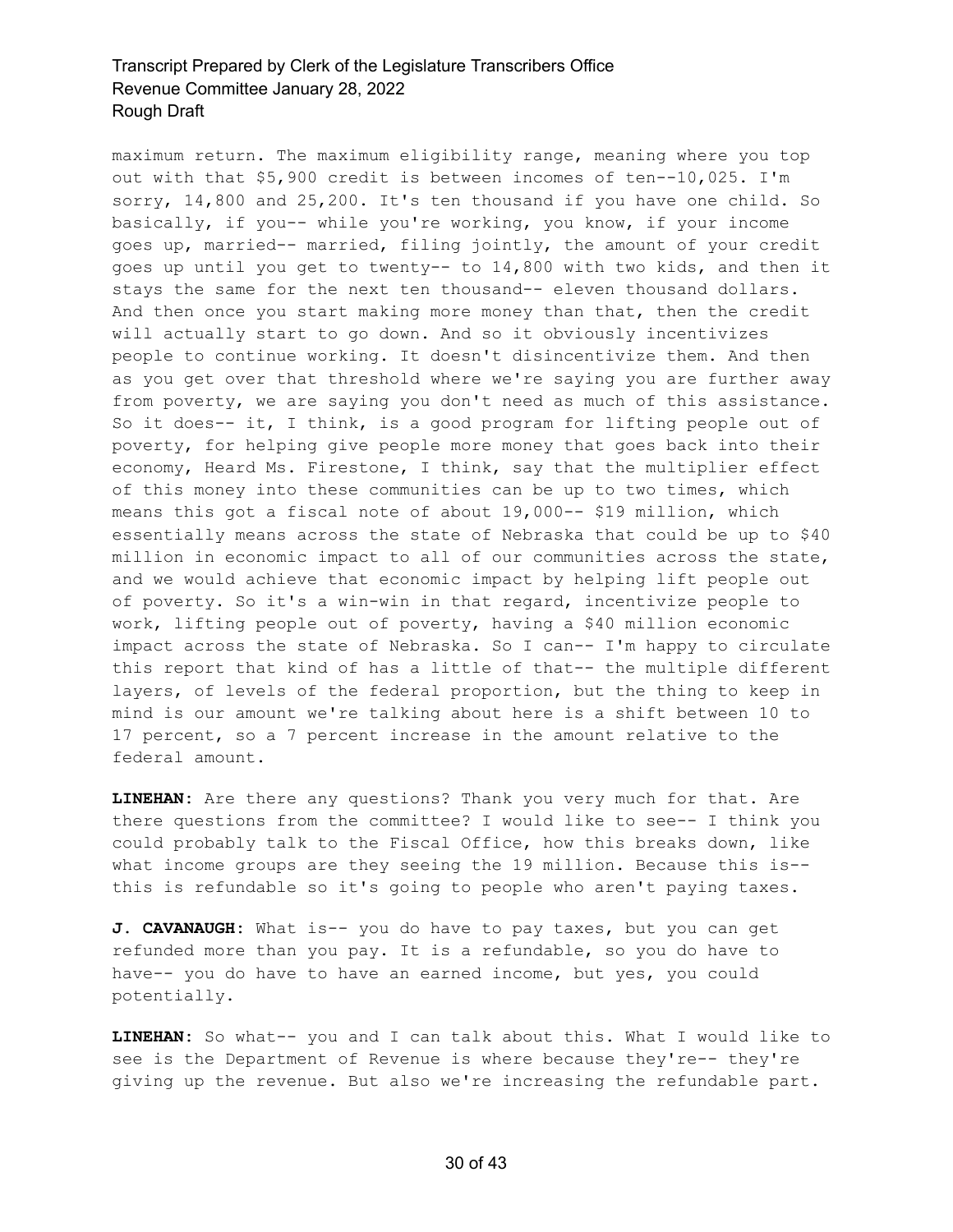That's where-- where is-- where are the numbers coming from. We'll have to talk.

**J. CAVANAUGH:** Yes, we can talk about it.

**LINEHAN:** Yes, we can. Are there other questions from the committee? Yes, Senator Bostar.

**BOSTAR:** Thanks, Senator Linehan. Thank you, Senator Cavanaugh. Is this a refundable tax credit?

**J. CAVANAUGH:** It is. In Nebraska, it would be refundable, I think, that different states choose how they administer it, but in Nebraska, it's a refundable tax credit. I guess I could be corrected, but that's my interpretation.

**BOSTAR:** OK, thank you.

**LINEHAN:** It's just like the federal one.

**J. CAVANAUGH:** Yes, but some states are it's not refundable, as you heard, I think Ms. Amdor said that, I think Missouri is nonrefundable.

**LINEHAN:** That would make a huge difference in cost.

**J. CAVANAUGH:** Yeah.

**LINEHAN:** OK, other questions. Thank you very much.

**J. CAVANAUGH:** Thank you.

**LINEHAN:** I'm sorry, Senator Bostar--

**BOSTAR:** No, no, thank you. I'm good.

**LINEHAN:** That will bring the hearing on. LB351 to a close. And then we-- our last hearing of the day. Good afternoon, Senator Brandt, how are you today? Welcome.

**BRANDT:** Are you ready? Good afternoon, Chairwoman Linehan, and members of the Revenue Committee. I am Senator Tom Brandt, T-o-m B-r-a-n-d-t. I represent District 32, Fillmore, Thayer, Jefferson, Saline and southwestern Lancaster Counties. Today, I'm introducing LB1103, which updates state statutes to the Nebraska Next Gen program to assist beginning farmers and ranchers by modernizing the requirements to qualify for the program for the purpose of encouraging more beginning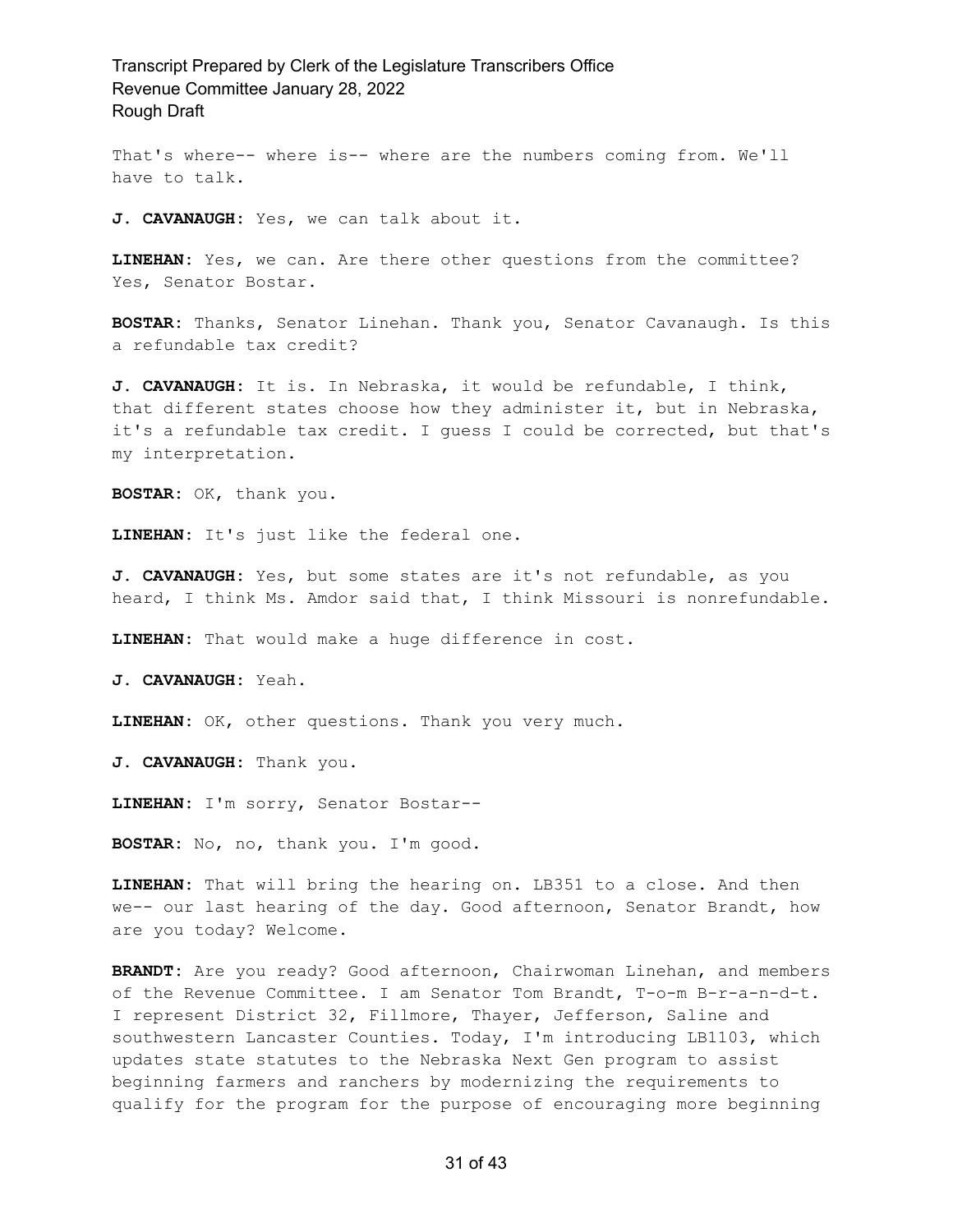farmers and ranchers. LB1103 does three things. First, it increases the maximum net worth for beginning farmers from \$200,000 to one million. Second, it removes pensions and other retirement from funds from the net worth calculation. And finally, it removes the 10-acre minimum acreage requirement in the definition of a farm. The reason I am introducing LB1103 is to allow more beginning farmers to be qualified for the Next Gen program. Nebraska's Next Gen program, Beginning Farmer and Rancher program, began in 2001. Since that time, the program has helped 546 beginning farmers and ranchers and granted 14.9 million in tax credits. Over the last five years, on average, there have been 75 applications, with an annual tax credit of 1.3 million, with an average of \$5,200 in tax credits per owner. To qualify for the program, the beginning farmer or rancher must be a resident of Nebraska, having net worth of less than 200,000, which is quite restrictive when retirement funds are included ,and have farm or ranch for less than 10 of the last 15 years, provide the majority of the day-to-day physical labor and management, plan to farm a ranch full-time and have farming and ranching experience or education, and have participated in-- in an approved financial management course. Beginning farmers and ranchers who qualify for the program will receive a three-year lease rather than a year or two-year lease, up to a \$500 tax credit reimbursement for an approved financial management course and can apply for a personal property tax exemption. In 2021, the Legislature passed LB432, which in part extended the sunset date of Nebraska's Next Gen program to December 31, 2025. At the hearing, there was discussion on ways the program could be improved to benefit more beginning farmers and ranchers, but no decisions were made. LB1103 is a way to improve it. And with that, I would be happy to try and answer any questions that you may have.

**LINEHAN:** Thank you, Senator Brandt. Are there questions from the committee? Senator Bostar.

**BOSTAR:** Thank you, Chair Linehan. Thank you, Senator Brandt. Can you tell me a little bit more about the reason for striking the 10-acre requirement?

**BRANDT:** Yeah, that's pretty-- pretty simple. Most pivot corners are like six acres and a lot of our beginning farmers and ranchers may have an opportunity-- like with a chicken house or a hog house, there's integrators out there. It's a way to bring a young person back to the farm. So if you're going to make a million dollar investment in-- in some hog houses or chicken houses, typically they go on pivot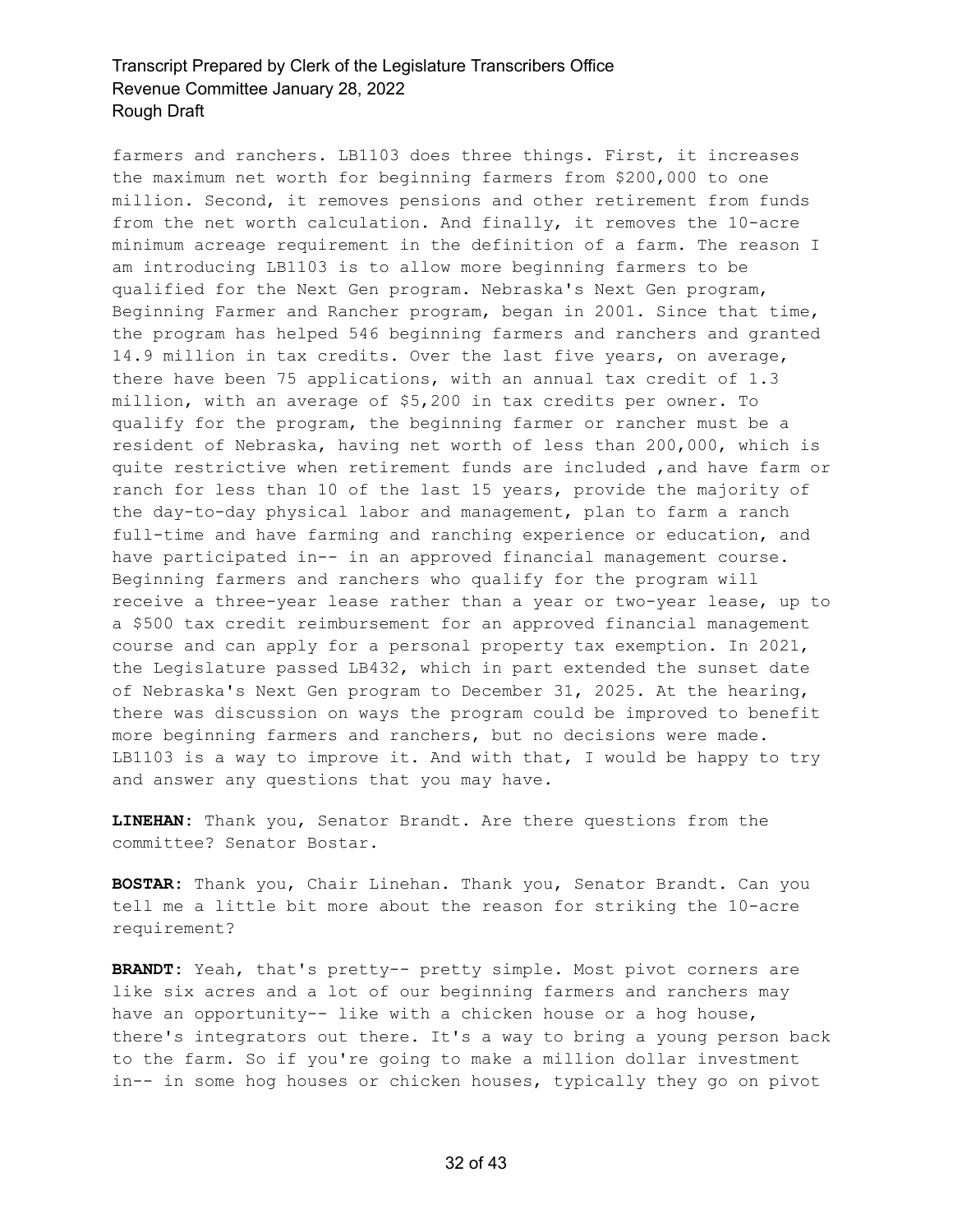corners. And so that was just sort of an arbitrary restriction. So in working with Farm Bureau, we decided to strike that.

**BOSTAR:** Do you see any risks with not having any minimum requirement whatsoever?

**BRANDT:** No.

**BOSTAR:** Thank you.

**LINEHAN:** Thank you, Senator Bostar. Just for the record, you want to explain what a pivot corner is.

**BRANDT:** Oh, OK, yeah, that's-- thank you, Chairwoman Linehan. So typically when we think of a quarter section of farm ground, it's 160 acres. The easiest way to explain what an acre of farm ground is, it is a football field without the end zones. OK. So when you have a circle or a pivot on a quarter section, it typically covers about 130 irrigated acres. So each of the corners is-- is quite often a dry land or a dead corner. And you can obtain more value in agriculture by converting that to improvements in hog houses, chicken houses, feedlots, machine sheds, houses, whatever. Typically, that's where you put that.

**LINEHAN:** Thank you. Senator Albrecht.

**ALBRECHT:** Thank you, Chair Linehan, and thanks for being here with this bill today, Senator Brandt. Tell me a little bit more about the course. Is it an online course that they take?

**BRANDT:** I think there will be some people after me that have participated in this that can probably explain that better.

**ALBRECHT:** OK, and then the personal property, they can explain that too?

**BRANDT:** Yeah, what the-- I can tell you what the personal property is. If a young producer doesn't qualify necessarily on a lease, let's say somebody isn't leasing them ground and I'll use my son as an example. He is a custom farm operator, so he has a list of equipment. He gets some exemption on his personal property tax up to a finite amount for three years. And it helps. I mean, it's-- it's-- every little bit helps.

**ALBRECHT:** And that's for how long?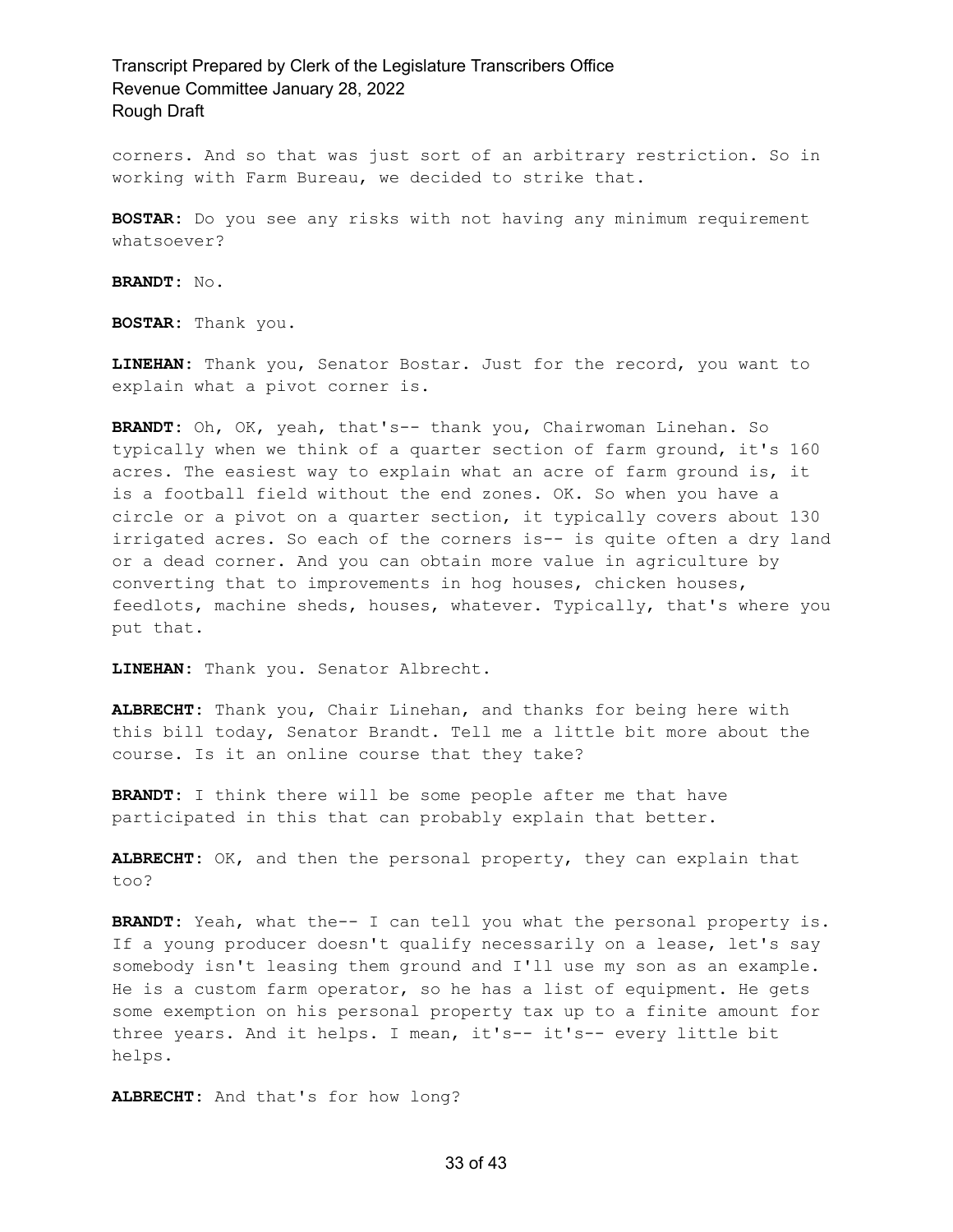**BRANDT:** I believe it was three years. But here again, I think there'll be some people after me that can give you definite. And unfortunately, Farm Bureau, who we worked with, has their young beginning farmer rancher conference in Kearney today, so most of the people that would have testified on this bill are not in the building, so.

**LINEHAN:** Yes, thank you, Senator Albrecht. Senator Bostar.

**BOSTAR:** Thank you, Chair Linehan. Senator Brandt, last year we-- I'm trying to remember. We had a bill that came through the Revenue Committee related to the beginning farmer program that I believe extended the sunset.

**BRANDT:** Right. That's LB432, and it did extend the sunset to December 31 of 2025.

**BOSTAR:** And I-- trying to recall, and I think that was a Williams bill.

**BRANDT:** Yes, it was.

**BOSTAR:** And that was to line it up with the audit performance audit system. So when is the next-- we're making adjustments to it, did we just have a performance audit done? Is that-- is that why this is coming out of this because it's a result of?

**BRANDT:** No, I think it's more-- they have talked about changes last year and these are just-- just some in the community, just some changes they would like to see happen.

**BOSTAR:** Do you know when the next performance audit will occur for this program?

**BRANDT:** I do not, but we'll find out and get back to you.

**BOSTAR:** Thank you.

**LINEHAN:** Thank you, Senator Brandt. Are there any questions? I think we did change some of the-- previously you couldn't. Nobody in the family, extended family could have ever used the program before. And now I think you-- if you have a cousin or brother--

**BRANDT:** Well, I think originally the program was set up that way. I don't think what we did last year did that. But yeah, subsequently, for example, used to be a grandfather couldn't rent to his grandson,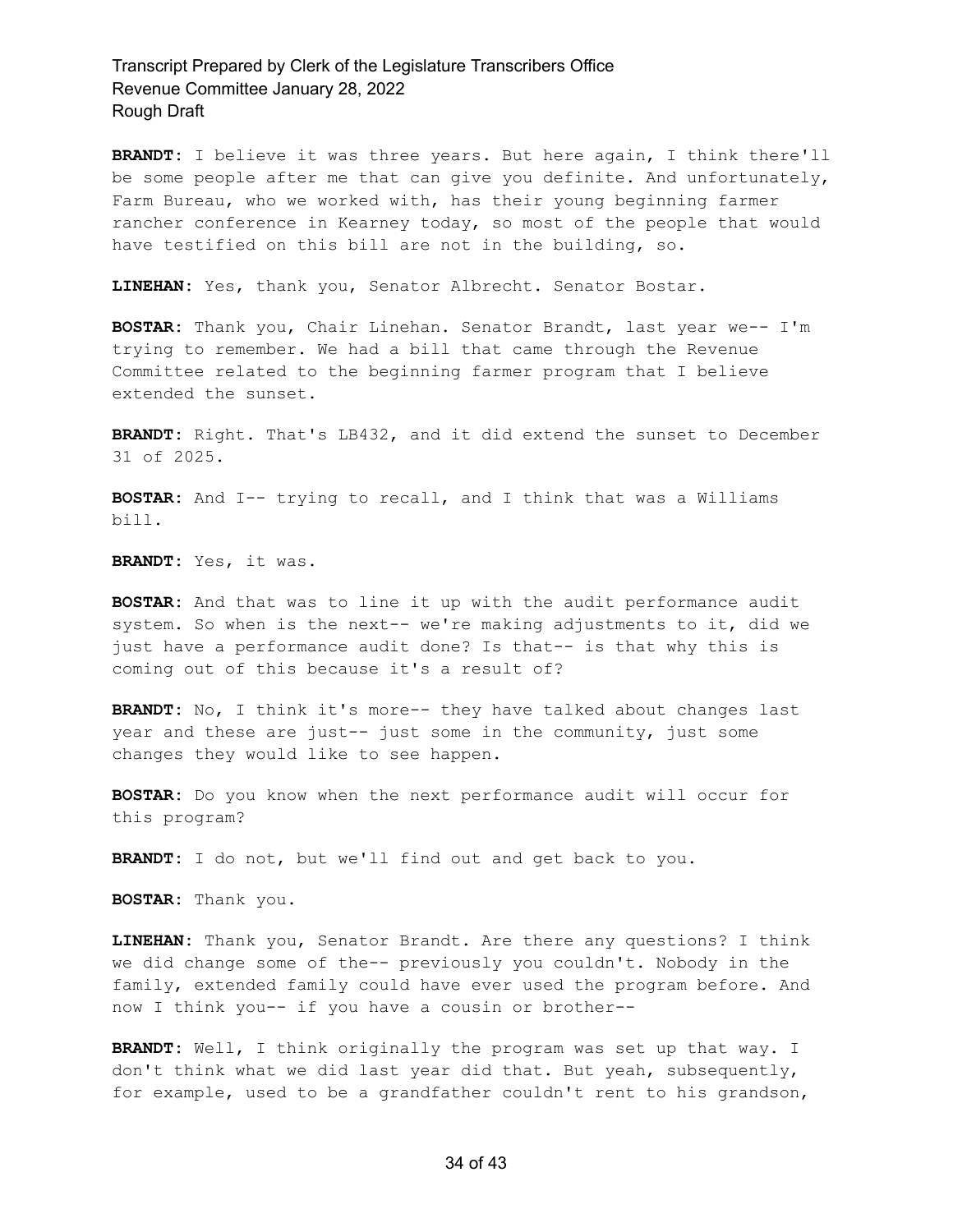and I know that kind of relationship was allowed to happen. Anecdotally, I can tell you, I served nine years on the Co-op board at Dorchester Co-op. We had guys in their high 80s and 90s still farming, and this is the type of program we need to encourage those gentlemen to retire and ladies to retire and give it to the next generation. The average age of a farmer in Nebraska is 58, so you know, I've got to go another 30 years here.

**LINEHAN:** Thank you. Are you going to stay to close?

**BRANDT:** Yes, I will.

**LINEHAN:** OK, first proponent, please.

**HEATH SNODGRASS:** Chairman Linehan, and the members of the Revenue Committee members. Hello. My name is Heath Snodgrass, spelled H-e-a-t-h S-n-o-d-g-r-a-s-s. I am a fifth generation dairy farmer from Orchard, Nebraska and a member of the Nebraska State Dairy Association. I am here on behalf of the Ag Leaders Working Group, which consists of elected leaders from Nebraska State Dairy Association, Nebraska Cattlemen, Nebraska Corn Growers Operation, Nebraska Farm Bureau and Nebraska Pork Producers, Nebraska Soybean Association and the Nebraska Wheat Growers Association. I am testifying in support of LB1103, Senator Brandt's bill to improve qualification requirements for the Next Gen program. Someone who is currently going through a transition process so it is first-- I know firsthand how difficult the process can be and how important this is to a young farmer. Programs like Next Gen are vital to assisting and encouraging family farms to begin the transition process. LB1103 updates qualifa-- qualification metrics to the Next Gen program will bring them to a lower, modern market condition. Three things LB1103 updates in the Next Gen program and net worth holding increases from 200,000 to a million, which brings Nebraska in line with states with similar programs, and also recommends that capital intensity required to be successful in agriculture and give them a greater profitability to be successful. Two, eliminating retirement funds from the net worth calculator whose assists are not eligible to be used as collateral to obtain a loan and should not be used to disqualify a person from the Next Gen program. These assets are liquid, and many times they are not accessible for the farm transition or persons there without payment penalties, taxes and interest. Three, finally removing the 10 acre minimum-- 10 acre minimum in which the requirement, which creates more inclusive programs for the-- for variety ag sectors such as produce and inner city growers. Also better corners and take (INAUDIBLE) leave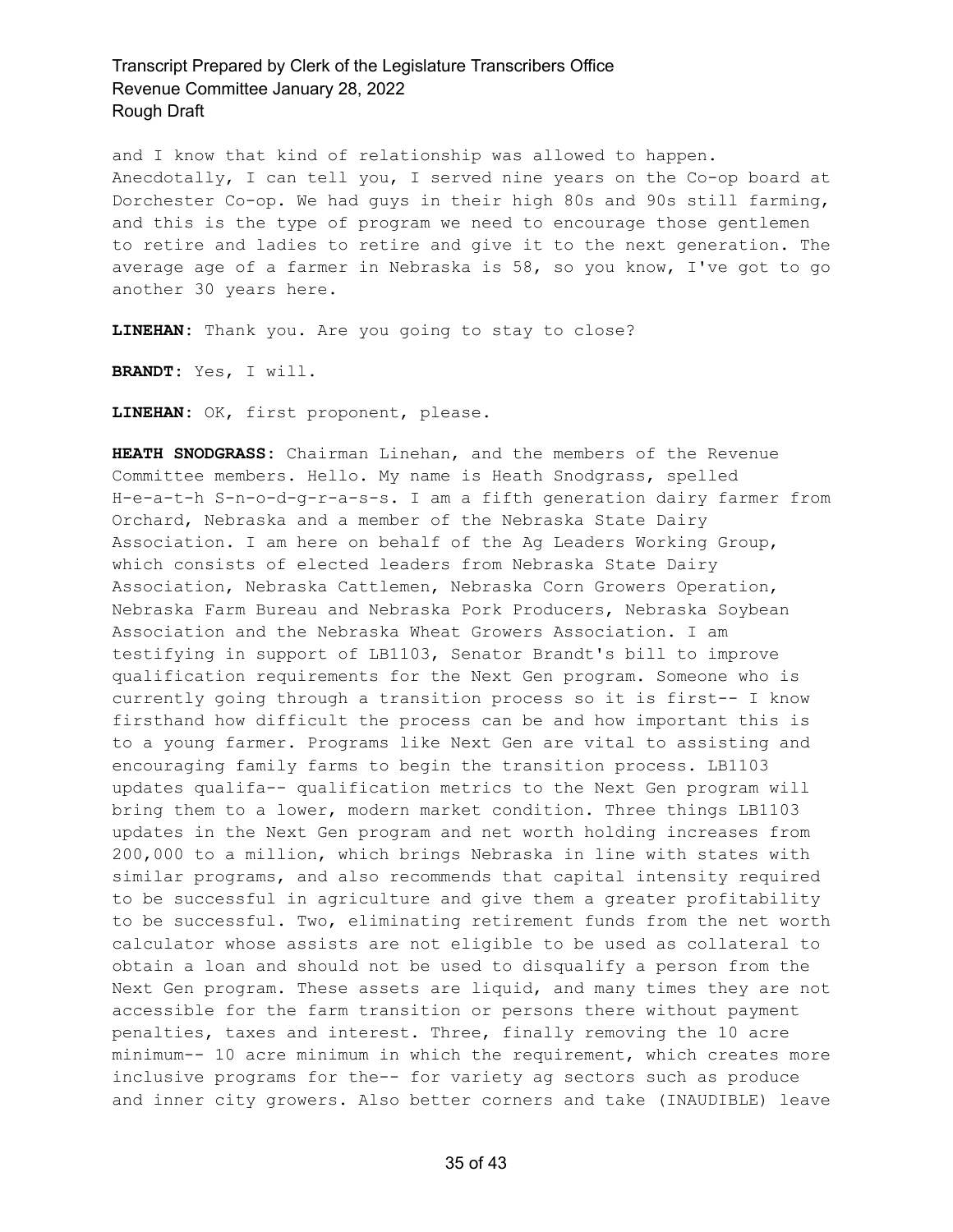around five acres. And if a livestock producer would like to utilize them for more confinement facilities, they are excluded from this program. Making these changes will provide a more modern and inclusive program for ag producers from all over the state. The Ag Working Group would like to thank-- thank Senator Brandt for Champion LB1103, and we encourage members of this committee to move this bill forward. Thank you. I'll be happy to answer any of your questions.

**LINEHAN:** Thank you very much. Are there any questions from the committee? Seeing none, thank you for being here today. Appreciate it. Next proponent.

**JOHN HANSEN:** Chairman Linehan, members of the Revenue Committee, good afternoon. For the record, my name is John Hansen, J-o-h-n, Hansen, H-a-n-s-e-n. Nebraska Farmers Union is in support of this bill and is in support of the amendments and the changes. We are an historical supporter of beginning farmer programs. If you want the next folks to be able to take over, you need to do some things to actually make that happen. Hoping is not a plan. You need policy and you need incentives. And so as you look at what's going on in agriculture today, do we need to raise the limits? I have to tell you that the-- the inputs for agriculture, the amount of money that we tie up in a crop today is breathtaking compared to what it was 20 years ago. And so if you look at ag land values, yeah, the handful of small number of folks who have a lot of money are able to use the-- the margin that they have in their operations to go out and buy that one additional piece of land which Senator Linehan and I discussed in education the other day. And it distorts how the commercial value of our ag land properties. And so you-- you couldn't possibly go out and pay the going rate for land in my neighborhood and have a cash flow if it is a standalone operation. It just doesn't work. And so in my area of northeast Nebraska, western Madison County, I've got a bunch of stuff that has sold for right south of me in Platte County for \$13,000 and acre. I've gotten stuff in my neighborhood that's anywhere from 10,000 to 12,000 an acre. So if you do the math that a million dollars doesn't quite get you to \$10,000 an acre to a quarter of land, does it? And so looking at the levels that USDA has raised their lending levels, and so we need to try to reflect the fact that it just costs a lot more money to get started in agriculture. And it behooves us as a state for our rural communities and our state's economy to do what we can that is within the realm of the possible to try to help the next generation get their feet on the ground and get going. And I'm involved in several different efforts right now in my family to to do this. So any and all things that we can do are appreciated and are needed, and we work all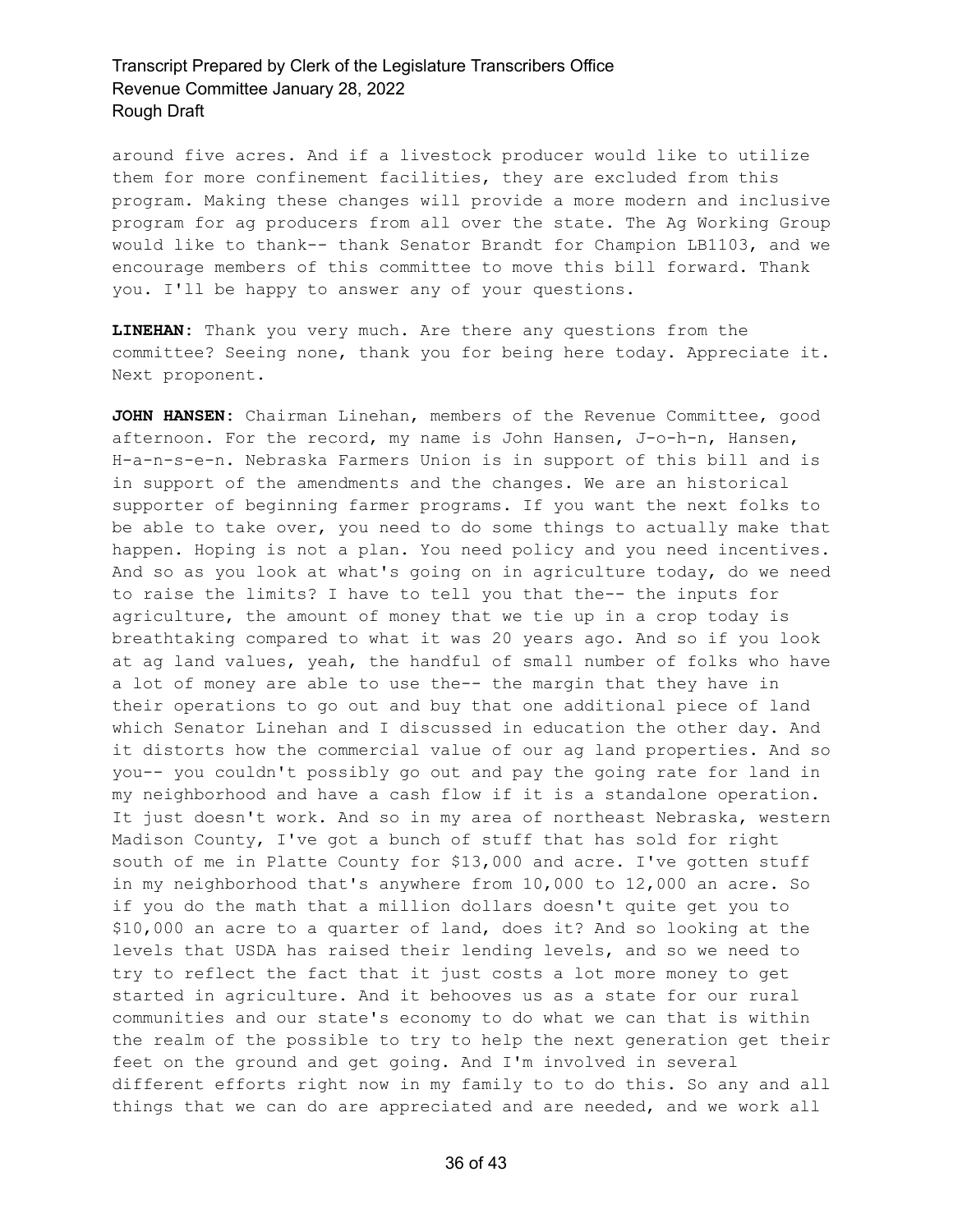the time on this issue. Our organization and our foundation, along with the Nebraska Department of Agriculture and the Mediation Program, as well as Nebraska Rural Response Hotline and Rural Reponse Council, along with other support or sponsor workshops on beginning farmer and intergenerational transfer, these are always well-attended. There's a lot of folks out there that have a lot of questions and all of the things that come in through that hotline, inter-generational questions and-- and the programs about this program, as well as any and all other kinds of things, are very much in play. And so for the folks that are getting to the-- to the end of their farming lives and have been able to accept the idea generally, which in my family has been very difficult historically to convince the older generation that there is a fairly good chance based on statistical probability that they might in fact die someday, and that if they're going to die, they maybe ought to do something about it before they're dead in order to make sure that their wishes are realized. And while I make fun of that, it's-- it's really not a joke. It really is a problem and that we have folks that are farming well into their 80s who still think that they're not going to die yet. In fact, my father, I think his- his view generally was that you shouldn't be really ready to go because if you are, it would increase the chances that you would in fact go then. So-- so with that, I would end my testimony, be glad to answer any questions and urge the committee to support this bill, if you would kindly.

**LINEHAN:** Thank you, Mr. Hansen. Are there any questions? Senator Friesen.

**FRIESEN:** Thank you, Chairwoman Linehan. So I'm going to be one of those retiring farmers. Why should the state or why should tax credits help me transition it to my kids? I mean, what-- what responsibility of theirs is mine?

**JOHN HANSEN:** Senator, I remember the discussion we've had on this issue before. And so you're-- you're not only dealing with family members, but you're also dealing with young farmers who have to compete with the really big farmers to be able to have access to land at all. And so they're usually going to start out renting, they're usually going to start out small. And so any little thing that you can do to try to, for me, to level that playing field between what the- what the richest guy from Humphrey or in the neighborhood can pay.

**FRIESEN:** This doesn't really target those people, because I mean, what if I was a large landowner I'd still--Say I own 10,000 acres and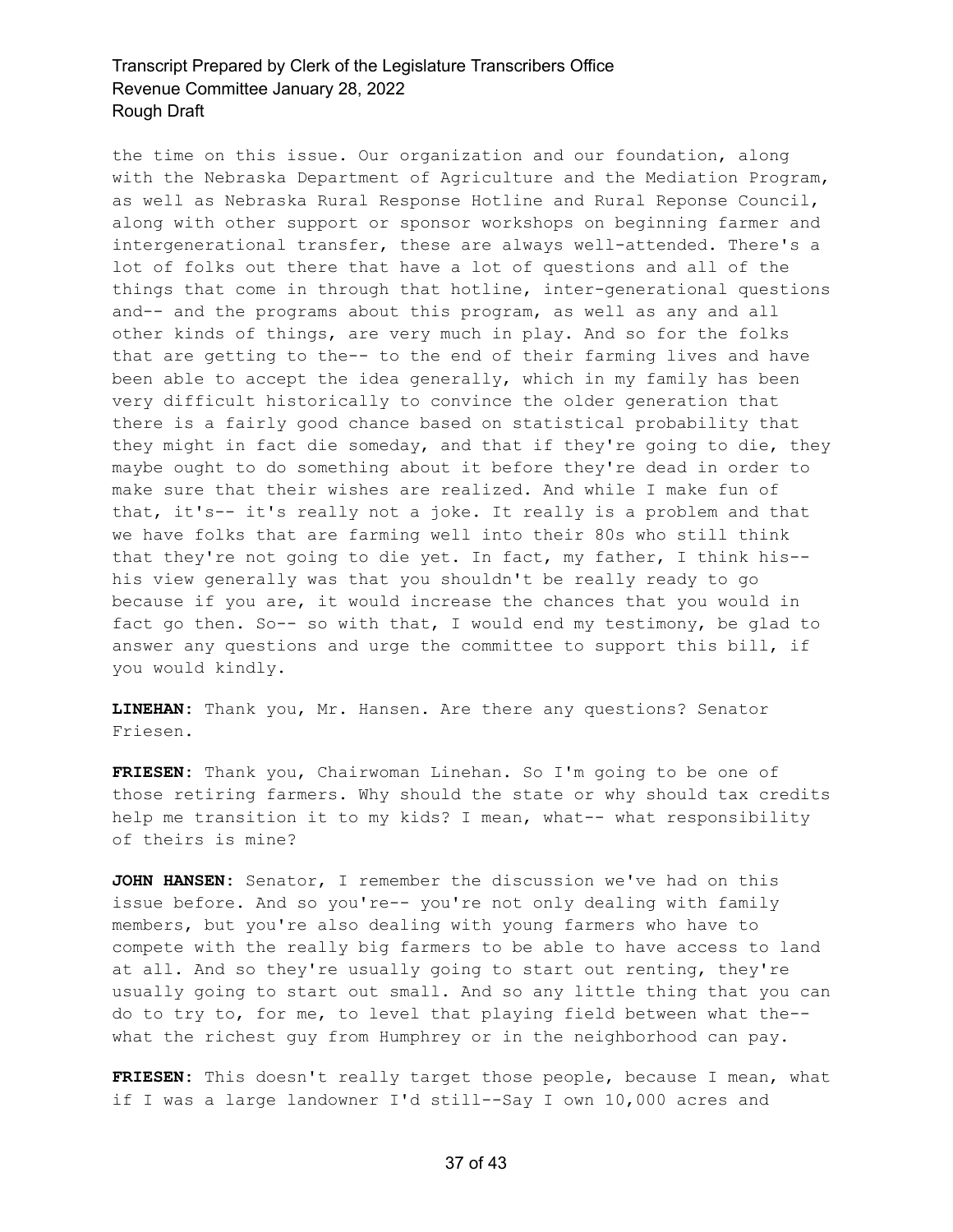wanted to pass it on to my kids, I could use this tax credit. It's not restricted to a certain income level or size.

**JOHN HANSEN:** Right.

**FRIESEN:** Again, I go back to the definition when it was started. I mean, it was not meant for family members to start another family member. It was to start that kid that dreamt of farming and never had that opportunity. And-- and if you look at it from that standpoint, then this isn't even near enough. But when you look at it from me starting a family member, then it's too much. So I mean, we've changed this definition. That's where I have this problem. Sometimes this is a-- there comes a responsibility that's mine and not really the taxpayer.

**JOHN HANSEN:** Well, I would say that there's a responsibility for all of us to to try to help, and--

**FRIESEN:** It will transition in one way or another because you said our probabilities are pretty good.

**JOHN HANSEN:** Yeah, there's a-- there's a fairly good chance we're going to die. At least most of us are.

**FRIESEN:** Thank you.

**JOHN HANSEN:** But I do-- I do think that that the administration of the program and based who's involved in it, and I think one of the reasons that it moved is that the folks wanted to be able to make the program work and you had a-- based on who was actually out there, it's-- it's extremely difficult for anybody to get started in agriculture today. But if you don't have a family member who's willing to step up and help you do that, then it's just overwhelmingly difficult. And so the folks who are wanting to need and use the program were relatives of some sort or another. And so I have three kids. None of them want to farm, but I've got a nephew that does.

**FRIESEN:** I mean, I'll clarify it by saying to that my dad started five of us farming and didn't use any of these tax credits and got it done. So thank you.

**LINEHAN:** OK, thank you, both.

**JOHN HANSEN:** Thank you and next time, I want his dad for my--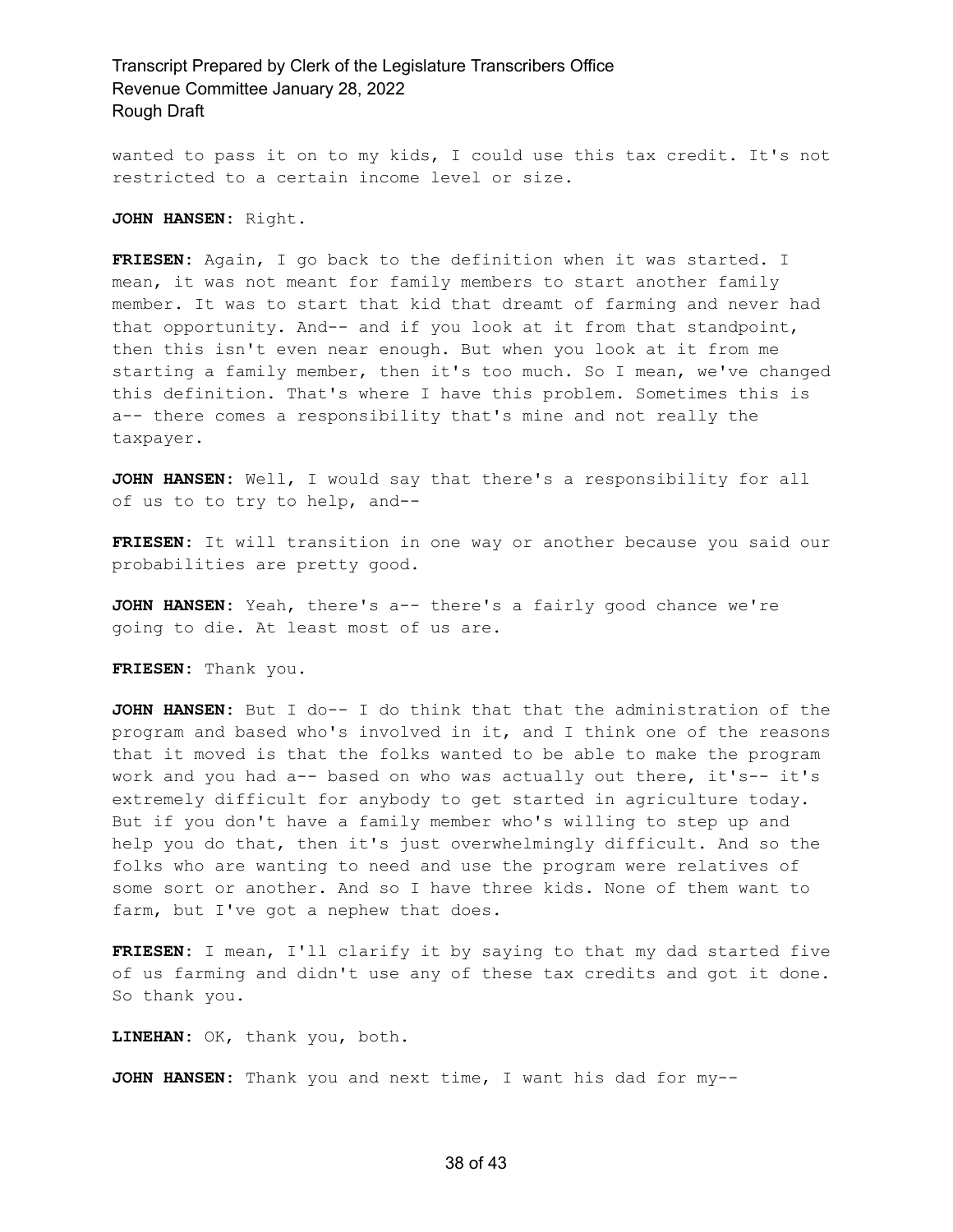**LINEHAN:** OK. OK. Next proponent. Next proponent. Is there any opponents? Neutral? Come forward.

**BRADLEY LUBBEN:** OK, as has been distributed, Chairman Linehan, and members of the Revenue Committee, thank you for the opportunity to appear before you this afternoon. I'm Bradley Lubben. That's B-r-a-d-l-e-y, Lubben is L-u-b-b-e-n. I'm the Chair and the academic representative on the Nebraska Beginning Farmer Board. I'm an extension associate professor in Agricultural Economics at the University of Nebraska-Lincoln, but I'm here before you today not as a representative of the University of Nebraska, but as Chair of the board to testify in this neutral capacity on LB1103. I do have additional documentation that's now been distributed and I ask that it be placed in the record for this bill. The board is responsible for administering the Beginning Farmer Tax Credit Act. We approve or deny applications based upon applicants meeting criteria set forth in the act. Relevant to this proposal, the Board is denied applications from beginning farmers and ranchers whose net worth exceeds 200,000, as is currently prescribed in statute. There are currently four other states that have similar programs in Nebraska's. They include the following: Kentucky, where the program is on ag land sales only. There is no net worth requirement attached to that program. Pennsylvania, which has a similar program with no net worth requirement. Iowa, which has been mentioned but has a program where the net worth requirement is currently 7-- less than \$737,000, and Minnesota, where the net worth requirement is currently less than \$862,000. We will say it is difficult to determine how many potential applicants have not applied to the program due to the current net worth requirement level. According to the 2017 United States Census of Agriculture, and we did attach two tables of that report in your materials. There were 16,740 new and beginning producers in Nebraska as of the 2017 census. Those producers were operating on 11,718 farms, of which more than 5,500 of those operations had lease arrangements. For the agricultural census, a new and beginning farmers defined as producers operating on any operation for 10 years or less. So that's the definition they use. While not all beginning farmers and ranchers are likely candidates for the program, several thousand could be potential applicants. Given that several hundred have already utilized the program under the current eligibility restrictions, passage of LB1103 would expand eligibility and would be expected to increase beginning farmer and rancher opportunities and enrollment. Higher enrollment would place greater demands on administering the program and could potentially require additional staff and financial resources. The board house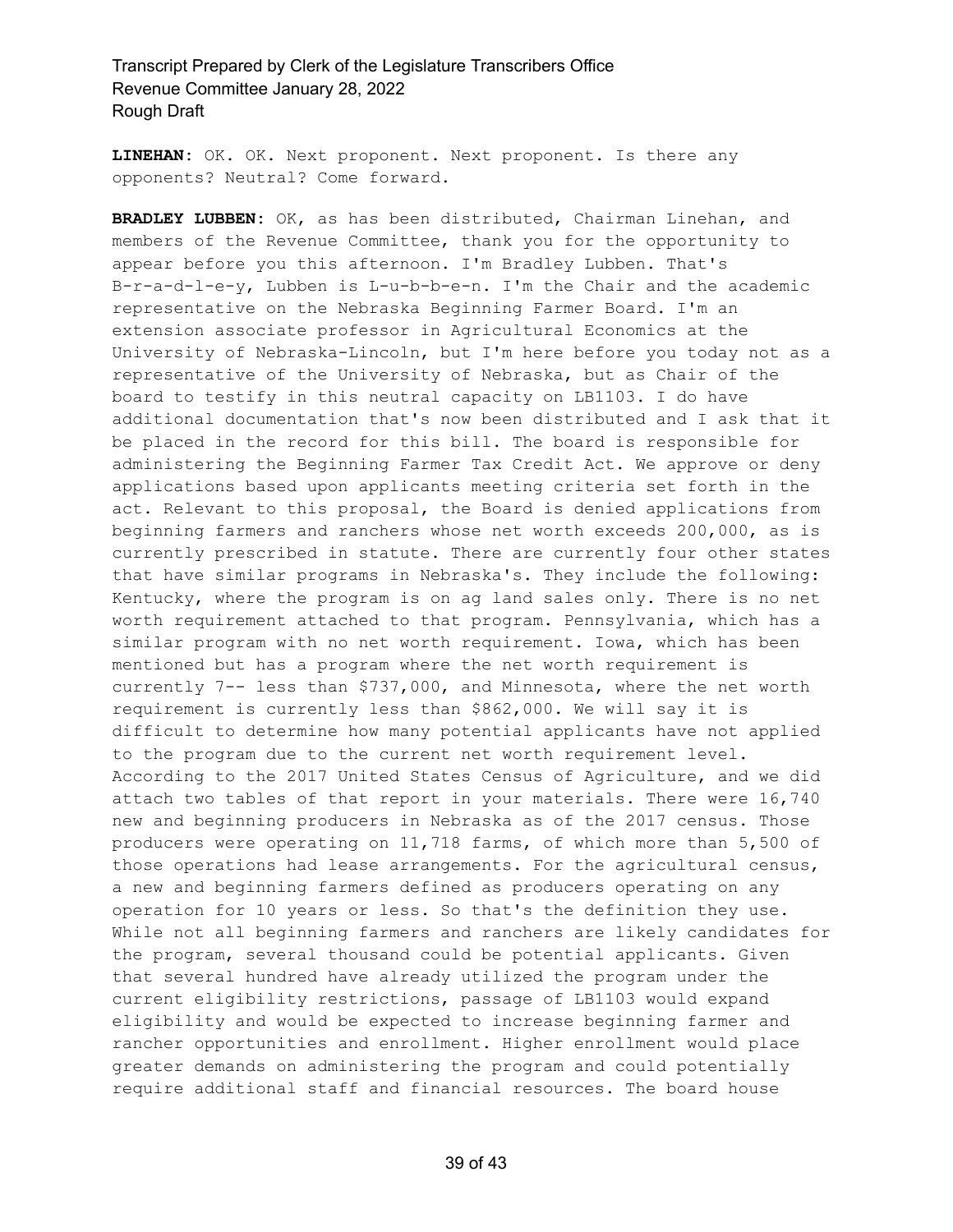within the Nebraska Department of Agriculture for Administrative and Budgetary Purposes, will continue to administer the program to the best of our ability, and we will be prepared to adjust as appropriate. Thank you for your time. I would be happy to answer any questions you may have.

**LINEHAN:** Thank you very much. Are there any questions from the committee? So since Senator Friesen is wanting me to ask him, I'm going to ask him, should there be some limit somewhere like we see other incentive programs where the very, very wealthy get wealthier.

**BRADLEY LUBBEN:** Understood. From from the perspective of this program, as I said, the theoretically 16,740 is the-- is the universe of beginning farmers. That number was as of 2017.

**LINEHAN:** I'm not so much worried about increasing their value, what they can own.

**BRADLEY LUBBEN:** Right.

**LINEHAN:** I'm more addressing, you've got-- well, people rightfully take advantage of tax breaks that they rightfully do. So what if you do have, let's say, an agricultural producers that has \$300, but the land--

**BRADLEY LUBBEN:** Right.

**LINEHAN:** Should his only son or only daughter be able to use this program?

**BRADLEY LUBBEN:** It's-- that's a-- that's a question, a debate that I would not want to answer in a neutral capacity. Our jobs-- our job is to administer whatever you legislate.

**LINEHAN:** But it's--

**BRADLEY LUBBEN:** Just a second. As an example, Iowa does have a program with some limits. They have a legislated limit on the total appropriations that can be committed to credits. You could also consider limits on either the amount of total dollars of credit that one individual could receive or limits on the total dollars of any one application. So it's possible to limit it, but it's a--

**LINEHAN:** There's no limit on this program. If we had like \$20 million come in and credits and you approved them, we'd have appropriate it.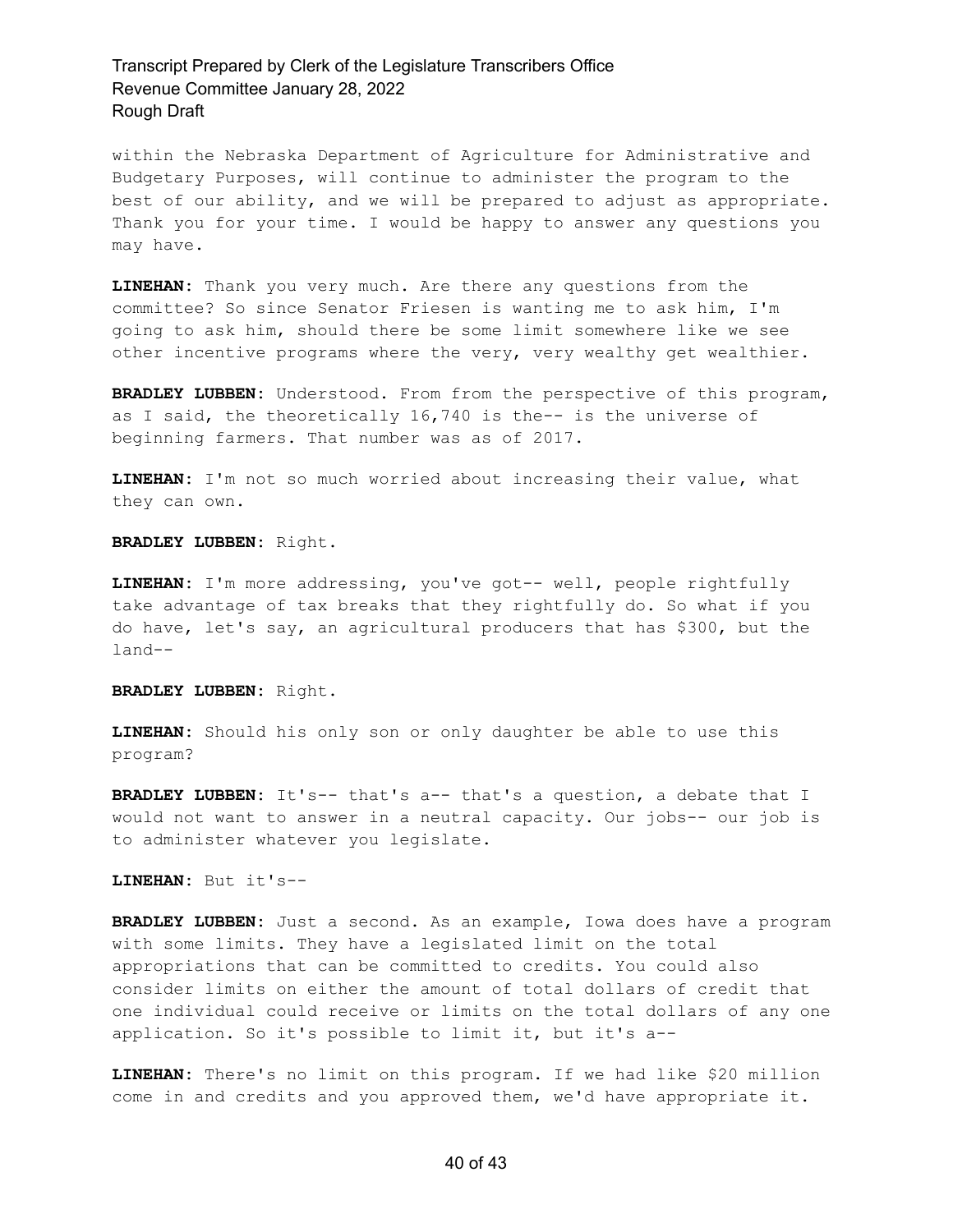**BRADLEY LUBBEN:** If they were eligible under the criterion, there would be an open-ended obligation here.

**LINEHAN:** That's why we have a committee. OK, any other questions from the committee?

**ALBRECHT:** Can I just ask a quick question?

**LINEHAN:** Yes.

**ALBRECHT:** Thank you. So this course that they take is that through UNL, or?

**BRADLEY LUBBEN:** Senators, I heard you ask that question before. You're right, I'm happy to have an opportunity to to answer. We require a financial training course or completion of a course as evidence that they're prepared to be good financial and farm managers. They may complete that-- they may have completed that course by virtue of their academic training at the University of Nebraska or elsewhere. Or they may complete that training requirement through a number of approved programs, some of which are offered by Nebraska extension, some of which are, for example, a-- an online self-pay study course.

**ALBRECHT:** OK. And how long once they get into this program, can they stay on it?

**BRADLEY LUBBEN:** Any one application is for three years only.

**ALBRECHT:** Just three years, OK.

**BRADLEY LUBBEN:** For us-- but I do-- but I do want to clarify a producer is eligible as long as they meet the definition of a beginning farmer and rancher and meet that net worth requirement. So a producer could apply an additional time on a different tract of land.

**ALBRECHT:** OK.

**BRADLEY LUBBEN:** But there is ultimately a limit on how long they are eligible.

**ALBRECHT:** And the personal property, that's another just three years.

**BRADLEY LUBBEN:** The personal property would be-- they can earn an exemption, and I'm thankful to (INAUDIBLE) the administrator of the program, who reminds me of these details as I need them. They can earn

#### 41 of 43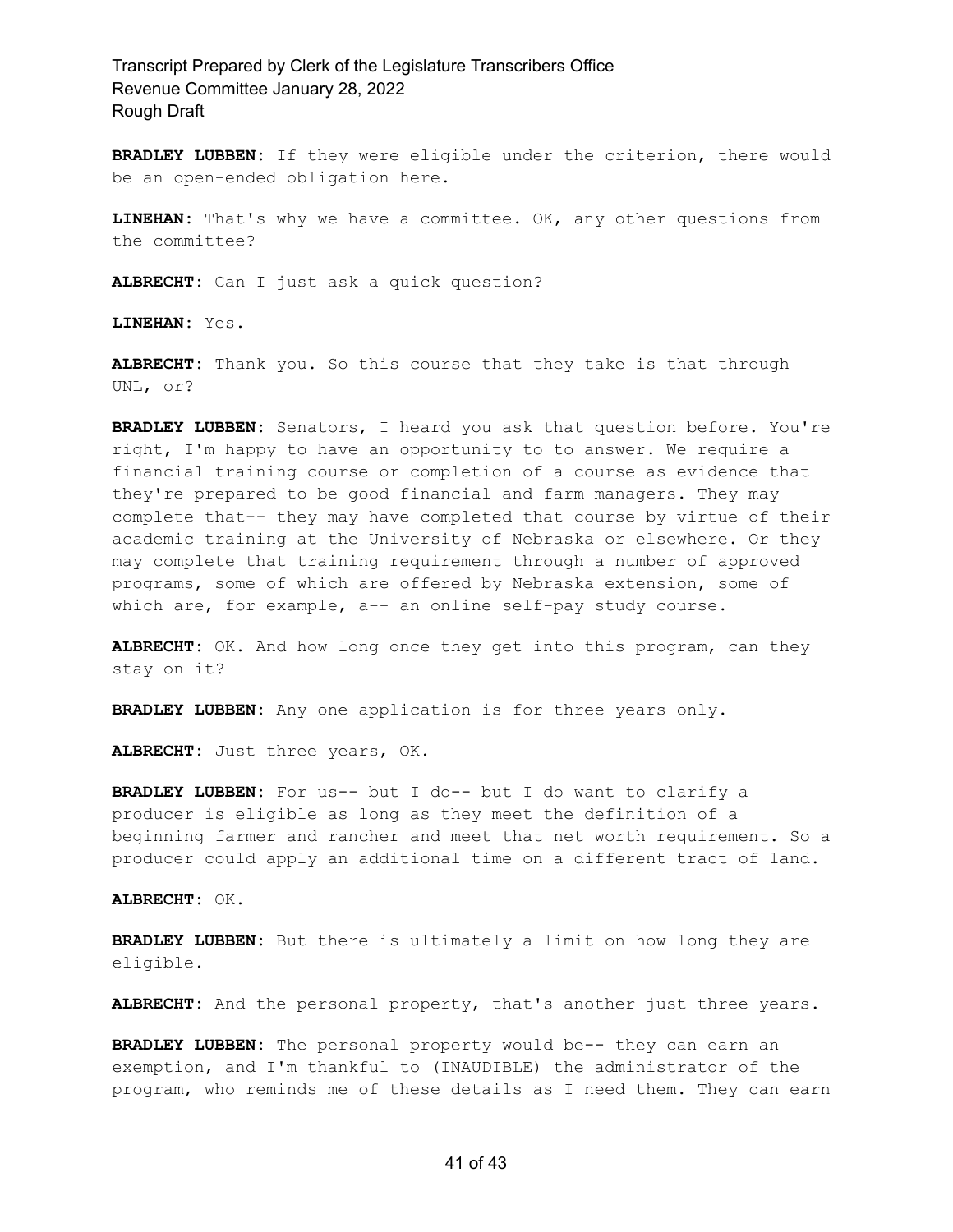an exemption on up to \$100,000 of value of personal property, and that exemption is for a limit of three years.

**ALBRECHT:** OK. Thank you.

**BRADLEY LUBBEN:** And if we understand the statistics, \$100,000 of property might mean an exemption on approximately a thousand to \$2,000 of actual local personal property taxes.

**LINEHAN:** Thank you, Senator Albrecht. Any other questions? Seeing none, thank you very much for being here today.

**BRADLEY LUBBEN:** Thank you, Senator, for the time.

**LINEHAN:** Anyone else wanting to testify in the neutral position? Senator Brandt, would you like to close? Oh, letters.Thank you. There are no letters, OK.

**BRANDT:** The one point nobody discussed was on the pensions, and I just want to touch on that real quick and I use my own personal life as an example. When I graduated from the university where I earned a degree in agriculture in 1982, the farm economy was just starting to crater. And so instead of going forward in my degree, which would have been to test tractors for IH or Allis Chalmers, which were soon bankrupt, I just took a job anywhere I could find one. I ended up being an engineer in meatpacking for eight years. I also got a very good 401k out of that. And when I went home to farm in 1990, had I been-- had this program been around and I had qualified, I-- I would have probably been ineligible because I had that background. But a lot of people that come home to farm have worked, maybe they were a schoolteacher or, in my case, an engineer or some other occupation, and it sort of unfairly counts against them because I can tell you we have not contributed to our 401k since 1990. So but it's really nice to have that when I retire from farming at age 90. So anyway, I would-- (LAUGHTER)

**LINEHAN:** We're going to make you start thinking it.

**BRANDT:** You might-- had the 401k this job is outstanding. So I would take any questions anybody's got.

**LINEHAN:** I think I just want to because I think the community is going to be very interested, in these answers. What's the maximum credit they can get of it? Usually there's some maximum and then usually